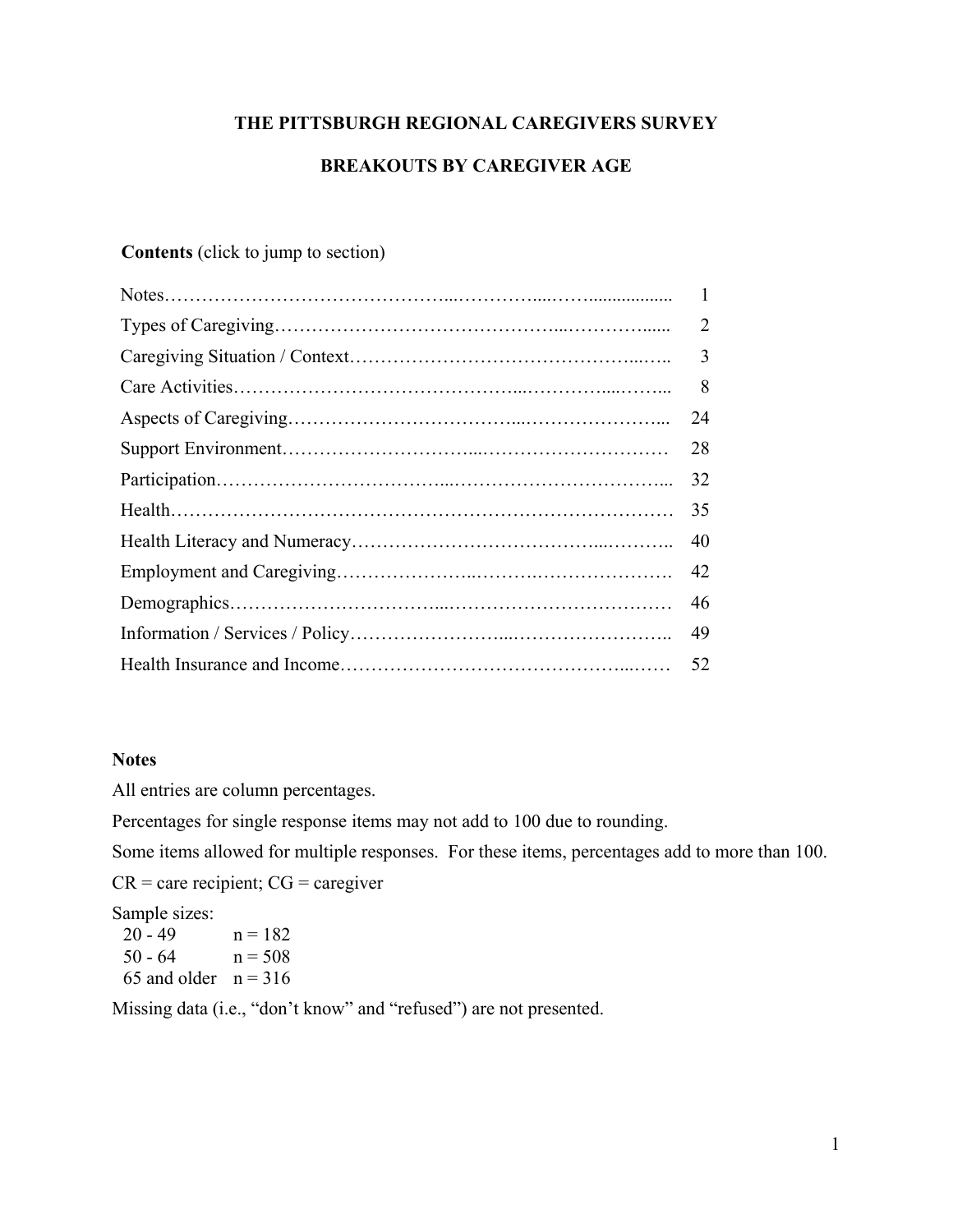# <span id="page-1-0"></span>**TYPES OF CAREGIVING**

SCRNPC. Do you currently help with PERSONAL CARE TASKS, such as bathing, dressing, grooming, eating, moving from bed to chair, or going to the toilet?

|      | 20<br>49 | .64<br>$50 -$ | 65 and older |
|------|----------|---------------|--------------|
| Y es |          |               |              |
|      |          |               |              |

SCRNHT. Do you currently help with HOUSEHOLD TASKS, such as shopping, managing personal finances, arranging for outside services, or providing transportation?

|     | 40<br>20 | - 64<br>$\epsilon$ $\alpha$ | 65 and older |
|-----|----------|-----------------------------|--------------|
| Yes |          | ገዐ                          |              |
|     |          |                             | Ē            |

SCRNMNT. Do you currently help with MEDICAL OR NURSING TASKS, such as managing medications, changing dressing on wounds, or monitoring equipment like oxygen tanks?

|      | 40 | $50 - 64$ | 65 and older |
|------|----|-----------|--------------|
| Y es |    |           |              |
|      |    | 20.       |              |

*Respondents were required to say YES to at least one of the three questions above to qualify. These tables present the responses of the 1,008 respondents who qualified.*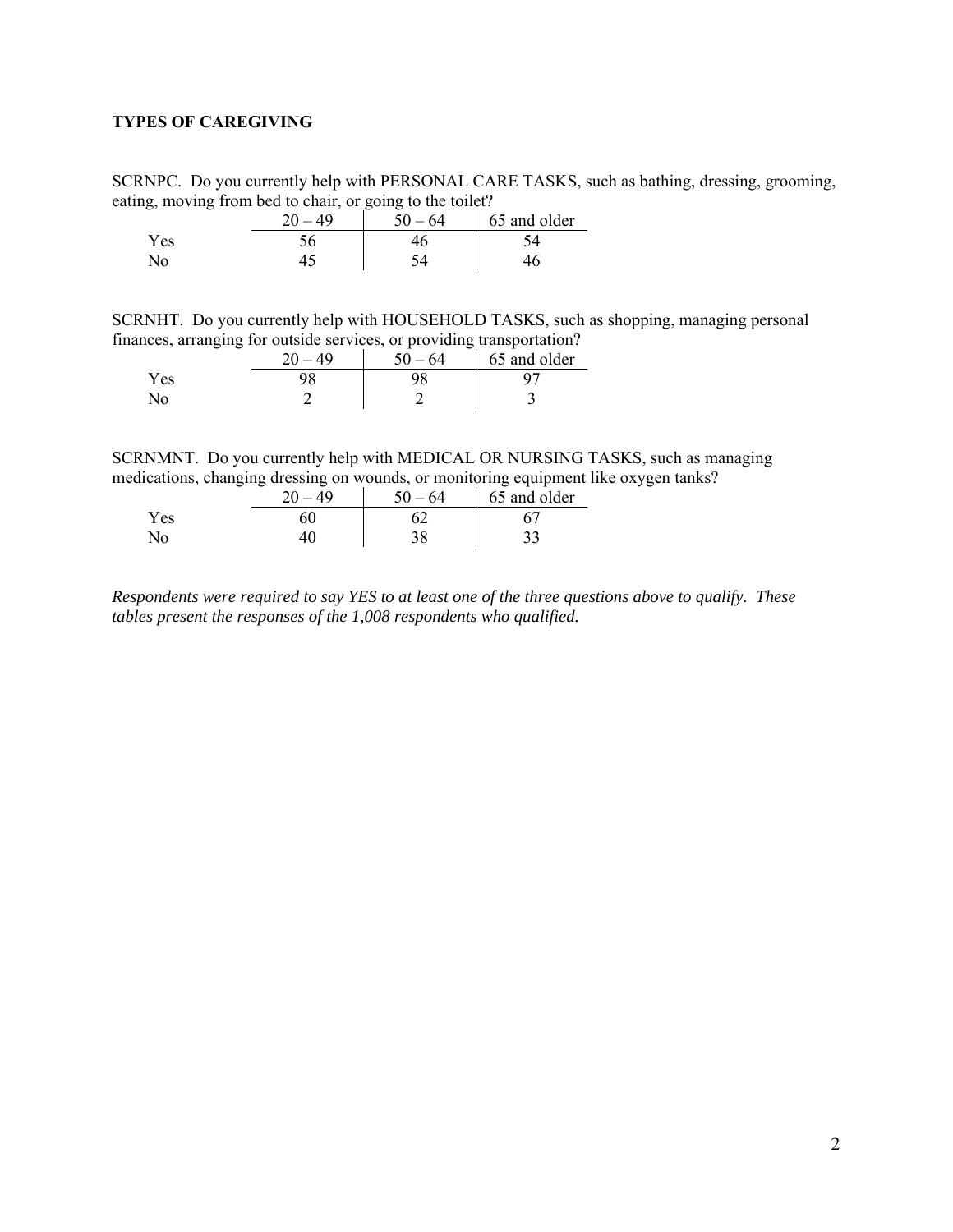# <span id="page-2-0"></span>**CAREGIVING SITUATION / CONTEXT**

QCS1. What is your relationship to the person you help with their personal care, routine household needs and/or medical/nursing tasks? Are you taking care of:  $\frac{1}{2}$ 

|                                  | $20 - 49$ | $50 - 64$ | 65 and older |
|----------------------------------|-----------|-----------|--------------|
| Your mother or mother-in-law     | 48        | 51        |              |
| Your father or father-in-law     |           | 15        |              |
| Your wife / partner              |           |           | 14           |
| Your husband / partner           |           |           | 33           |
| Your daughter or daughter-in-law |           |           |              |
| Your son or son-in-law           |           |           |              |
| Some other relative              | 27        |           |              |
| A non-relative                   |           |           |              |

QCS2. Is the person you care for:

|        | ጎሰ<br>40 | 50<br>- 64 | 65 and older |
|--------|----------|------------|--------------|
| Male   |          |            |              |
| Female |          | 69         |              |

QCS4. How old is [he / she]? Your best estimate is fine. *(Results categorized for display.)*

|           | 20<br>49 | $50 - 64$ | 65 and older |
|-----------|----------|-----------|--------------|
| $50 - 64$ | 26       | 16        | 10           |
| $65 - 74$ | 29       | 10        | 24           |
| $75 - 84$ | 26       | 26        | 25           |
| $85 +$    | 19       | 48        |              |

## QCS5. Where does [he/she] live?

|                                               | $20 - 49$ | $50 - 64$ | 65 and older |
|-----------------------------------------------|-----------|-----------|--------------|
| In your household $\rightarrow$ QCS9          |           |           | 64           |
| Within 20 minutes of your home                | 52        | 49        |              |
| Between 20 minutes and an hour from your home |           |           |              |
| One to two hours from your home               |           |           |              |
| More than two hours away                      |           |           |              |

QCS6. Which of the following best describes where [he/she] lives?

|                                                                                      | $20 - 49$ | $50 - 64$                                                                                                            | 65 and older |
|--------------------------------------------------------------------------------------|-----------|----------------------------------------------------------------------------------------------------------------------|--------------|
| His or her own home                                                                  |           | 69                                                                                                                   |              |
| Someone else's home $\rightarrow$ QCS9                                               |           |                                                                                                                      |              |
| An independent living or retirement community                                        |           |                                                                                                                      |              |
| In an assisted living facility where some care may be<br>provided $\rightarrow$ QCS9 |           | 10                                                                                                                   |              |
| Somewhere else                                                                       |           |                                                                                                                      |              |
| $\sim$ $\sim$ $\sim$ $\sim$ $\sim$ $\sim$<br>$\mathbf{r}$ $\mathbf{r}$               |           | $\mathbf{1}$ $\mathbf{1}$ $\mathbf{1}$ $\mathbf{1}$ $\mathbf{1}$ $\mathbf{1}$ $\mathbf{1}$ $\mathbf{1}$ $\mathbf{1}$ |              |

 *Note: Persons providing care to a CR in a nursing home were not eligible for the survey.*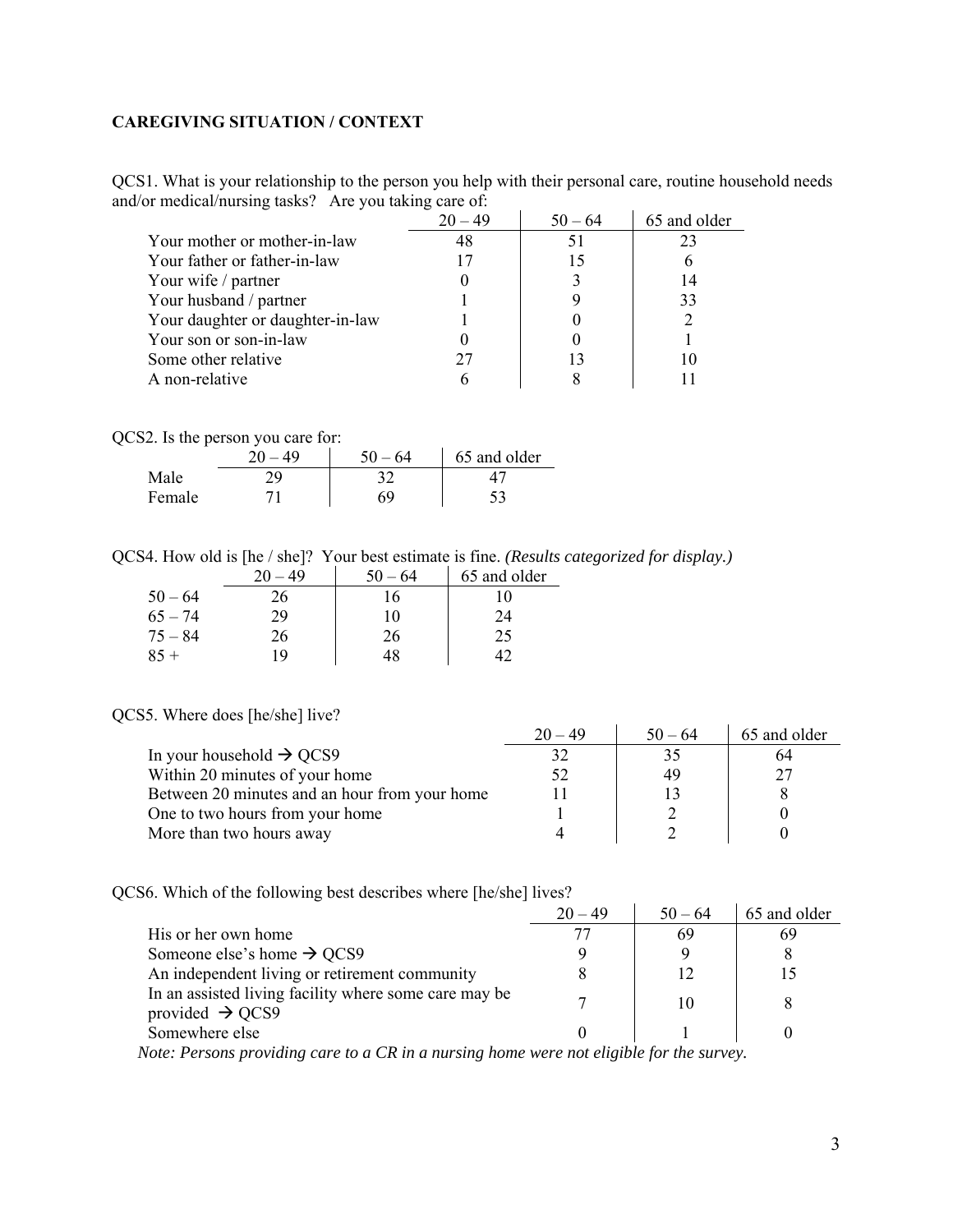QCS7. Does [he/she] live alone?

|     | 40 | 64<br>$50 -$ | 65 and older |
|-----|----|--------------|--------------|
| ′es |    |              |              |
| N٥  |    |              |              |

QCS9. Does [he/she] need care because of a… *(multiple responses allowed therefore percentages add to more than 100)*  20  $\overline{40}$   $\overline{50}$   $\overline{64}$   $\overline{65}$  and older

|                                                  | $20 - 49$ | $50 - 64$ | 65 and older |
|--------------------------------------------------|-----------|-----------|--------------|
| Short-term physical condition                    | 13        | 12        | 12           |
| Long-term physical condition                     | 81        | 77        | 77           |
| Emotional or mental health problem               | 24        | 17        | 20           |
| Developmental or intellectual disorder or mental |           | 6         |              |
| retardation                                      |           |           |              |
| Behavioral issue                                 |           |           |              |
| Memory problem                                   | 32        | 44        |              |
| None of the above                                | 6         |           |              |

QCS10. Does [he/she] suffer from Alzheimer's disease or other types of dementia?

|      | -64<br>50 – | - -<br>65 and older |
|------|-------------|---------------------|
| Y es |             |                     |
|      |             |                     |

Has a doctor ever told [him / her] that [he / she] had...

QCS11. a heart attack or myocardial infarction?

|      | 20<br>49 | $50 - 64$ | 65 and older |
|------|----------|-----------|--------------|
| Y es |          |           |              |
| No   |          |           |              |

QCS12. any other heart disease including angina or congestive heart failure?

|     | $\Delta\Omega$ | $-64$<br>50 | 65 and older |
|-----|----------------|-------------|--------------|
| Yes |                |             |              |
|     |                | 58          |              |

#### QCS13. high blood pressure or hypertension?

|     | 40 | 5٨<br>64 | 65 and older |
|-----|----|----------|--------------|
| Yes |    |          |              |
|     |    |          | JU           |

#### QCS14. arthritis?

|      |     | 64<br>50  | 65 and older |
|------|-----|-----------|--------------|
| Y es |     |           |              |
|      | າ ດ | າາ<br>ر ر |              |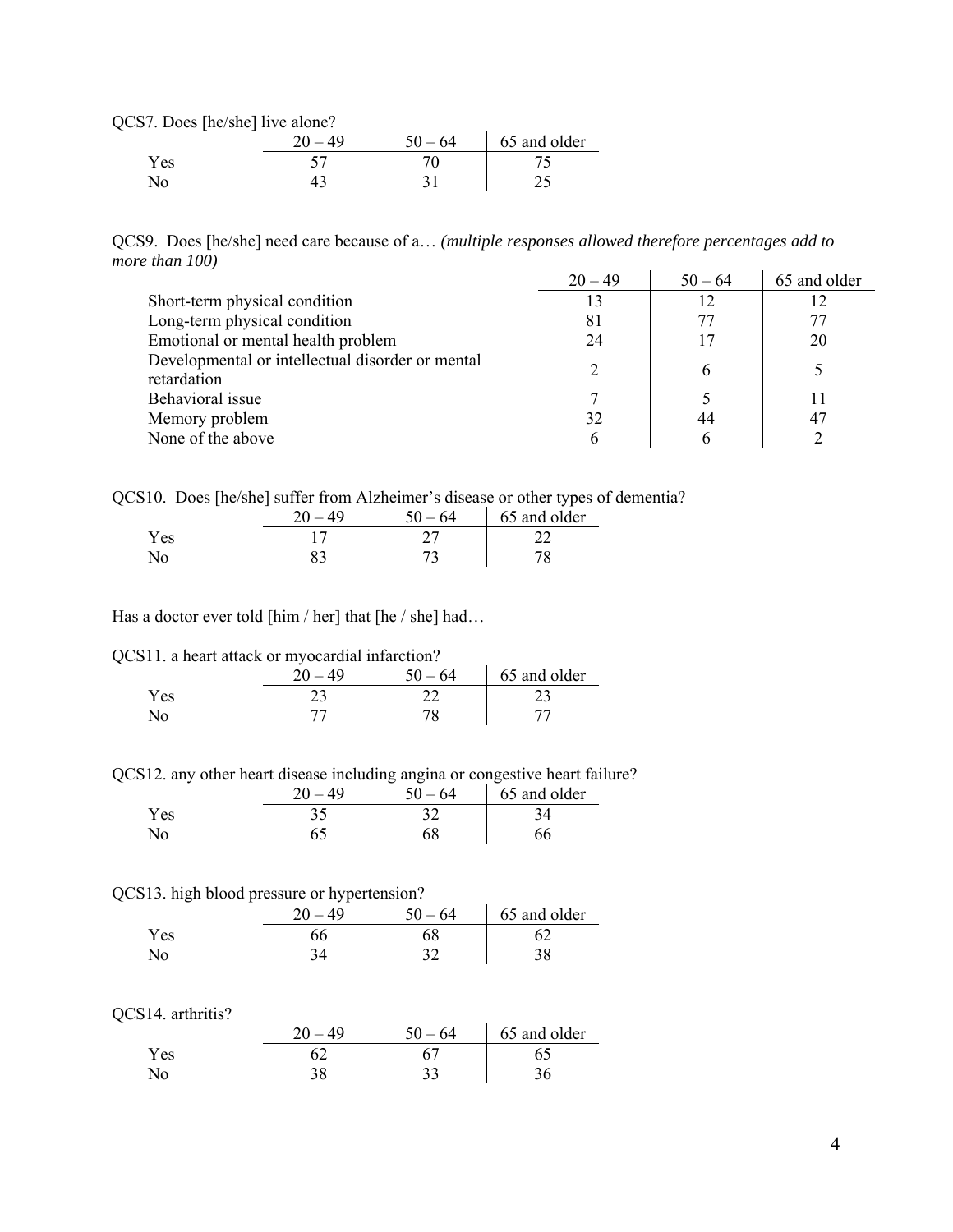| QCS15. osteoporosis or thinning of the bones?                          |                    |                                                                             |                                                                                                                          |
|------------------------------------------------------------------------|--------------------|-----------------------------------------------------------------------------|--------------------------------------------------------------------------------------------------------------------------|
|                                                                        | $20 - 49$          |                                                                             |                                                                                                                          |
| Yes                                                                    | 32                 |                                                                             | $\begin{array}{c c}\n50 - 64 & 65 \text{ and older} \\ \hline\n37 & 36 \\ 63 & 65\n\end{array}$                          |
| No                                                                     | 69                 |                                                                             |                                                                                                                          |
|                                                                        |                    |                                                                             |                                                                                                                          |
| QCS16. diabetes?                                                       |                    |                                                                             |                                                                                                                          |
|                                                                        |                    |                                                                             | $\begin{array}{c cc}\n 20 - 49 & 50 - 64 & 65 \text{ and older} \\  \hline\n 33 & 24 & 31 \\  67 & 76 & 69\n\end{array}$ |
| Yes                                                                    |                    |                                                                             |                                                                                                                          |
| No                                                                     |                    |                                                                             |                                                                                                                          |
|                                                                        |                    |                                                                             |                                                                                                                          |
| QCS17. lung disease, such as emphysema, asthma, or chronic bronchitis? |                    |                                                                             |                                                                                                                          |
| Yes                                                                    |                    | $\begin{array}{c c} 20-49 & 50-64 \\ \hline 25 & 24 \\ 75 & 76 \end{array}$ | 65 and older<br>22                                                                                                       |
| No                                                                     |                    |                                                                             | 78                                                                                                                       |
|                                                                        |                    |                                                                             |                                                                                                                          |
| QCS18. cancer?                                                         |                    |                                                                             |                                                                                                                          |
|                                                                        |                    |                                                                             |                                                                                                                          |
| Yes                                                                    |                    |                                                                             | $\begin{array}{c c c}\n20-49 & 50-64 & 65 \text{ and older} \\ \hline\n27 & 29 & 25 \\ 73 & 71 & 75\n\end{array}$        |
| No                                                                     |                    |                                                                             |                                                                                                                          |
|                                                                        |                    |                                                                             |                                                                                                                          |
| QCS18a. a stroke?                                                      |                    |                                                                             |                                                                                                                          |
|                                                                        | $\frac{20-49}{25}$ | $\frac{50-64}{21}$ 79                                                       | $\frac{65 \text{ and older}}{22}$                                                                                        |
| Yes                                                                    |                    |                                                                             | 22                                                                                                                       |
| No                                                                     | 75                 |                                                                             | 78                                                                                                                       |
| QCS19. serious difficulty seeing?                                      |                    |                                                                             |                                                                                                                          |
|                                                                        |                    |                                                                             | 65 and older                                                                                                             |
| Yes                                                                    | $\frac{20-49}{25}$ | $\frac{50 - 64}{30}$<br>70                                                  | 30                                                                                                                       |
| No                                                                     | 75                 |                                                                             | 70                                                                                                                       |
|                                                                        |                    |                                                                             |                                                                                                                          |
| QCS20. serious difficulty hearing?                                     |                    |                                                                             |                                                                                                                          |
|                                                                        | $20 - 49$          | $50 - 64$                                                                   | 65 and older                                                                                                             |
| Yes                                                                    | 23                 | $\overline{40}$                                                             | 40                                                                                                                       |
| No                                                                     | 77                 | 60                                                                          | 60                                                                                                                       |
|                                                                        |                    |                                                                             |                                                                                                                          |
| In the last month has $[he / she]$ used.                               |                    |                                                                             |                                                                                                                          |

 $s \lfloor he / she \rfloor$  used

QCS22A. glasses or other vision aids such as a magnifying glass?

|     | 40 | $\tilde{\phantom{a}}$<br>$50 -$<br>64 | $\sim$ $\sim$<br>65 and older |
|-----|----|---------------------------------------|-------------------------------|
| Yes |    |                                       |                               |
| No  |    |                                       |                               |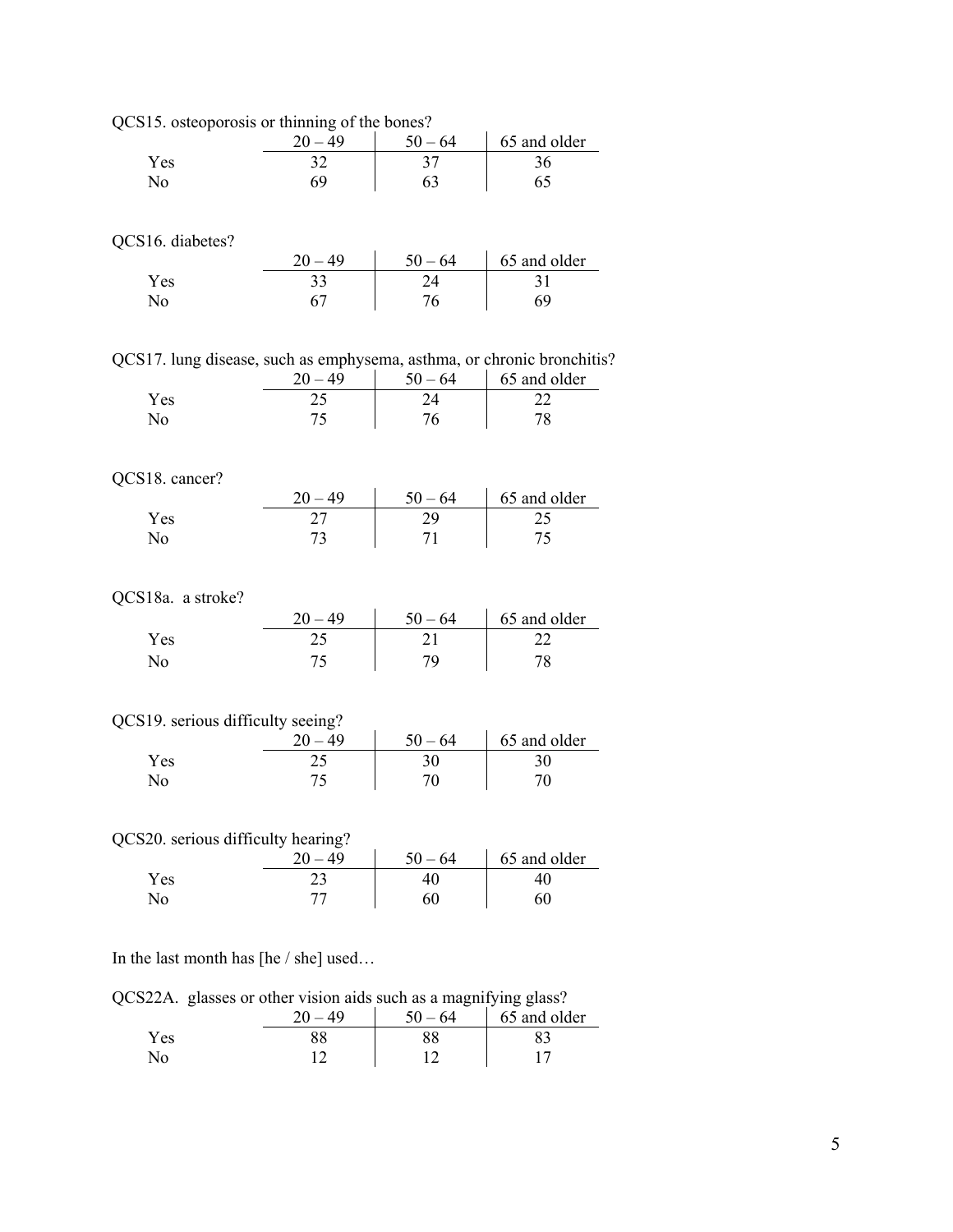| QCS22B. a hearing aid?                                      |                    |                                                                                                                          |              |
|-------------------------------------------------------------|--------------------|--------------------------------------------------------------------------------------------------------------------------|--------------|
|                                                             |                    | $\frac{50-64}{20}$                                                                                                       | 65 and older |
| Yes                                                         | $\frac{20-49}{10}$ |                                                                                                                          | 20           |
| No                                                          | 90                 |                                                                                                                          | 80           |
|                                                             |                    |                                                                                                                          |              |
|                                                             |                    |                                                                                                                          |              |
| QCS22C. a cane?                                             |                    |                                                                                                                          |              |
|                                                             |                    | $\begin{array}{c cc}\n20-49 & 50-64 & 65 \text{ and older} \\ \hline\n41 & 42 & 44 \\ 59 & 59 & 56\n\end{array}$         |              |
| Yes                                                         |                    |                                                                                                                          |              |
| No                                                          |                    |                                                                                                                          |              |
|                                                             |                    |                                                                                                                          |              |
|                                                             |                    |                                                                                                                          |              |
| QCS22D. a walker?                                           |                    |                                                                                                                          |              |
|                                                             |                    | $\begin{array}{c cc}\n 20 - 49 & 50 - 64 & 65 \text{ and older} \\  44 & 44 & 44 \\  56 & 56 & 56\n\end{array}$          |              |
| Yes                                                         |                    |                                                                                                                          |              |
| No                                                          |                    |                                                                                                                          |              |
|                                                             |                    |                                                                                                                          |              |
|                                                             |                    |                                                                                                                          |              |
| QCS22E. a wheelchair?                                       |                    |                                                                                                                          |              |
|                                                             |                    | $\begin{array}{c cc}\n 20 - 49 & 50 - 64 & 65 \text{ and older} \\  \hline\n 33 & 31 & 38 \\  67 & 69 & 62\n\end{array}$ |              |
| Yes                                                         |                    |                                                                                                                          |              |
| No                                                          |                    |                                                                                                                          |              |
|                                                             |                    |                                                                                                                          |              |
|                                                             |                    |                                                                                                                          |              |
| QCS22F. a scooter?                                          |                    |                                                                                                                          |              |
|                                                             |                    | $\begin{array}{c cc}\n20-49 & 50-64 & 65 \text{ and older} \\ 8 & 6 & 10 \\ 92 & 94 & 91\n\end{array}$                   |              |
| Yes                                                         |                    |                                                                                                                          |              |
| No                                                          |                    |                                                                                                                          |              |
|                                                             |                    |                                                                                                                          |              |
|                                                             |                    |                                                                                                                          |              |
| QCS22G. a reacher or grabber to pick things up more easily? |                    |                                                                                                                          |              |
|                                                             |                    | $\begin{array}{c cc} 20-49 & 50-64 & 65 \text{ and older} \\ 44 & 34 & 28 \\ 56 & 66 & 72 \end{array}$                   |              |
| Yes                                                         |                    |                                                                                                                          |              |
| No                                                          |                    |                                                                                                                          |              |
|                                                             |                    |                                                                                                                          |              |
|                                                             |                    |                                                                                                                          |              |

QCS22H. special items to help with dressing, such as button hooks or clothes that are designed to get on and off easily?

|     | 40 | 50.<br>- 64 | 65 and older |
|-----|----|-------------|--------------|
| Yes | າາ |             |              |
|     |    |             |              |

QCS22I. adaptive utensils to help to eat or cut food? IF NEEDED: Adapted utensils include things like easy-to-grip silverware, knives that rock, and plates with high sides.

| . . | $\Delta\Omega$<br>റ∩ | 64 | 65 and older |
|-----|----------------------|----|--------------|
| (es |                      |    |              |
|     |                      |    |              |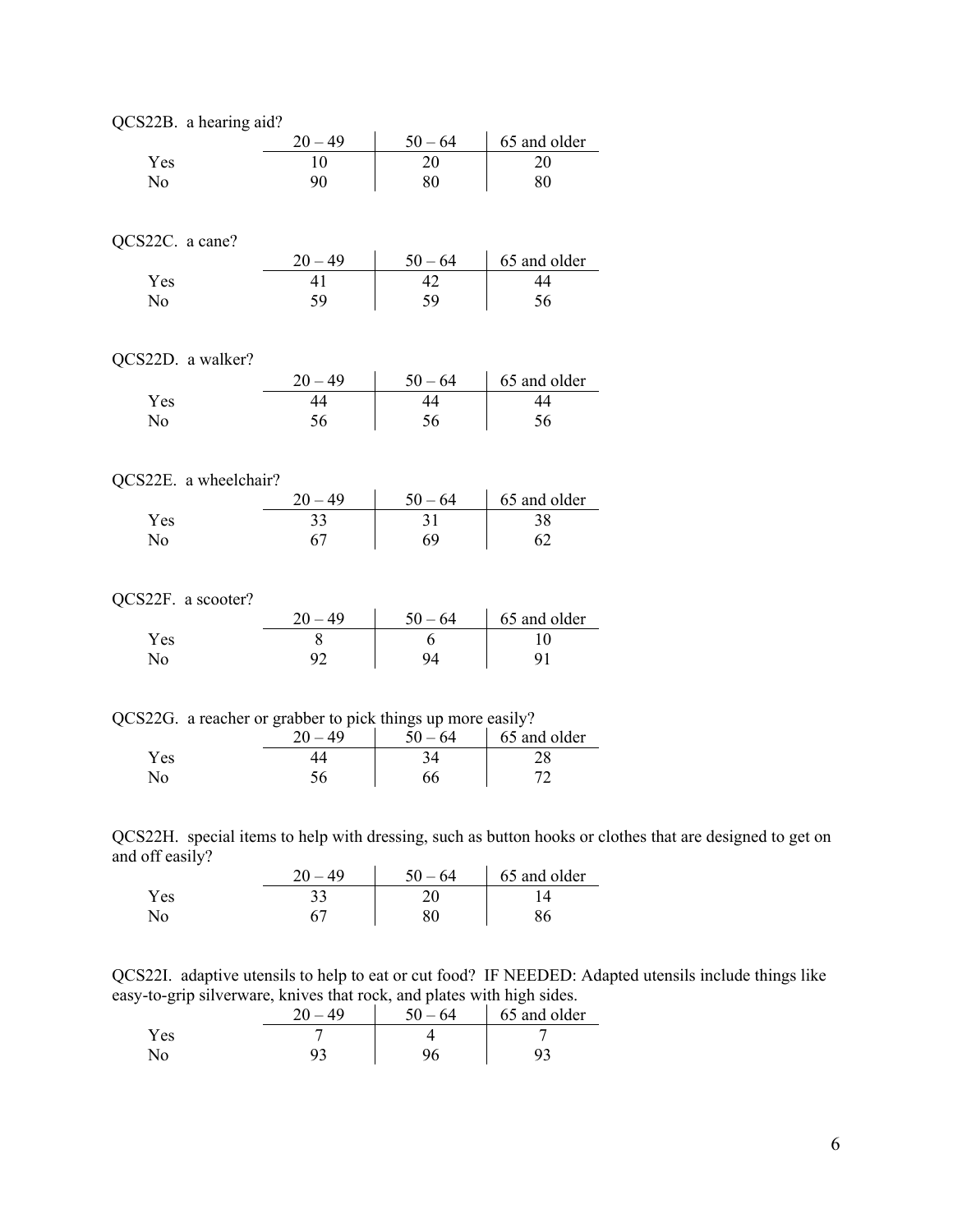QCS23. Does the CR's residence have features to make it easier for older adults such as a railing or a ramp, grab bars in the bathroom, a seat for the shower or tub, or an emergency call system?

|                               | ΔQ | $50 - 64$ | 65 and older |
|-------------------------------|----|-----------|--------------|
| Yes                           |    |           |              |
| No $\rightarrow$ next section |    |           |              |

QCS24. Which of these features does the CR's residence have? *(multiple responses accepted)* 

|                              | $-49$ | $50 - 64$ | 65 and older |
|------------------------------|-------|-----------|--------------|
| A railing or ramp            |       | n.        |              |
| Grab bars in the bathroom    | 74    | 80        |              |
| A seat for the shower or tub | 68    | 70        |              |
| An emergency call system     |       | 47        | 38           |
| Other                        | 35    | 29        | 40           |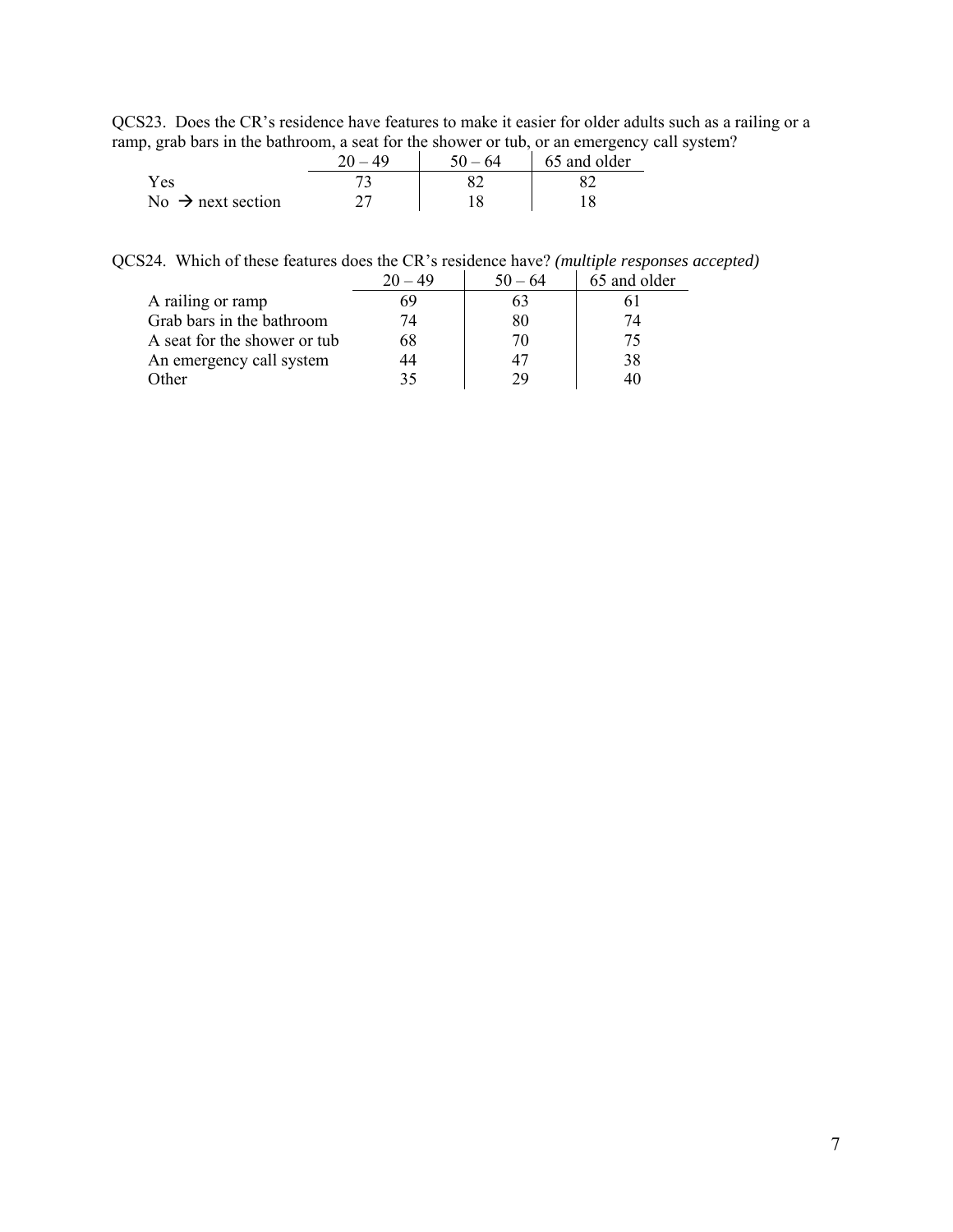## <span id="page-7-0"></span>**CARE ACTIVITIES**

*Caregivers of persons living in assisted living were not asked QCA1 through QCA4B if they indicated they did not help the care recipient with household tasks (household tasks screener question SCRNHT).* 

QCA1PRE. Next we have a few questions about CR's needs for assistance and ways you may have helped CR in the last month because of [his/her] health and functioning. Let's start with chores you may do around CR's home. This includes laundry, cleaning, or making hot meals.

QCA1. In the last month, how often did [he/she] need help with laundry, cleaning, or making hot meals due to poor health and functioning?

|                                                                                   | $20 - 49$ | $50 - 64$ | 65 and older |
|-----------------------------------------------------------------------------------|-----------|-----------|--------------|
| Every day                                                                         | 46        | 47        |              |
| Most days                                                                         | 18        | 16        |              |
| Some days                                                                         | 22        | 21        |              |
| Rarely                                                                            |           |           |              |
| Never $\rightarrow$ QCA2                                                          |           |           |              |
| Does not do, but not because of poor health<br>and functioning $\rightarrow$ QCA2 |           |           |              |

QCA1A. In the last month, how often did you help CR with laundry, cleaning, or making hot meals or do these chores for [him/her]?

|           | $20 - 49$ | $50 - 64$ | 65 and older |
|-----------|-----------|-----------|--------------|
| Every day | 26        | 35        | 55           |
| Most days | 24        | 17        | 14           |
| Some days | 37        | 33        | 20           |
| Rarely    |           | q         |              |
| Never     |           |           |              |

QCA1B. Does anyone else help CR with laundry, cleaning, or making hot meals or do these chores for [him/her]? *(Unpaid and paid could be both be selected therefore percentages may add to more than 100)* 

|                                            | 20.<br>- 49 | $50 - 64$ | 65 and older |
|--------------------------------------------|-------------|-----------|--------------|
| Yes, another unpaid family member / friend |             |           |              |
| Yes, a paid helper                         |             |           |              |
|                                            |             |           |              |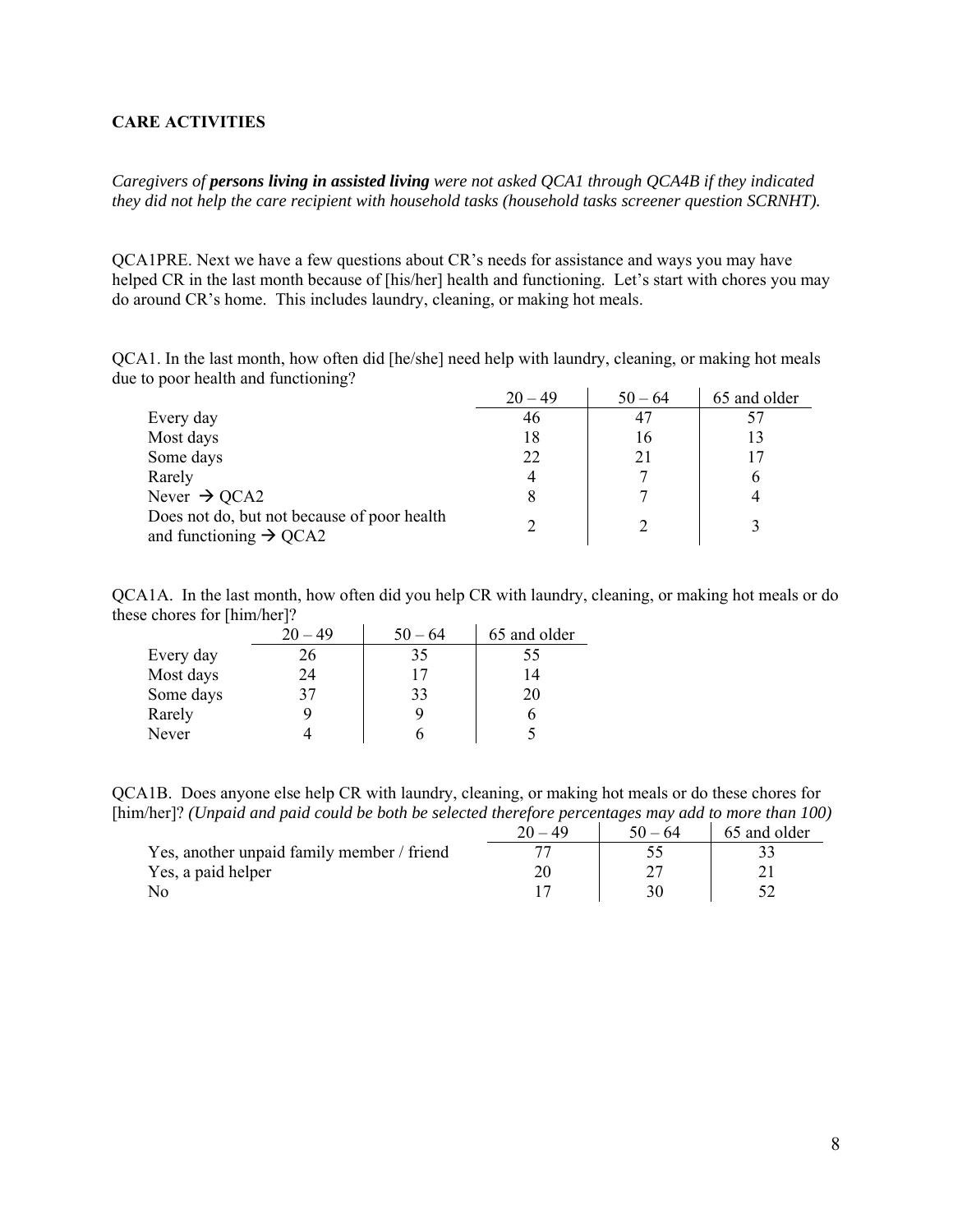|                                                                                   | $20 - 49$ | $50 - 64$ | 65 and older |
|-----------------------------------------------------------------------------------|-----------|-----------|--------------|
| Every day                                                                         | 35        | 40        | 40           |
| Most days                                                                         | 24        | 22        | 18           |
| Some days                                                                         | 28        | 23        | 22           |
| Rarely                                                                            |           | 10        | 6            |
| Never $\rightarrow$ QCA3                                                          |           |           |              |
| Does not do, but not because of poor health<br>and functioning $\rightarrow$ QCA3 |           |           |              |

QCA2. In the last month, how often did [he/she] need help with shopping for groceries or personal items due to poor health and functioning?

QCA2A. In the last month, how often did you shop with CR for groceries or personal items or do [his/her] shopping for [him/her]?

|           | $20 - 49$ | $50 - 64$ | 65 and older |
|-----------|-----------|-----------|--------------|
| Every day | 18        |           | 35           |
| Most days | 21        | 24        | 20           |
| Some days | 41        | 37        | 30           |
| Rarely    | 10        | 12        |              |
| Never     |           |           |              |

QCA2B. Does anyone else help CR with shopping for groceries or personal items? *(Unpaid and paid could be both be selected)* 

|                                            | $20 - 49$ | $50 - 64$ | 65 and older |
|--------------------------------------------|-----------|-----------|--------------|
| Yes, another unpaid family member / friend |           |           |              |
| Yes, a paid helper                         |           |           |              |
|                                            |           |           |              |

QCA3. In the last month, did CR need help with ordering medicines due to poor health and functioning?

|                                                                                   | $20 - 49$ | $50 - 64$ | 65 and older |
|-----------------------------------------------------------------------------------|-----------|-----------|--------------|
| Yes                                                                               | 50        | 60        | ٢q           |
| No $\rightarrow$ QCA4                                                             | 46        | 39        |              |
| Does not do, but not because of poor health<br>and functioning $\rightarrow$ QCA4 |           |           |              |

QCA3A. In the last month, did you ever help CR order [his/her] prescribed medicines or order these for [him/her]?

|     | 40 | -64      | 65 and older |
|-----|----|----------|--------------|
| Yes |    |          |              |
|     |    | າດ<br>∠∟ |              |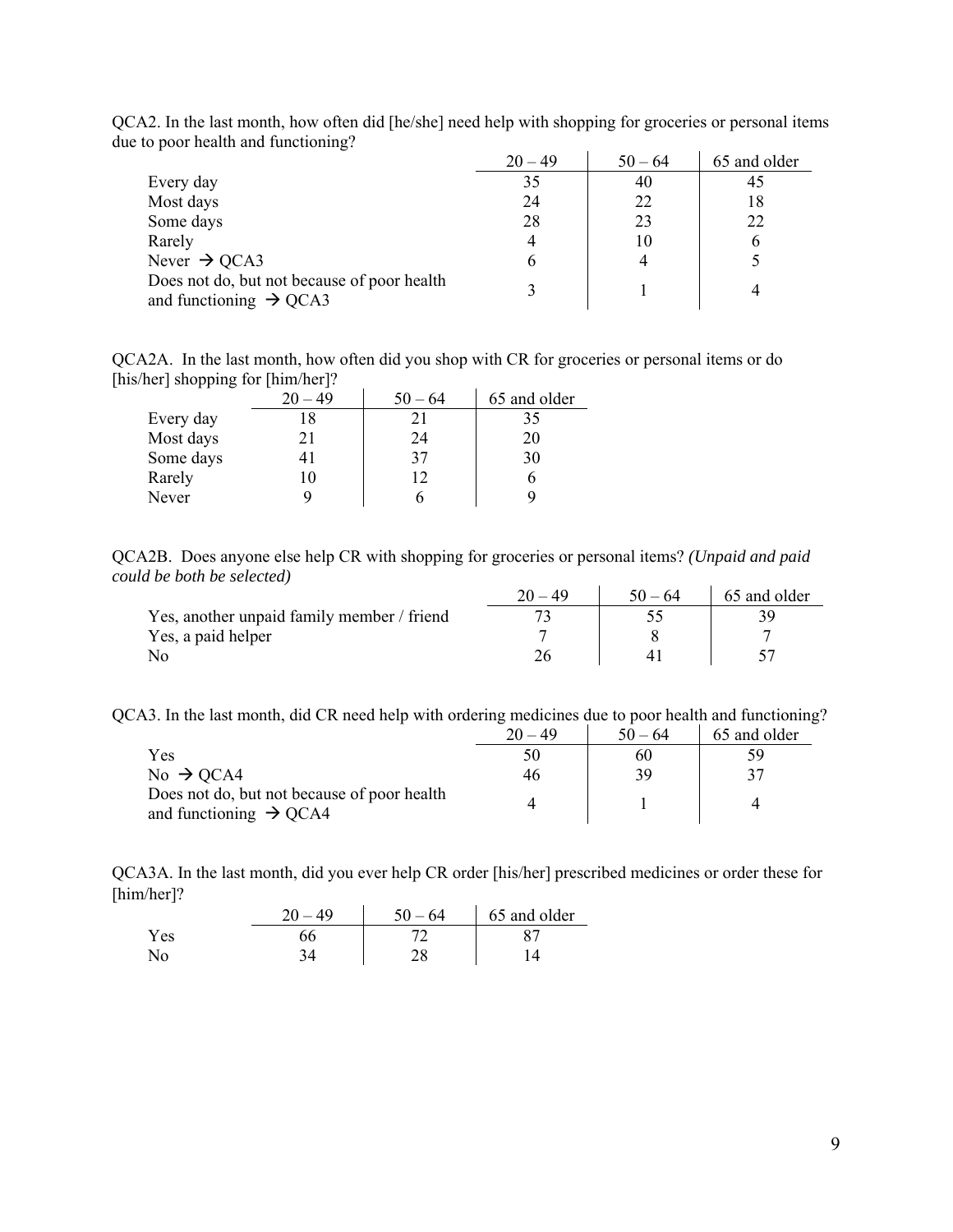| しゃしい /                                     | $20 - 49$ | $50 - 64$ | 65 and older |
|--------------------------------------------|-----------|-----------|--------------|
| Yes, another unpaid family member / friend |           |           |              |
| Yes, a paid helper                         |           |           |              |
|                                            |           |           |              |

QCA3B. Does anyone else help CR with ordering medicines? *(Unpaid and paid could be both be selected)*

QCA4. In the last month, did CR need help with handling bills or banking due to poor health and functioning?

|                                                                                   | 20 – 49 | $50 - 64$ | 65 and older |
|-----------------------------------------------------------------------------------|---------|-----------|--------------|
| Yes                                                                               | 56      |           |              |
| $No \rightarrow QCA5$                                                             |         | 26        |              |
| Does not do, but not because of poor health<br>and functioning $\rightarrow$ QCA5 |         |           |              |

QCA4A. In the last month, did you ever help CR with handling bills or banking or do this for [him/her]?  $20 - 49$  |  $50 - 64$  | 65 and older

|      | $\sim$<br>. . | ◡◡<br><b>A</b> | $0.0$ and $0.0$ |
|------|---------------|----------------|-----------------|
| Y es |               |                | o.              |
|      | ັ             |                |                 |

QCA4B. Does anyone else help CR with handling bills or banking? *(Unpaid and paid could be both be selected)*

|                                            | $20 - 49$ | $50 - 64$ | 65 and older |
|--------------------------------------------|-----------|-----------|--------------|
| Yes, another unpaid family member / friend |           |           |              |
| Yes, a paid helper                         |           |           |              |
|                                            |           |           |              |

*Caregivers of persons living in assisted living were not asked QCA5 through QCA12C if they indicated they did not help the care recipient with personal care (personal care screener question SCRNPC).* 

QCA5PRE. Now, a few questions about personal care.

QCA5. In the last month, how often did CR need help with eating due to poor health and functioning?

|                          | $20 - 49$ | $50 - 64$ | 65 and older |
|--------------------------|-----------|-----------|--------------|
| Every day                |           | 10        |              |
| Most days                |           |           |              |
| Some days                |           |           |              |
| Rarely                   |           | 10        |              |
| Never $\rightarrow$ QCA6 | 72        | 70        |              |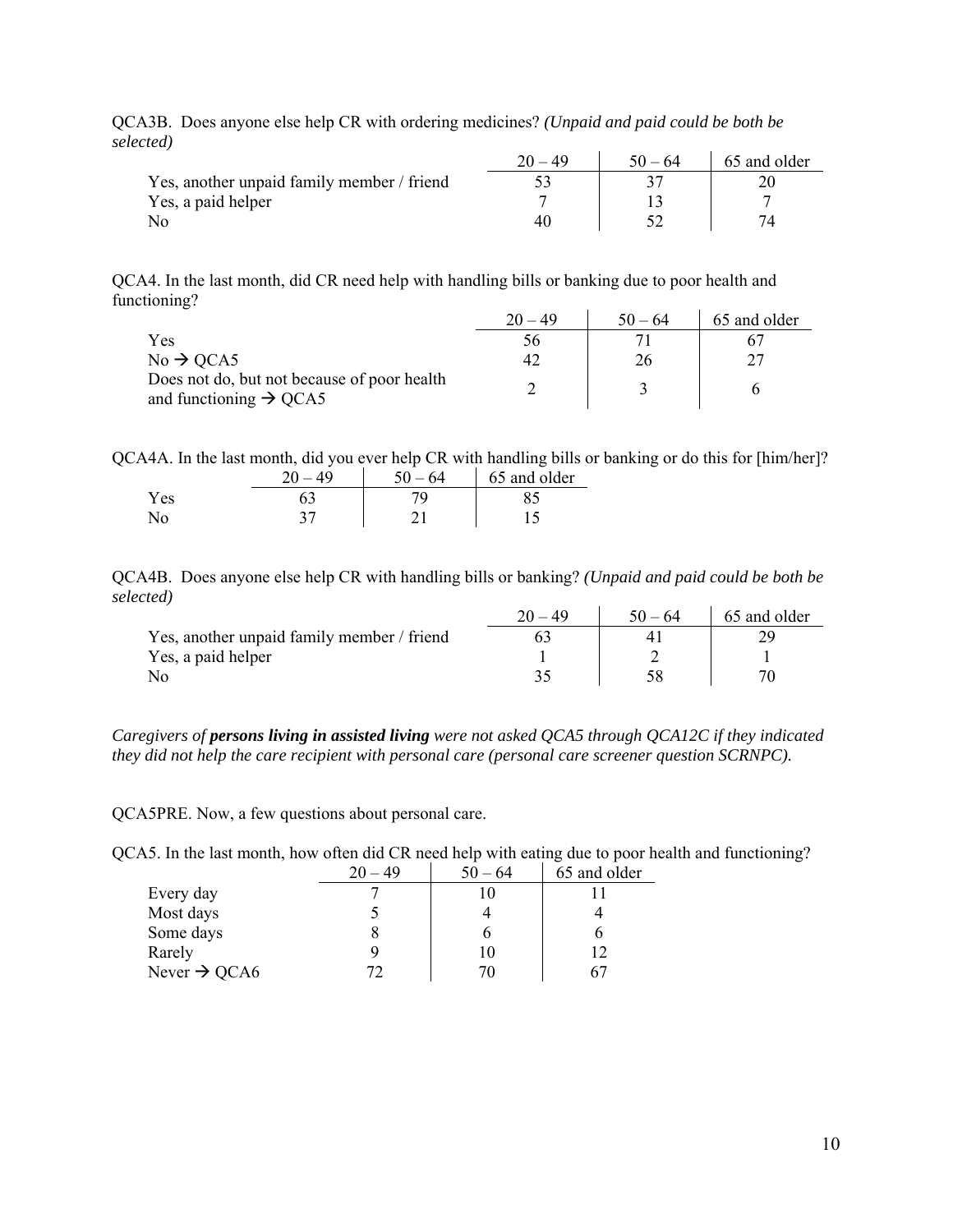|           | $20 - 49$ | $50 - 64$ | 65 and older |
|-----------|-----------|-----------|--------------|
| Every day | 18        | 22        | 33           |
| Most days | 16        | 12        | 13           |
| Some days | 35        | 28        | 18           |
| Rarely    | 20        | 22        | 28           |
| Never     | ۱0        |           |              |

QCA5A. In the last month, how often did you help [him/her] with eating?

QCA5B. Does anyone else help [him/her] with eating? *(Unpaid and paid could be both be selected)*

|                                            | 20. | $50 - 64$ | 65 and older |
|--------------------------------------------|-----|-----------|--------------|
| Yes, another unpaid family member / friend |     |           |              |
| Yes, a paid helper                         |     |           |              |
|                                            |     |           |              |

QCA6. In the last month, how often did CR need help with showering or bathing due to poor health and functioning?

|                          | $20 - 49$ | $50 - 64$ | 65 and older |
|--------------------------|-----------|-----------|--------------|
| Every day                | 22        | 23        | 26           |
| Most days                |           | 10        | Q            |
| Some days                | 13        | 10        | 14           |
| Rarely                   | 13        | 10        |              |
| Never $\rightarrow$ QCA7 | 40        | 47        | 43           |

QCA6A. In the last month, how often did you help [him/her] with showering or bathing?

|           | $20 - 49$ | $50 - 64$ | 65 and older |
|-----------|-----------|-----------|--------------|
| Every day |           | 18        | 30           |
| Most days | 12        | 14        | 12           |
| Some days | 22        | 23        | 23           |
| Rarely    | 26        | 14        | 15           |
| Never     | 26        | 32        | 21           |

QCA6B. Does anyone else help [him/her] with showering or bathing? *(Unpaid and paid could be both be selected)*

|                                            | $50 - 64$ | 65 and older |
|--------------------------------------------|-----------|--------------|
| Yes, another unpaid family member / friend |           |              |
| Yes, a paid helper                         |           |              |
| No                                         |           | 60           |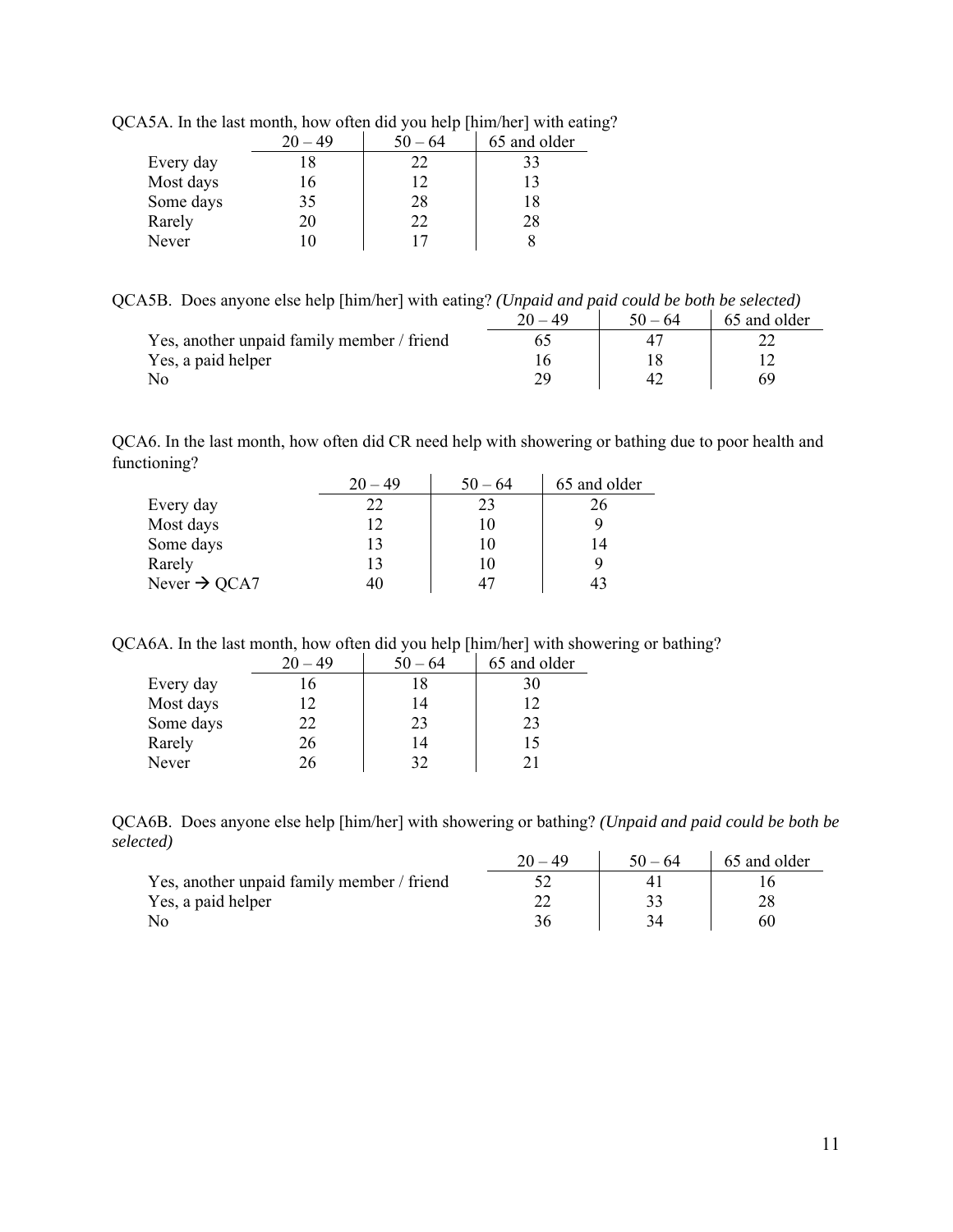|                          | $20 - 49$ | $50 - 64$ | 65 and older |
|--------------------------|-----------|-----------|--------------|
| Every day                | フフ        | つつ        | 25           |
| Most days                | 10        |           |              |
| Some days                | 15        | Iб        | 14           |
| Rarely                   | 16        |           | 14           |
| Never $\rightarrow$ QCA8 | 38        |           | 40           |

QCA7. In the last month, how often did CR need help with dressing or grooming due to poor health and functioning?

QCA7A. In the last month, how often did you help CR with dressing or grooming?

|           | $-49$ | $50 - 64$ | 65 and older |
|-----------|-------|-----------|--------------|
| Every day | 15    | 18        | 31           |
| Most days | 19    | 13        | 15           |
| Some days | 32    | 33        | 26           |
| Rarely    | 21    | 21        | 23           |
| Never     | 14    |           |              |

QCA7B. Does anyone else help [him/her] with dressing or grooming? *(Unpaid and paid could be both be selected)*  $\frac{1}{20}$   $\frac{20}{40}$   $\frac{1}{20}$   $\frac{25}{40}$  and older

|                                            | $50 - 64$ | 65 and older |
|--------------------------------------------|-----------|--------------|
| Yes, another unpaid family member / friend |           |              |
| Yes, a paid helper                         |           |              |
|                                            |           |              |

QCA8. In the last month, how often CR need help with using the toilet due to poor health and functioning?

|                          | $20 - 49$ | $50 - 64$ | 65 and older |
|--------------------------|-----------|-----------|--------------|
| Every day                |           | 16        |              |
| Most days                |           |           |              |
| Some days                |           |           |              |
| Rarely                   | 14        |           |              |
| Never $\rightarrow$ QCA9 | 57        | 67        | 64           |

QCA8A. In the last month, how often did you help CR with using the toilet?

|           | $20 - 49$ | $50 - 64$ | 65 and older |
|-----------|-----------|-----------|--------------|
| Every day | 21        | 25        |              |
| Most days | 14        | 12        |              |
| Some days | 22        | 26        | 16           |
| Rarely    | 26        | 18        | 26           |
| Never     | 18        | 20        |              |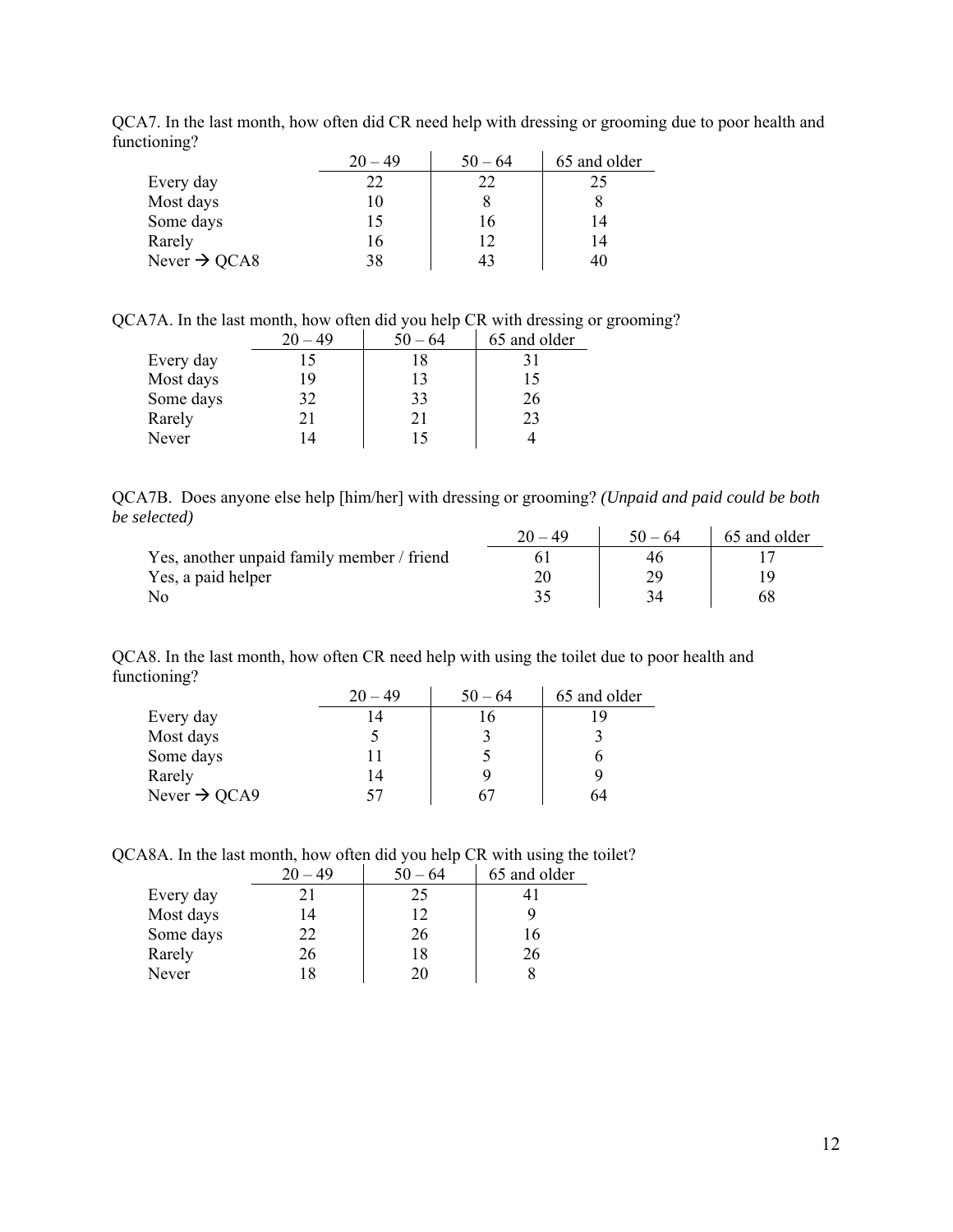| .                                          | $20 - 49$ | $50 - 64$ | 65 and older |
|--------------------------------------------|-----------|-----------|--------------|
| Yes, another unpaid family member / friend |           |           |              |
| Yes, a paid helper                         |           |           |              |
|                                            |           |           |              |

QCA8B. Does anyone else help [him/her] with using the toilet? *(Unpaid and paid could be both be selected)*

QCA9. In the last month, how often did CR need help getting in and out of bed due to poor health and functioning?

|                           | $20 - 49$ | $50 - 64$ | 65 and older |
|---------------------------|-----------|-----------|--------------|
| Every day                 |           | 16        |              |
| Most days                 |           |           |              |
| Some days                 | 16        |           |              |
| Rarely                    | 15        | 12        | 14           |
| Never $\rightarrow$ QCA10 | 50        | 62        | 59           |

QCA9A. In the last month, how often did you help CR get in and out of bed?

|           | $20 - 49$ | $50 - 64$ | 65 and older |
|-----------|-----------|-----------|--------------|
| Every day |           | 19        | 30           |
| Most days | 12        |           |              |
| Some days | 31        | 25        |              |
| Rarely    | 34        | 29        | 30           |
| Never     |           | 17        |              |

QCA9B. Does anyone else help [him/her] get in and out of bed? *(Unpaid and paid could be both be selected)*

|                                            | 20 – 49 | $50 - 64$ | 65 and older |
|--------------------------------------------|---------|-----------|--------------|
| Yes, another unpaid family member / friend |         |           |              |
| Yes, a paid helper                         |         |           |              |
|                                            |         |           |              |

QCA10. In the last month, how often did CR need help getting around [his/her] home due to poor health and functioning?

|                           | $20 - 49$ | $50 - 64$ | 65 and older |
|---------------------------|-----------|-----------|--------------|
| Every day                 | 19        | 16        |              |
| Most days                 |           |           |              |
| Some days                 | 16        | 13        | 10           |
| Rarely                    | 21        | 16        | 17           |
| Never $\rightarrow$ QCA11 | 38        | 50        | 53           |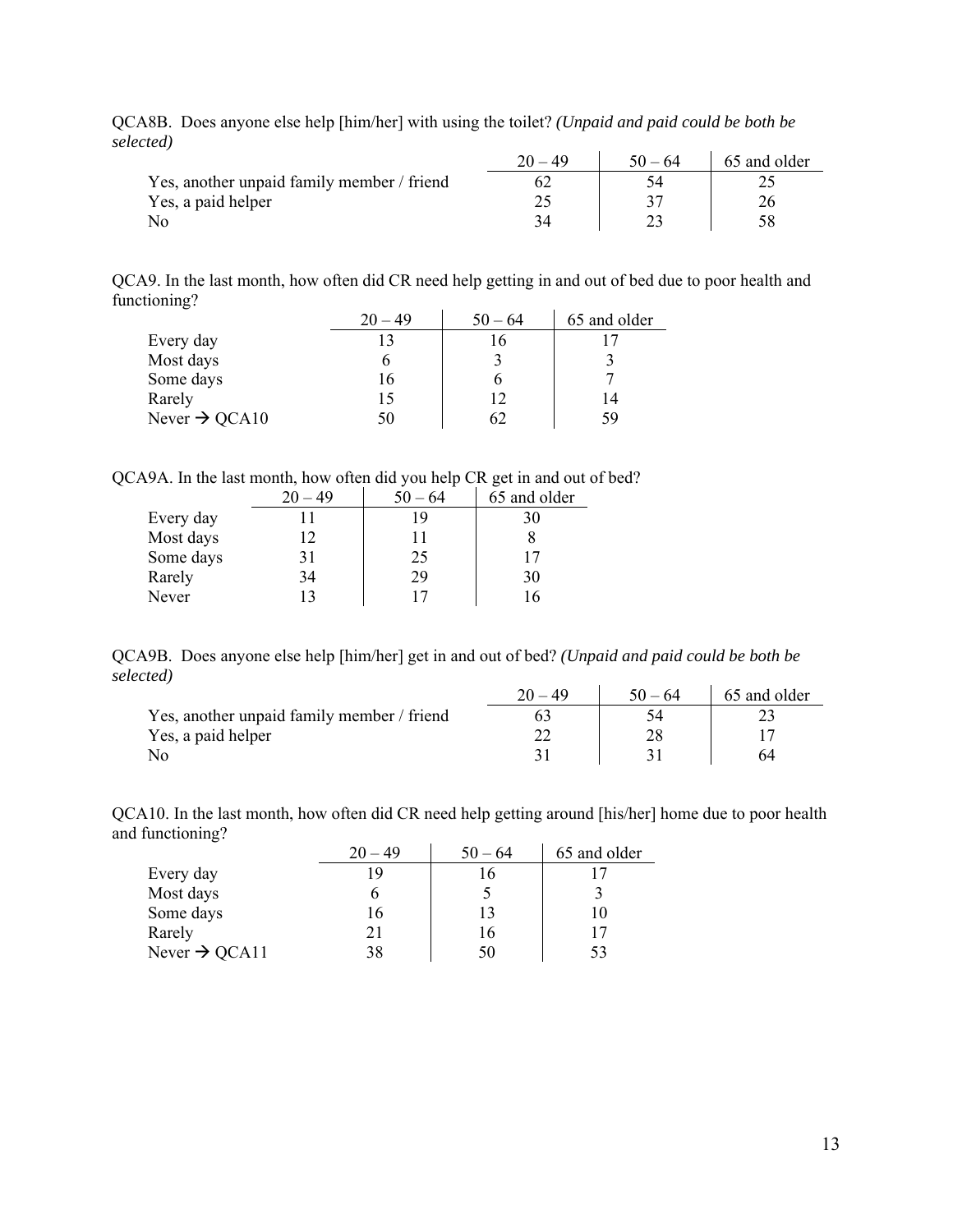|           |    | $50 - 64$ | 65 and older |
|-----------|----|-----------|--------------|
| Every day | 19 |           | 27           |
| Most days | 13 | 12        | 10           |
| Some days | 36 | 33        | 27           |
| Rarely    | 28 | 29        | 28           |
| Never     |    |           |              |

QCA10A. In the last month, how often did you help CR get around [his/her] home?

QCA10B. Does anyone else help [him/her] get around [his/her] home? *(Unpaid and paid could be both be selected)*

|                                            | 4. | $50 - 64$ | 65 and older |
|--------------------------------------------|----|-----------|--------------|
| Yes, another unpaid family member / friend |    |           |              |
| Yes, a paid helper                         |    |           |              |
|                                            |    |           |              |

QCA11. In the last month, how often did CR need help leaving [his/her] home to go outside due to poor health and functioning?

|                                                | $20 - 49$ | $50 - 64$ | 65 and older |
|------------------------------------------------|-----------|-----------|--------------|
| Every day                                      | 26        | 25        | 22           |
| Most days                                      | 16        |           |              |
| Some days                                      |           |           |              |
| Rarely                                         |           | 14        |              |
| Never $\rightarrow$ skip logic prior to QCA12A | 27        |           | 36           |

QCA11A. In the last month, how often did you help CR leave [his/her] home to go outside?

|           | $20 - 49$ | $50 - 64$ | 65 and older |
|-----------|-----------|-----------|--------------|
| Every day | 15        | 18        | 28           |
| Most days | 21        | 18        |              |
| Some days | 39        | 38        | 36           |
| Rarely    | 18        | 18        | 20           |
| Never     |           |           |              |

QCA11B. Does anyone else help [him/her] leave [his/her] home to go outside? *(Unpaid and paid could be both be selected)*

|                                            | $50 - 64$ | 65 and older |
|--------------------------------------------|-----------|--------------|
| Yes, another unpaid family member / friend |           |              |
| Yes, a paid helper                         |           |              |
| No                                         |           |              |

*Skip logic: QCA12A, QCA12B, and QCA12C were asked if CG responded he / she ever provided care on QCA5A, QCA6A, QCA7A, QCA8A, QCA9A, QCA10A, or QCA11A (i.e., response of every day, most days, some days, or rarely on one or more of these items)*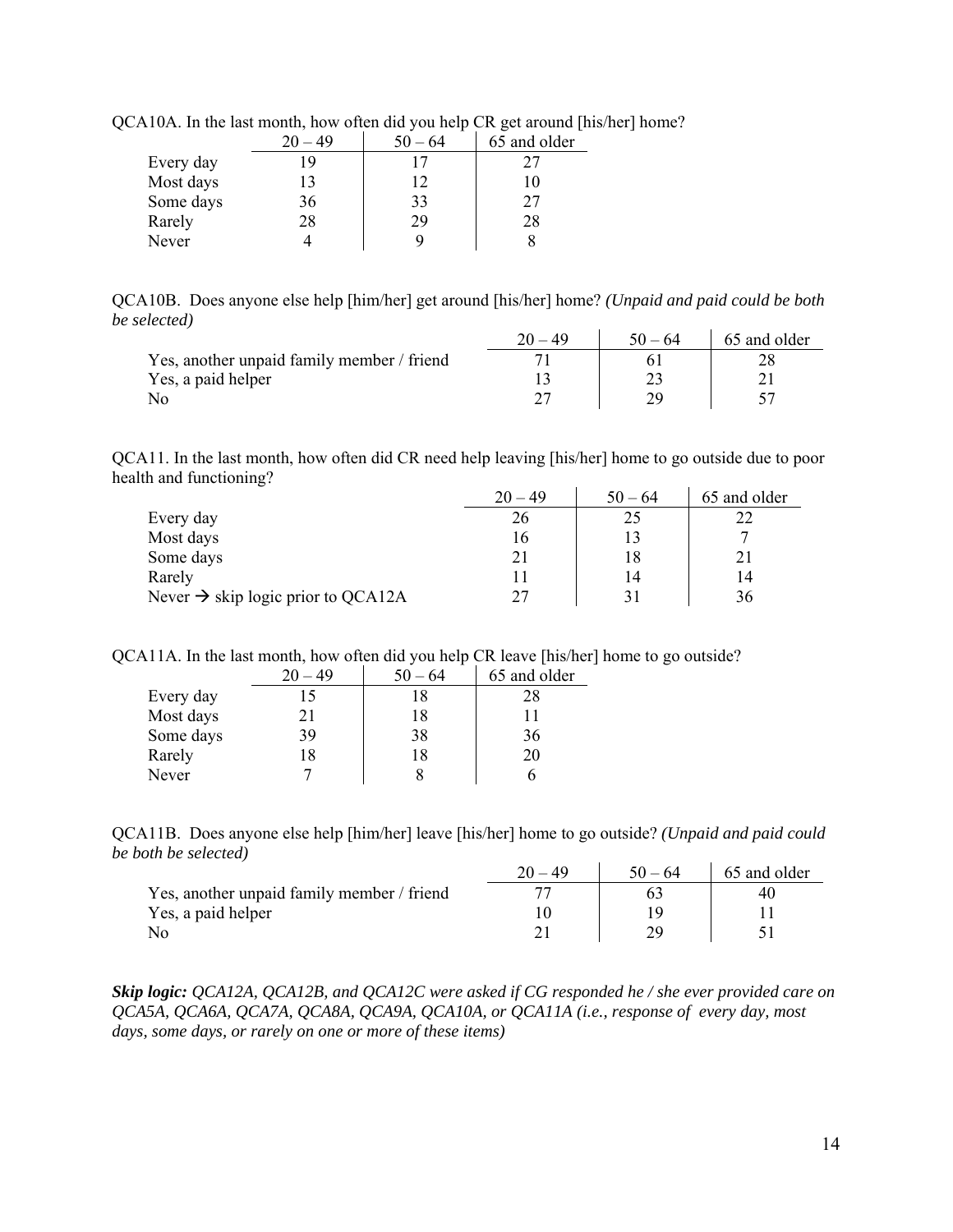QCA12A. In the last month when you helped CR with personal care, did you ever lift [him/her] from a seated or lying position?

|     | ንስ<br>49 | -64<br>50 | 65 and older |
|-----|----------|-----------|--------------|
| Yes |          | ◡         |              |
| N٢  |          |           |              |

QCA12B. [In the last month when you helped CR with personal care,] did you ever let [him/her] lean on you or support [his/her] weight?

|      | ገሰ | 64 | 65 and older |
|------|----|----|--------------|
| Y es |    |    |              |
|      |    |    | ب ب          |

QCA12C. [In the last month when you helped CR with personal care,] did you ever hold [him/her] steady while [he/she] walked or stood?

|                | 20<br>$-49$ | $50 - 64$ | 65 and older |
|----------------|-------------|-----------|--------------|
| Yes            |             |           | 56           |
| N <sub>0</sub> | 1 Q         |           |              |

QCA13. In the last month, how often did you drive CR places?

|           | $-49$ | $50 - 64$ | 65 and older |
|-----------|-------|-----------|--------------|
| Every day |       |           | 16           |
| Most days | 17    | 14        | 20           |
| Some days | 33    | 40        | 33           |
| Rarely    | 20    | 17        | 14           |
| Never     | 24    | 19        |              |

QCA14. In the last month, how often did you go with CR in a van, shuttle or cab, or take public transportation -- the bus, subway, train, or light rail – with [him/her]?

|            | $20 - 49$ | $50 - 64$ | 65 and older |
|------------|-----------|-----------|--------------|
| Every day  |           |           |              |
| Most days  |           |           |              |
| Some days  |           |           |              |
| Rarely     |           |           |              |
| Never      | 56        | 62        |              |
| Do not use | 28        |           | dΩ           |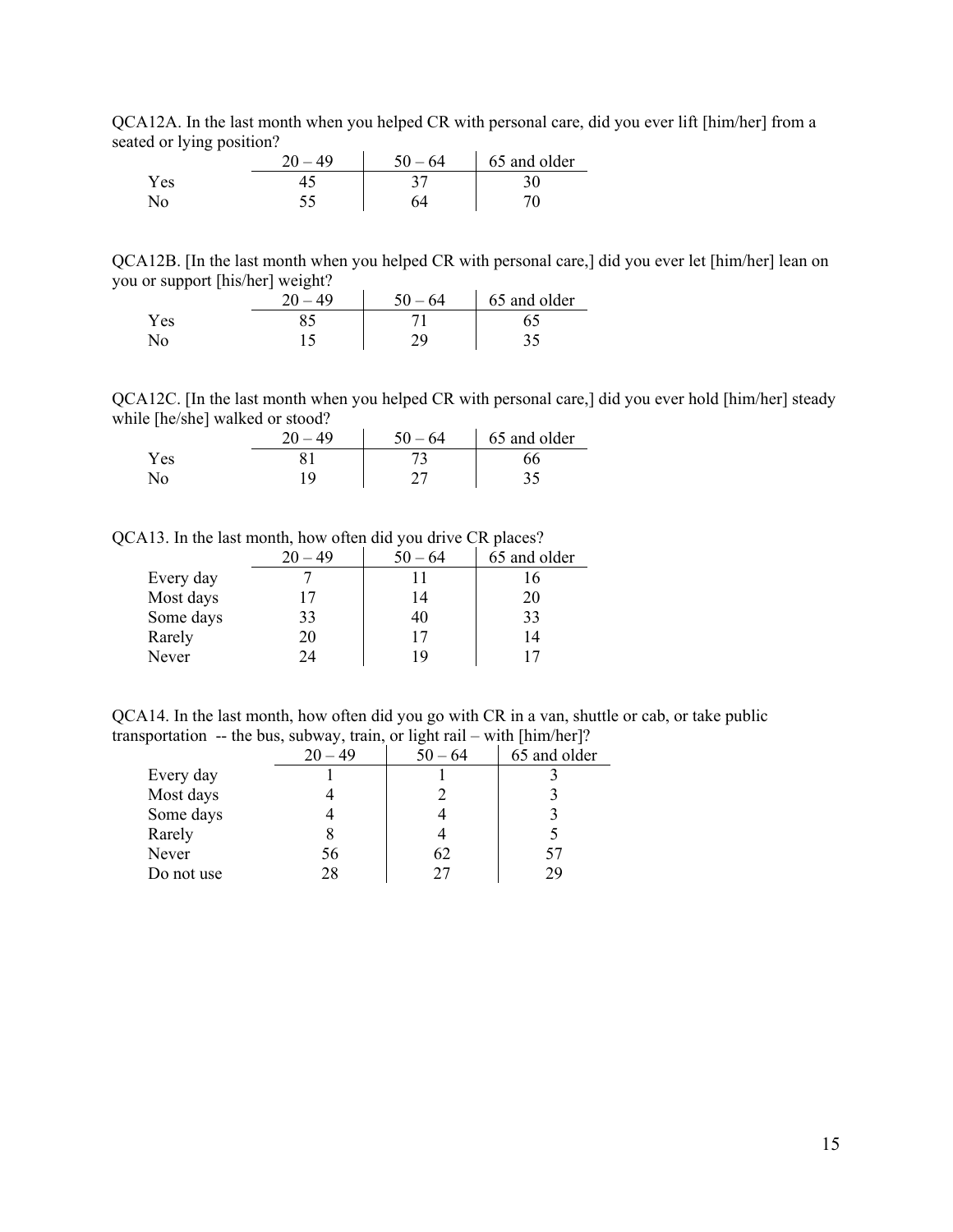*Caregivers of persons living in assisted living were not asked QCA15A through QCA19 if they indicated they did not help the care recipient with medical / nursing task care (medical / nursing tasks screener question SCRNMNT).* 

QCA15PRE. The next few questions are about help related to CR's health care.

| QCA15A. In the last month, did you ever help CR keep track of [his/her] medications? |           |           |                |  |  |
|--------------------------------------------------------------------------------------|-----------|-----------|----------------|--|--|
|                                                                                      | $20 - 49$ | $50 - 64$ | 1 65 and older |  |  |
| Yes                                                                                  |           |           |                |  |  |
| $N_{\Omega}$                                                                         | 46.       |           |                |  |  |

| OCA15A1. In the last month, did you ever actually give CR [his/her] medications? |  |  |  |  |  |  |
|----------------------------------------------------------------------------------|--|--|--|--|--|--|

|     | $20 - 49$ | $50 - 64$ | 65 and older |
|-----|-----------|-----------|--------------|
| Yes |           |           |              |
| No  |           |           |              |

QCA15A2. How are these drugs administered? *(multiple responses could be selected)* 

|                                              | $20 - 49$ | $50 - 64$ | 65 and older |
|----------------------------------------------|-----------|-----------|--------------|
| Orally (by mouth as pills, capsules, liquid) | 97        | 99        | 99           |
| Insulin injection                            | 14        | 11        | 14           |
| Other injection                              |           | 8         |              |
| Infusion pump                                |           |           |              |
| Inhaler                                      | 15        | 14        |              |
| Suppository                                  |           |           |              |
| Medication patch                             |           |           |              |
| Spray                                        |           |           |              |
| Eye/Ear drops                                |           | ۱7        | 20           |
| Other                                        |           | Q         | 6            |

QCA15B. [In the last month, did you ever help CR] take shots or injections?

|      | $\Lambda$ Q<br>ጎሰ | $-64$<br>50 | 65 and older |
|------|-------------------|-------------|--------------|
| Y es |                   |             |              |
|      |                   |             |              |

QCA15C. [In the last month, did you ever help CR] manage medical tasks like ostomy care, IVs, or testing blood?

|            | 20<br>-49 | 50<br>$-64$ | 65 and older |
|------------|-----------|-------------|--------------|
| <b>Yes</b> |           |             |              |
| No         |           | 90          |              |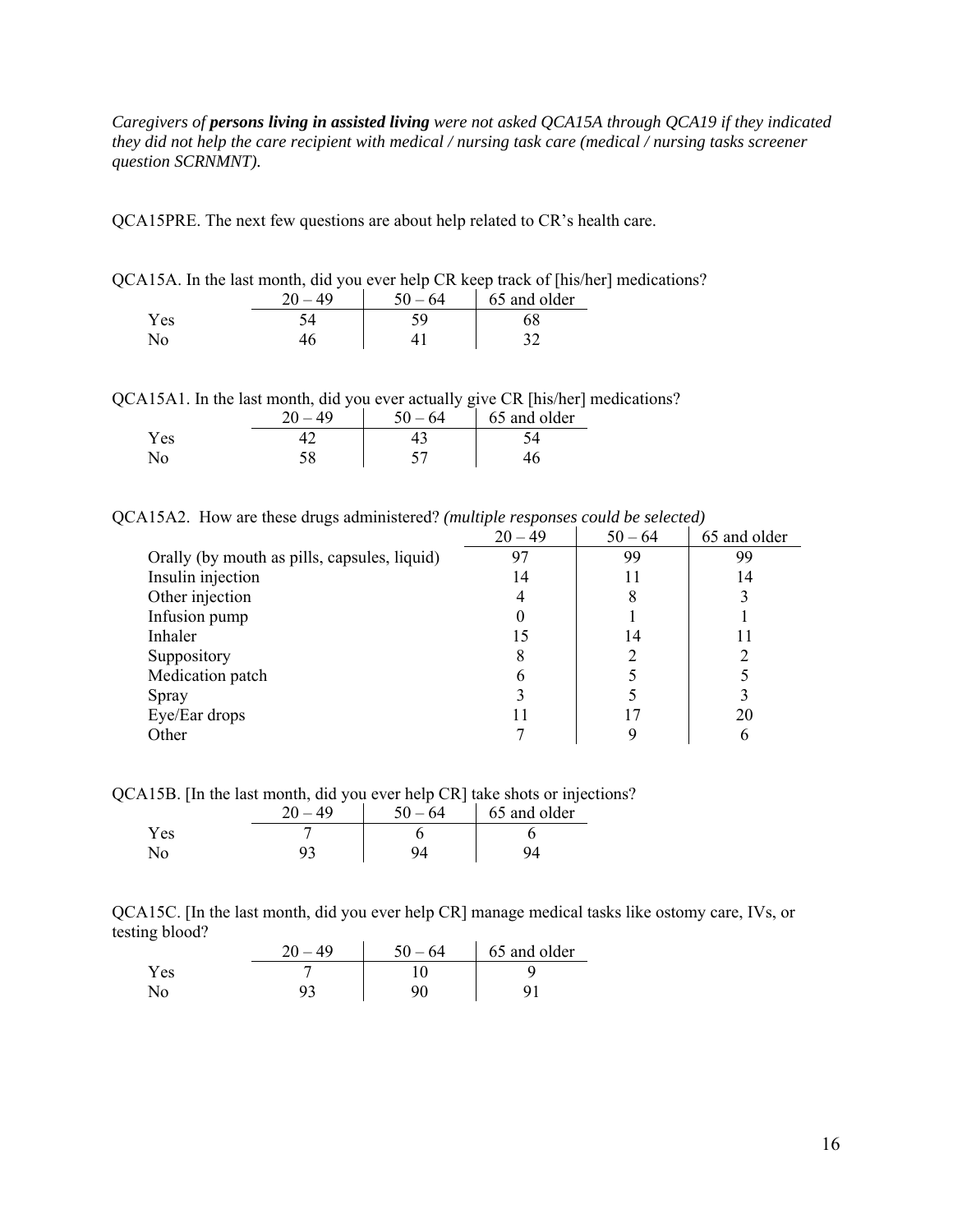QCA15D. [In the last month, did you ever help CR] with exercises [he/she] was supposed to do?

|      | $50 - 64$ | 65 and older |
|------|-----------|--------------|
| Y es |           |              |
|      |           |              |

QCA15E. [In the last month, did you ever help CR] with a special diet?

|      | 40 | - 50<br>-64 | 65 and older |
|------|----|-------------|--------------|
| Y es |    |             |              |
| N٥   |    |             |              |

QCA15F. [In the last month, did you ever help CR] care for [his/her] teeth or dentures?

|      | 40 | -64 | 65 and older |
|------|----|-----|--------------|
| Y es |    |     |              |
| ΝO   | 70 |     |              |

QCA15G. [In the last month, did you ever help CR] care for [his/her] feet, like clipping nails?

|            | 40 | ، ٢Λ<br>-64 | 65 and older |
|------------|----|-------------|--------------|
| <b>Yes</b> |    |             |              |
|            |    |             |              |

QCA15H. [In the last month, did you ever help CR] with skin care related to wounds or sores?

|      | 40<br>ጎሰ | 5٨<br>$-64$ | 65 and older |
|------|----------|-------------|--------------|
| Y es |          | ر ب         |              |
| NO.  |          |             |              |

QCA15I. [In the last month, did you ever help CR] with assistive devices for mobility like canes or walkers?

|     | 49<br>20 | 50<br>$-64$ | 65 and older |
|-----|----------|-------------|--------------|
| Yes |          |             |              |
|     |          | ر_ ر_       |              |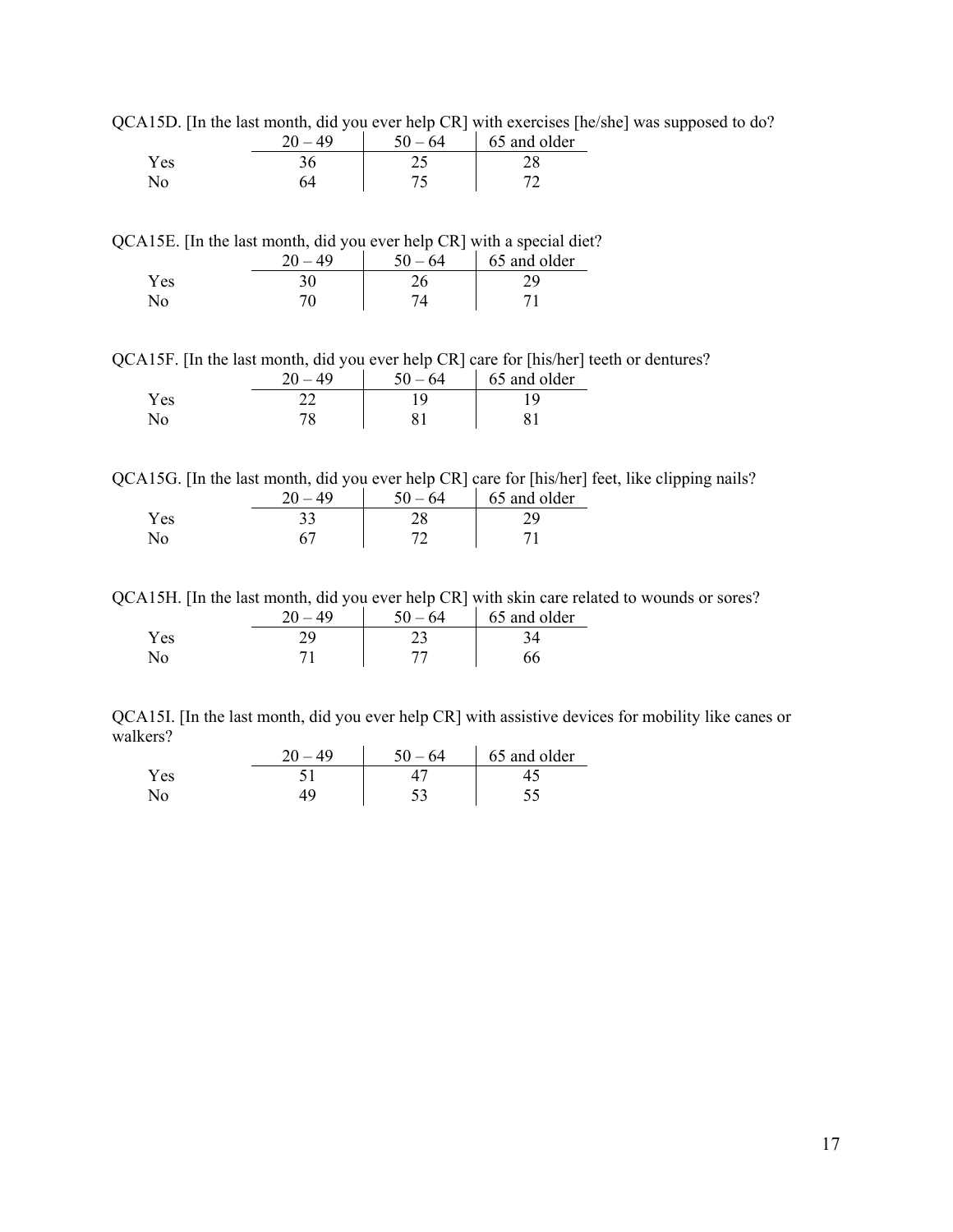## *Caregivers were only asked QCA15J through QCA19 if they indicated they did help the care recipient with medical / nursing task care (medical / nursing task screener question SCRNMNT).*

You indicated at the beginning of the survey that you perform some medical/nursing tasks. Many different tasks are considered medical/nursing tasks even though they are done at home. Some require equipment; others do not. Which of the following additional medical tasks do you perform?

QCA15J. [In the last month, did you ever] use incontinence equipment like catheters, supplies like adult diapers, or administer enemas?

|      | ጎሰ | 50<br>$-64$ | 65 and older |
|------|----|-------------|--------------|
| Y es |    | ັ           |              |
|      |    |             |              |

QCA15K. [In the last month, did you ever] use meters/monitors (e.g., thermometer, glucometer, stethoscope, weight scales, blood pressure monitors, oxygen saturation monitors)?

|      | 40 | -64<br>50 | 65 and older |
|------|----|-----------|--------------|
| Y es |    |           |              |
| N0.  |    | ເາ        |              |

QCA15L. [In the last month, did you ever] administer test kits (bladder infection test, for example)?

|      | 49 | - 64<br>$50 -$ | 65 and older |
|------|----|----------------|--------------|
| Y es |    |                |              |
|      |    |                |              |

QCA15M. [In the last month, did you ever] operate durable medical equipment (hospital beds, lifts, wheelchairs, scooters, toilet or bath chairs, geri-chairs, for example)?

|      | $\Delta\Omega$ | 5٨<br>- 64 | 65 and older |
|------|----------------|------------|--------------|
| r es |                |            |              |
| ٩O   |                |            |              |

QCA15N. [In the last month, did you ever] operate mechanical ventilators, oxygen, tube feeding equipment, or home dialysis equipment?

|      | ገሰ<br>40 | 64  | 65 and older |
|------|----------|-----|--------------|
| Y es |          |     |              |
|      |          | ر د |              |

QCA15O. [In the last month, did you ever] use telehealth equipment (cameras, sensors, phone lines to collect medical data in the home and transmit it to doctor or nurse)?

|     | $\Omega$<br>$\Delta$ Q | $50 - 64$ | 65 and older |
|-----|------------------------|-----------|--------------|
| Yes |                        |           |              |
| N٥  |                        |           |              |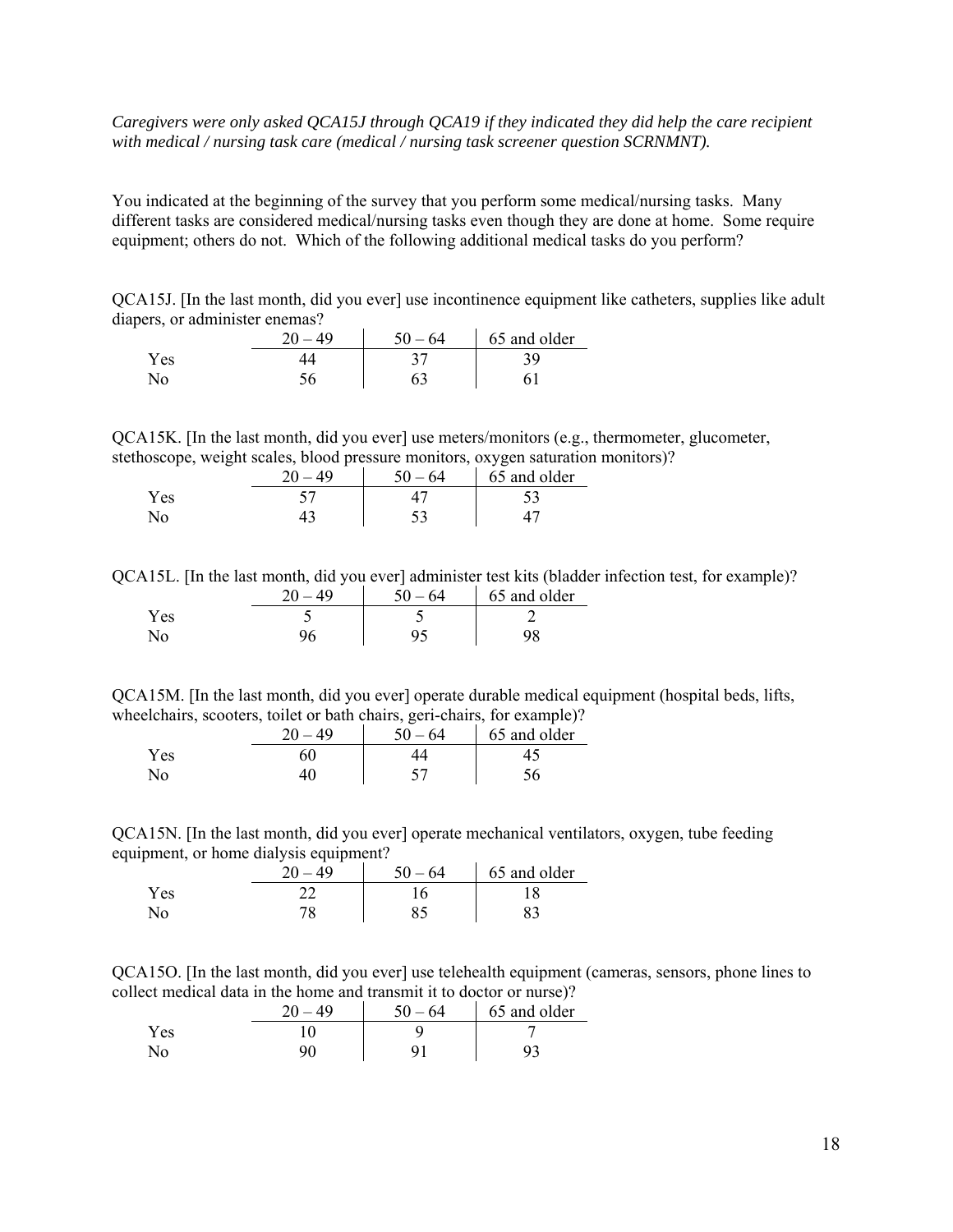*(If YES to any of QCA15A – QCA15O, ask QCA16 – QCA19; otherwise skip to QCA21)* 

QCA16. How difficult is it for you to do the medical and nursing tasks that are required to help CR? Please answer by choosing a number between 1 and 5, where 1 means not at all difficult and 5 means very difficult.

|                         | $20 - 49$ | $50 - 64$ | 65 and older |
|-------------------------|-----------|-----------|--------------|
| 1. Not at all difficult |           | ככ        | אי           |
|                         | 28        | 20        |              |
|                         |           |           |              |
|                         |           |           |              |
| 5. Very difficult       |           |           |              |

QCA17. Did anyone prepare you to do these tasks?

|                        |     | $50 - 64$ | 65 and older |
|------------------------|-----|-----------|--------------|
| Yes                    | ∍ י |           |              |
| $No \rightarrow QCA21$ |     |           |              |

QCA18. Who prepared you to do the medical and nursing tasks needed to help CR? *(multiple responses could be selected)* 

|                                                | $20 - 49$ | $50 - 64$ | 65 and older |
|------------------------------------------------|-----------|-----------|--------------|
| Hospital nurse                                 | 23        | 20        | 27           |
| Hospital doctor                                |           | 8         |              |
| Primary care doctor                            | 20        | 15        |              |
| Nurse in doctor's office or outpatient setting | 13        | 14        |              |
| Home care nurse                                | 23        | 25        | 26           |
| Social worker/geriatric care manager           |           |           |              |
| Physical or occupational therapist             |           |           | 24           |
| Pharmacist                                     |           | 9         |              |
| Medical supply technician                      |           |           | 8            |
| Friend or neighbor                             |           | 6         | 12           |
| You learned on your own                        | 23        | 31        | 23           |
| Other                                          | 53        |           | 42           |

QCA19. How well do you feel that person prepared you to take on these medical and nursing tasks?

|               | ንስ<br>- 49 | $-64$ | 65 and older |
|---------------|------------|-------|--------------|
| Very well     | 68         |       |              |
| Somewhat well | າວ         | 19    |              |
| Not well      |            |       |              |

QCA21. During that last 12 months, how many times has [he/she] been hospitalized overnight?

|                             | $20 - 49$ | $50 - 64$ | 65 and older |
|-----------------------------|-----------|-----------|--------------|
| None $\rightarrow$ QCA24PRE |           |           |              |
| One time                    | 1 Q       | つつ        |              |
| 2 times                     | ֿי ר      | 14        |              |
| 3 or more times             | 74        | 1 Q       |              |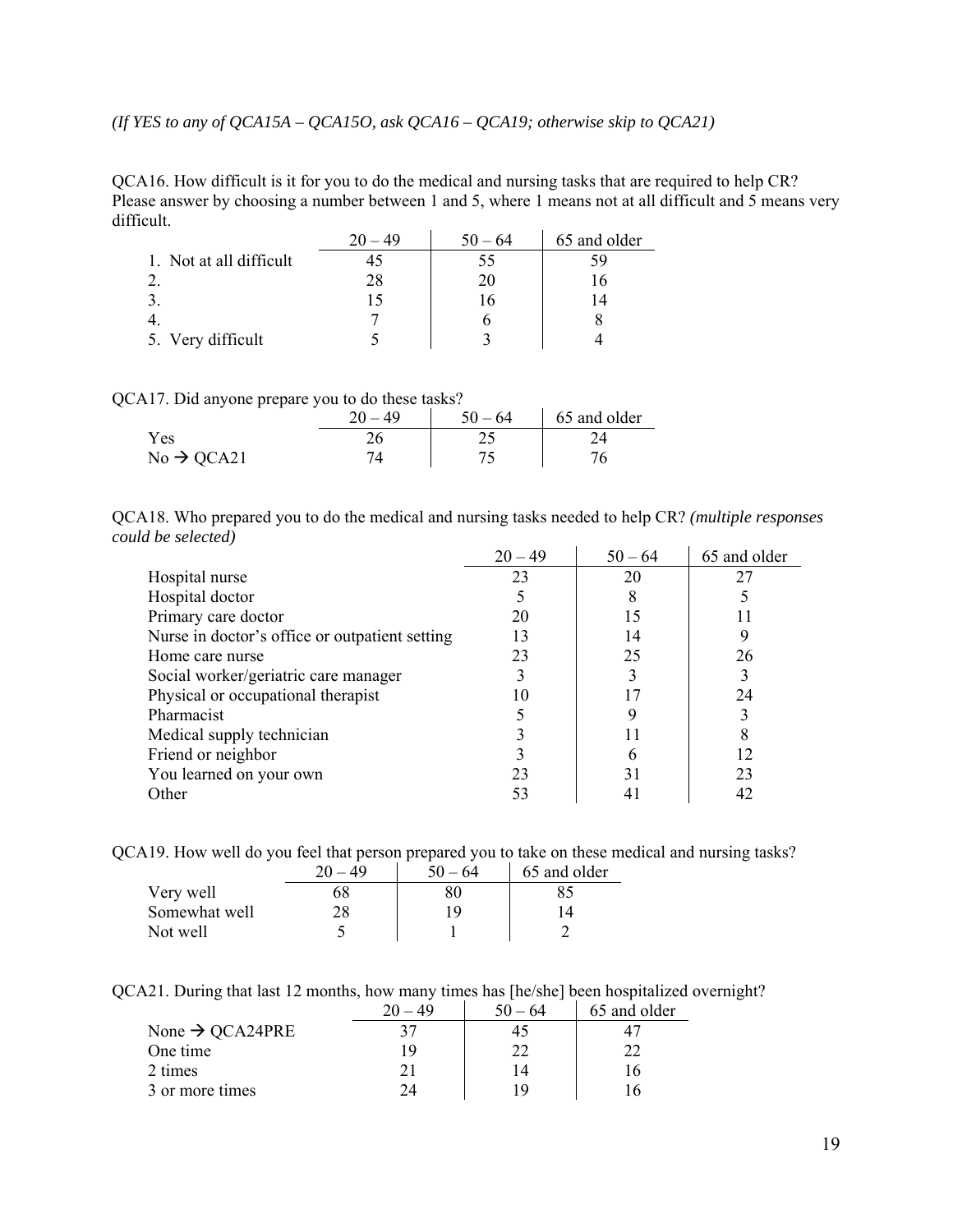QCA22. When [he/she] was in the hospital, were you included by health care workers, like nurses, doctors, or social workers, in discussions about CR's care? Would you say…

| 010, 01 DOWINI # OIRWID, IR WIDWWDDIORD WOOWV CIT D WHERE ## OWNER # OW # OW! |           |           |              |
|-------------------------------------------------------------------------------|-----------|-----------|--------------|
|                                                                               | $20 - 49$ | $50 - 64$ | 65 and older |
| Yes, all the time                                                             | 48        |           | 58           |
| Only some of the time                                                         |           |           |              |
| No, and you should have been                                                  |           |           |              |
| No, but you did not need to be                                                |           |           |              |

QCA23. Before CR left the hospital or was discharged, did you receive clear instructions about any medical or nursing tasks you would need to perform for [him/her]?

| -              | nη | ٢Λ<br>64 | -<br>65 and older |
|----------------|----|----------|-------------------|
| Yes            |    |          |                   |
| No             |    |          |                   |
| Not applicable |    |          |                   |

QCA23b. How prepared did you feel to take on any medical and nursing tasks after CRs hospitalization?

|               | 40<br>ንስ | 64 | 65 and older |
|---------------|----------|----|--------------|
| Very well     |          |    |              |
| Somewhat well | 33       | 36 |              |
| Not well      |          |    |              |

QCA24PRE. Now think about the last YEAR.

QCA24A. In the last year, did you ever make appointments for CR with a medical provider?

|     | ጎሰ<br>40 | -64 | 65 and older |
|-----|----------|-----|--------------|
| Yes |          | )U  |              |
| No  |          |     |              |

QCA24B. [In the last year, did you ever] speak to or email CR's medical provider about [his/her] care?

|      | 40 | $-64$ | 65 and older |
|------|----|-------|--------------|
| Y es |    | sq    |              |
| No.  |    |       |              |

QCA24B1. [In the last year, did you ever] go with the CR to appointments with a medical provider?

|      | - 64<br>5۸ | 65 and older |
|------|------------|--------------|
| r es |            |              |
|      |            |              |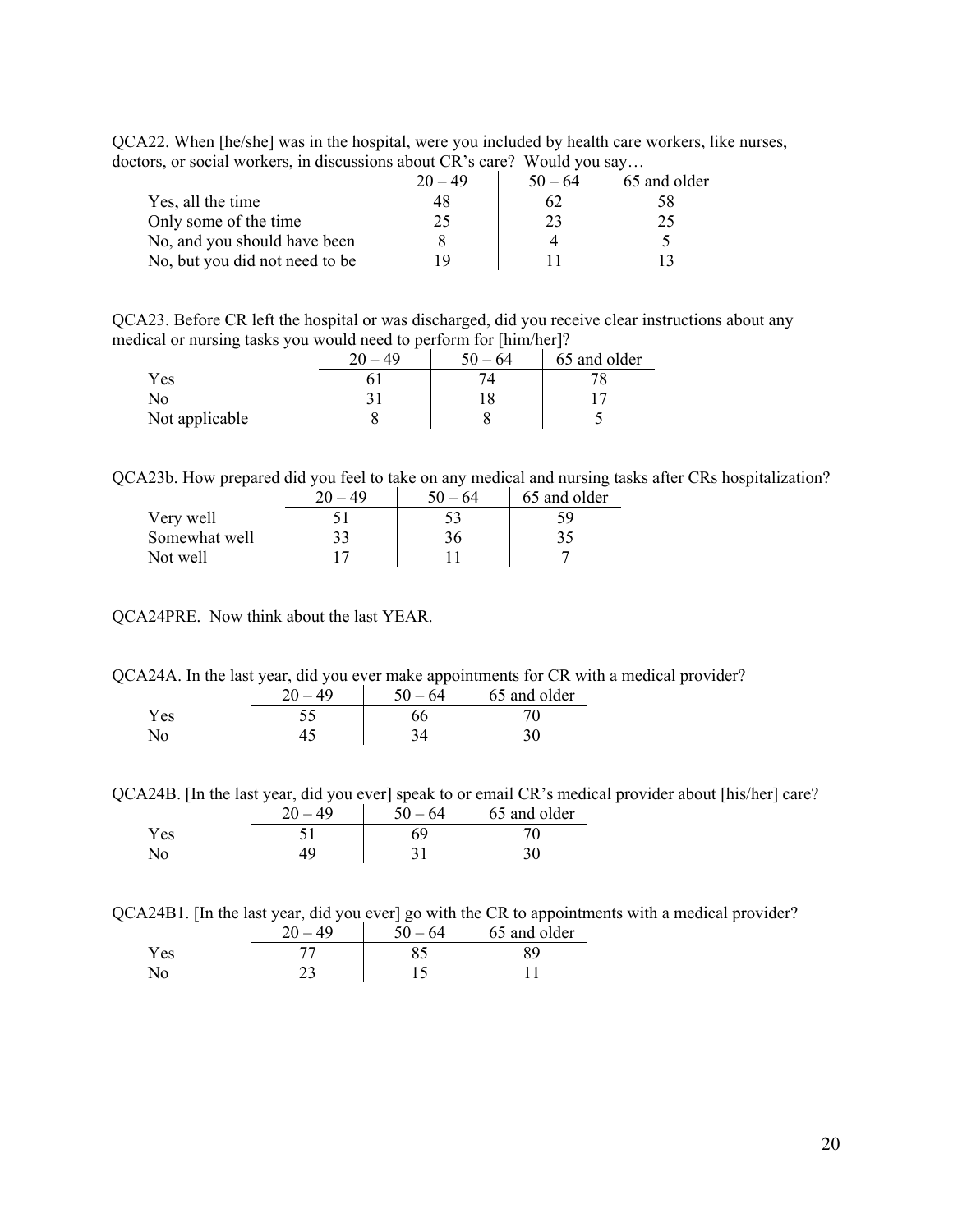QCA24C. [In the last year, did you ever] help [him/her] change or add a health insurance or prescription drug plan? [IF NEEDED: For example, changed or helped [him/her] change a Medicare supplemental plan or prescription drug plan , or helped [him/her] decide to join or leave a managed care plan.]

|      | - -<br>ററ | <br><br>64 | 65 and older |
|------|-----------|------------|--------------|
| Y es |           |            |              |
|      |           |            |              |

QCA24D. [In the last year, did you ever] handle any other health insurance matters related to [his/her] medical care? [IF NEEDED: This includes contacting Medicare or another insurer to find out what is covered, comparing plans or providers, finding out about bills, or filing a claim.]

|            | 20<br>$\Delta$ Q | $50 - 64$ | 65 and older |
|------------|------------------|-----------|--------------|
| <b>Yes</b> |                  |           |              |
|            |                  |           |              |

QCA25. About how many hours per week on average do you help this person with personal care, routine household needs and/or medical/nursing tasks?

|                           | $20 - 49$ | $50 - 64$ | 65 and older |
|---------------------------|-----------|-----------|--------------|
| 8 hours or less per week  |           |           |              |
| 9 to 19 hours per week    |           | 28        | 24           |
| 20 to 39 hours per week   |           | 15        |              |
| 40 or more hours per week |           |           |              |

QCA25b. Thinking about all of the ways you helped CR in the last month, did you help on a regular basis or did it vary? By regular schedule, we mean the same days or times every week.

|                  | 40 | $50 - 64$ | 65 and older |
|------------------|----|-----------|--------------|
| Regular schedule |    |           |              |
| Varied           |    |           |              |

QCA26. For how long have you been helping this person with personal care routine household needs and/or medical/nursing tasks?

|                   | $20 - 49$ | $50 - 64$ | 65 and older |
|-------------------|-----------|-----------|--------------|
| 3 months or less  |           |           |              |
| 4 to 12 months    |           |           |              |
| $1 - 2$ years     | 25        | 20        | 15           |
| $3 - 5$ years     | 24        | 29        | 30           |
| More than 5 years | 35        | 35        | 38           |

QCA27. Over the past month, has the amount you helped CR increased, decreased, or been about the same as before?  $\mathbf{r}$ 

|                                       | $50 - 64$ | 65 and older |
|---------------------------------------|-----------|--------------|
| Increased in the past month           |           |              |
| Been about the same in the past month | 56        |              |
| Decreased in the past month           |           |              |

 $\overline{\phantom{0}}$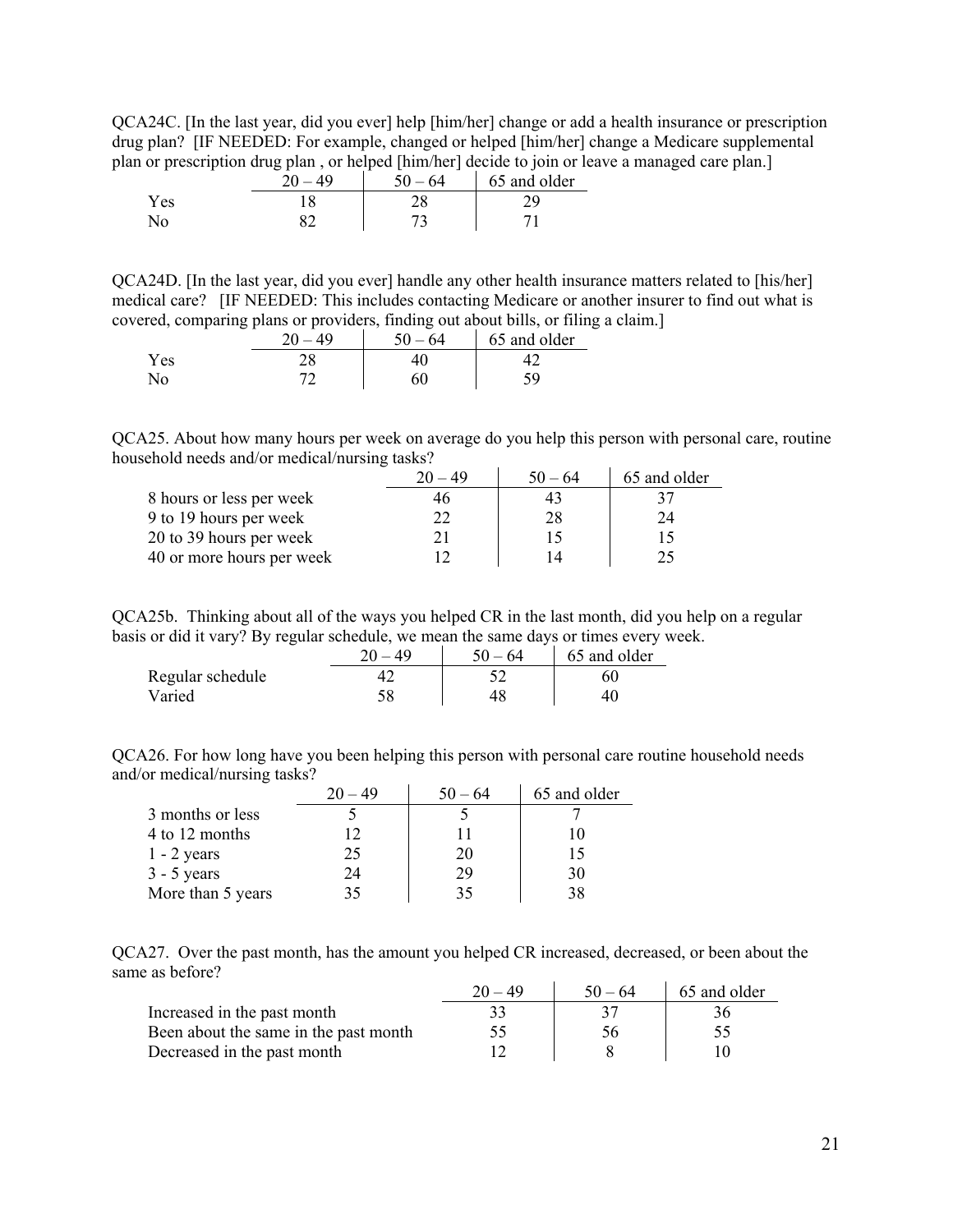| QCA28. Thinking ahead to next few months, do you think the amount you will help CR will increase, |  |  |  |
|---------------------------------------------------------------------------------------------------|--|--|--|
| decrease, or be about the same as the past month?                                                 |  |  |  |

|                        | $20 - 49$ | $50 - 64$ | 65 and older |
|------------------------|-----------|-----------|--------------|
| Will increase          |           |           |              |
| Will be about the same |           | 59        | 60           |
| Will decrease          |           |           |              |

QCA29. Do you feel you had a choice in taking on this responsibility for caring for CR?

|             | 40<br>ንስ | -64 | 65 and older |
|-------------|----------|-----|--------------|
| Yes         |          |     |              |
| $\rm N_{O}$ |          |     |              |

QCA30. In general, how worried are you about making a mistake or error, or unintentionally hurting CR while caring for him / her?

|                  | 20 | $50 - 64$ | 65 and older |
|------------------|----|-----------|--------------|
| Very worried     |    |           |              |
| Somewhat worried |    |           |              |
| Only a little    | 30 | 29        | 26           |
| Not at all       |    | 55        | 59           |

Illness, disability, and life circumstances may cause some people to suffer either physically or psychologically.

QCA31. I'd like to ask you to the degree to which you think CR has been suffering physically during the past month on a scale from 1 to 10 where 1 equals "CR has not been suffering physically," and 10 equals "CR has been suffering terribly".)

|                                        | $20 - 49$ | $50 - 64$ | 65 and older |
|----------------------------------------|-----------|-----------|--------------|
| 1 CR has not been suffering physically |           | 14        |              |
| 2                                      |           | 10        | 12           |
|                                        |           | 16        | 16           |
|                                        | 14        |           |              |
|                                        |           | 14        | 14           |
| 6                                      | 10        |           |              |
|                                        |           | 10        |              |
|                                        |           |           |              |
|                                        |           |           |              |
| 10 CR has been suffering terribly      |           |           |              |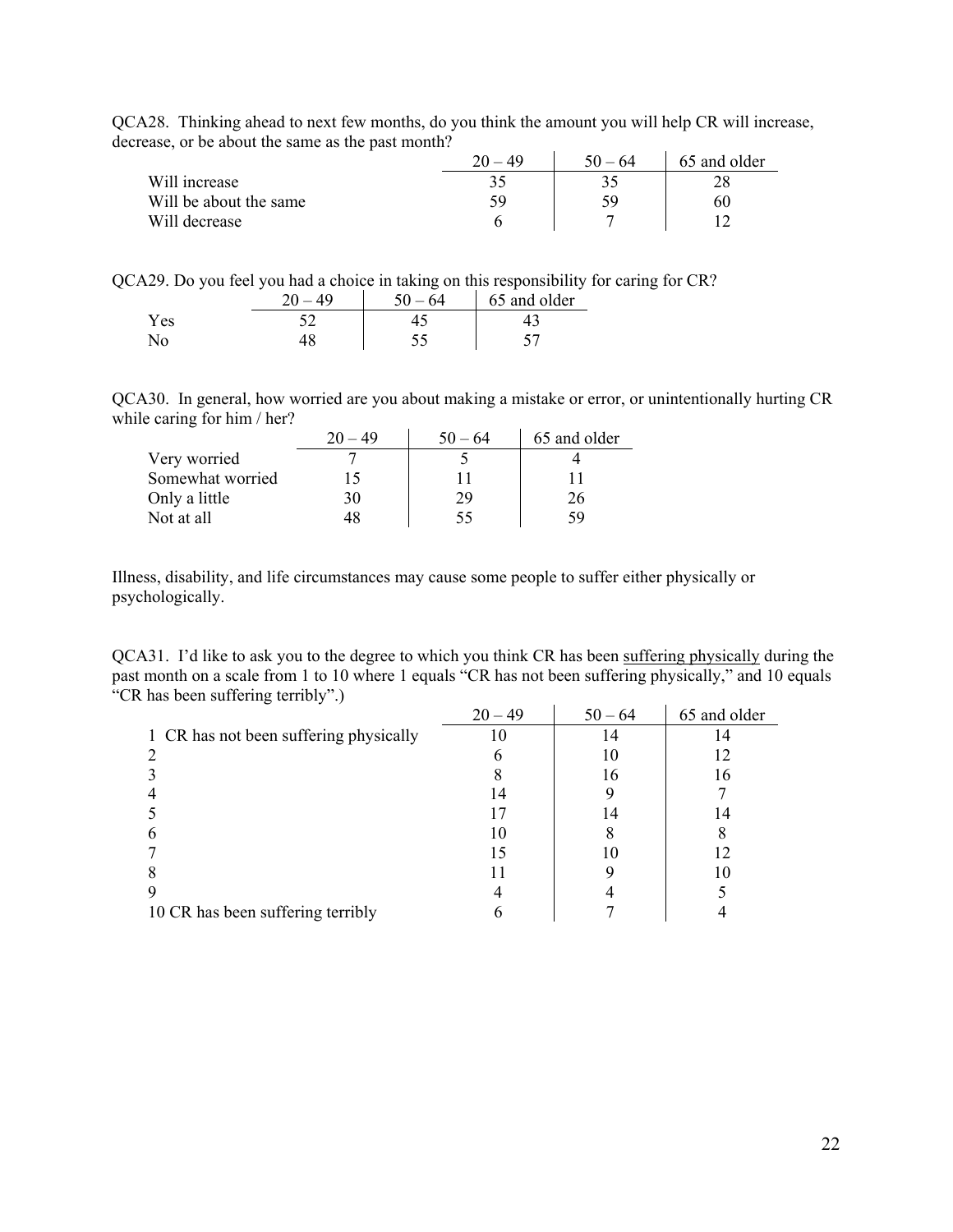| $\mathcal{L}_{\mathbf{A}}$<br>         |           |           |              |  |
|----------------------------------------|-----------|-----------|--------------|--|
|                                        | $20 - 49$ | $50 - 64$ | 65 and older |  |
| 1 CR has not been suffering physically |           | 14        |              |  |
|                                        |           |           |              |  |
|                                        | 10        |           |              |  |
|                                        |           |           |              |  |
|                                        |           |           | 19           |  |
|                                        |           |           |              |  |
|                                        |           |           |              |  |
|                                        | 14        |           |              |  |
|                                        |           |           |              |  |
| 10 CR has been suffering terribly      |           |           |              |  |
|                                        |           |           |              |  |

QCA32. Now, please rate the degree to which you think CR has been suffering psychogically or emotionally during the past month on a scale from 1 to 10 where 1 equals "CR has not been suffering psychologically / emotionally," and 10 equals "CR has been suffering terribly".)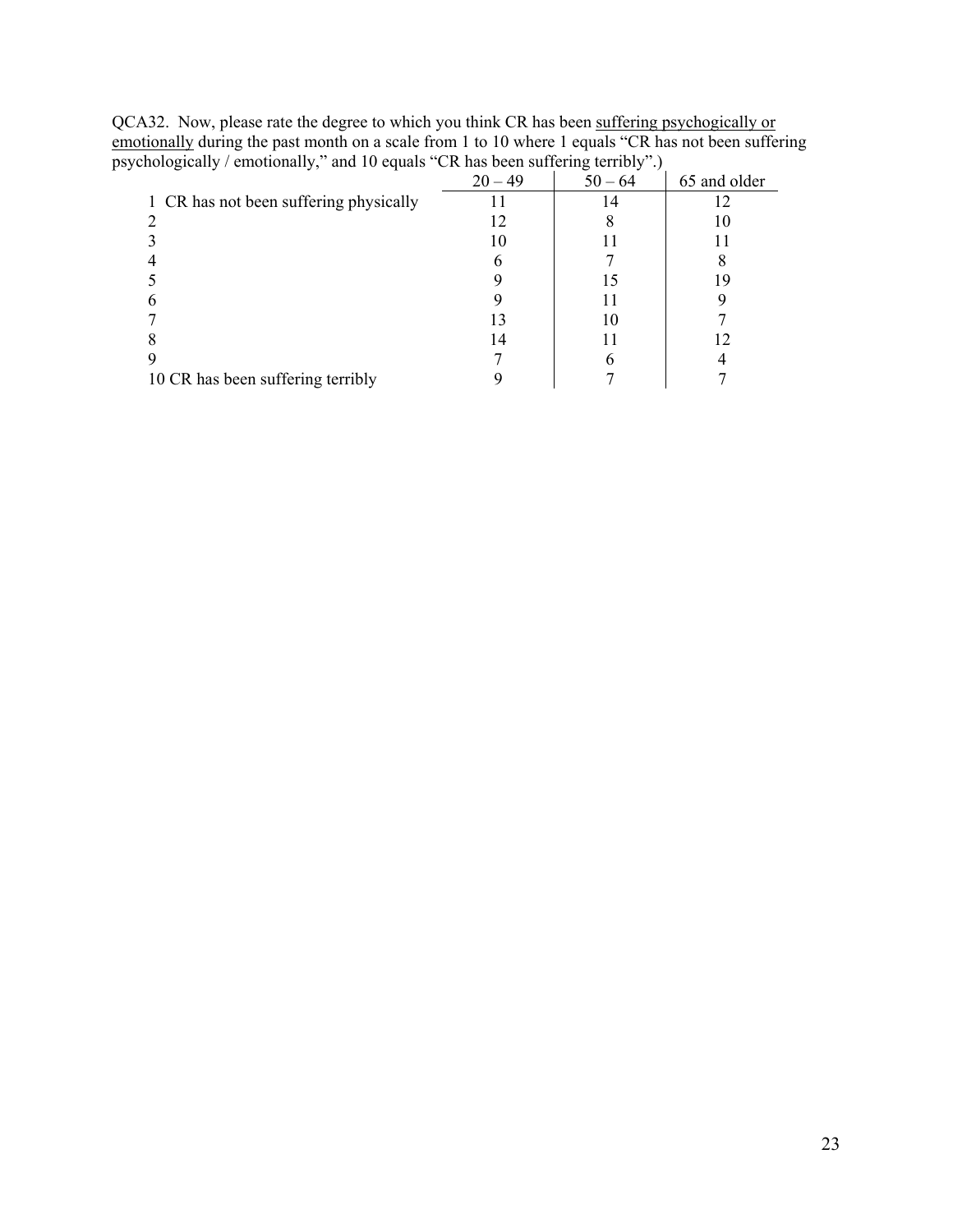# <span id="page-23-0"></span>**ASPECTS OF CAREGIVING**

QAC1PRE. Now we have a few questions about your relationship with CR.

|  |  |  |  | QAC1. How much do you enjoy being with [him/her]? |  |
|--|--|--|--|---------------------------------------------------|--|
|  |  |  |  |                                                   |  |

|            | 49 | $50 - 64$ | 65 and older |
|------------|----|-----------|--------------|
| A lot      |    |           | 68           |
| Some       | າາ |           | 26           |
| A little   |    |           |              |
| Not at all |    |           |              |

QAC2. How much does [he/she] argue with you?

|            | ንስ  | 50<br>$-64$ | 65 and older |
|------------|-----|-------------|--------------|
| A lot      | າ ເ |             |              |
| Some       |     |             | 33           |
| A little   | 28  | 29          | 29           |
| Not at all | רר  | 28          | 25           |

QAC3. How much does CR appreciate what you do for [him/her]?

|            | 49<br>റ∩ | - 64 | 65 and older |
|------------|----------|------|--------------|
| A lot      | o٠       |      |              |
| Some       |          |      | 14           |
| A little   |          |      |              |
| Not at all |          |      |              |

QAC4. How often does [he/she] get on your nerves?

|            | ንስ<br>49 | $50 - 64$ | 65 and older |
|------------|----------|-----------|--------------|
| A lot      |          | 19        |              |
| Some       |          | 30        | 34           |
| A little   | 34       | 32        | 33           |
| Not at all | 20       | 18        | ר ו          |

QAC4b. How would you say the quality of your relationship with CR has changed, if at all, since you began helping him/her? Would you say your relationship has…

|                        | 20 – 49 | $50 - 64$ | 65 and older |
|------------------------|---------|-----------|--------------|
| Gotten much better     | 25      |           |              |
| Gotten somewhat better | 23      | 23        |              |
| Stayed about the same  | 44      | 45        | -54          |
| Gotten somewhat worse  |         |           |              |
| Gotten much worse      |         |           |              |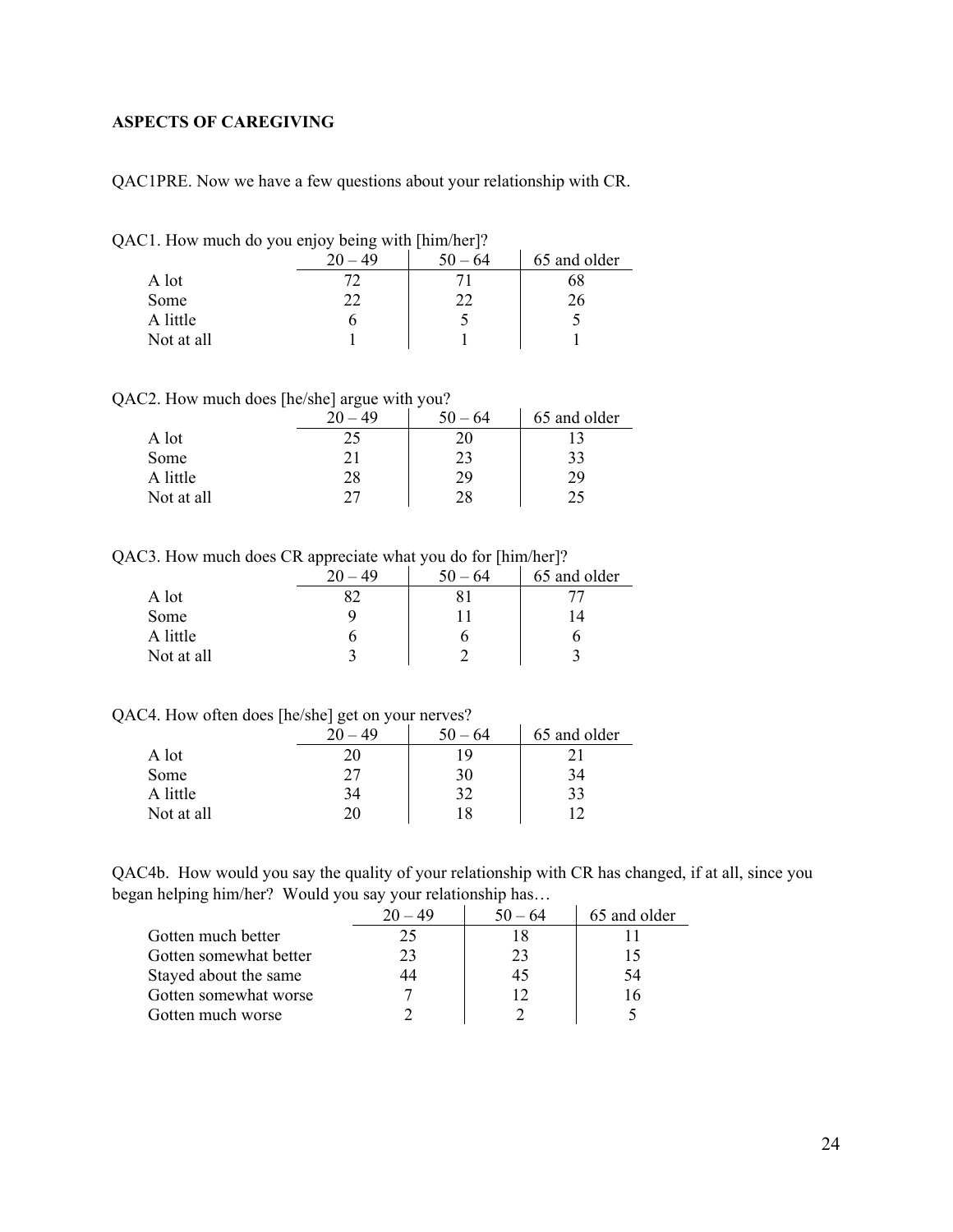QAC5PRE. Next we have a few questions about your experience helping CR. For each statement I read, please tell me whether this describes your situation very much, somewhat, or not so much.

QAC5A. Helping [him/her] has made you more confident about your abilities.

|             | 49 | -50<br>-64 | 65 and older |
|-------------|----|------------|--------------|
| Very much   | 35 |            |              |
| Somewhat    | 35 | 27         | 38           |
| Not so much | 70 |            |              |

QAC5B. Helping [him/her] has taught you to deal with difficult situations.

|             |    | - 64 | 65 and older |
|-------------|----|------|--------------|
| Very much   |    |      | 48           |
| Somewhat    | 35 | 38   | 35           |
| Not so much | 16 |      |              |

QAC5C. Helping CR has brought you closer to [him/her].

|             |    | -<br>64 | 65 and older |
|-------------|----|---------|--------------|
| Very much   |    | 50      |              |
| Somewhat    | 39 | 35      | 35           |
| Not so much |    |         |              |

QAC5D. Helping CR gives you satisfaction that [he/she] is well cared for.

|             |    | -64 | 65 and older |
|-------------|----|-----|--------------|
| Very much   |    |     |              |
| Somewhat    | 10 |     | ۰Q           |
| Not so much |    |     |              |

QAC6A. Is helping CR financially difficult for you?

|      | 49 | $50 - 64$ | 65 and older |
|------|----|-----------|--------------|
| Y es |    |           |              |
| No   |    |           |              |

#### QAC6B. Is helping [him/her] emotionally difficult for you?

| . . | ገበ | $-64$<br>50 | 65 and older |
|-----|----|-------------|--------------|
| Yes |    |             |              |
| No  |    | ንሰ          |              |

QAC6C. Is helping [him/her] physically difficult for you?

|      | ັບ ∟ | . .<br>nΩ | $\epsilon$ $\alpha$<br>64<br>וור<br>$\overline{\phantom{0}}$ | 65 and older |
|------|------|-----------|--------------------------------------------------------------|--------------|
| Y es |      |           |                                                              |              |
|      |      |           | <u>_</u>                                                     |              |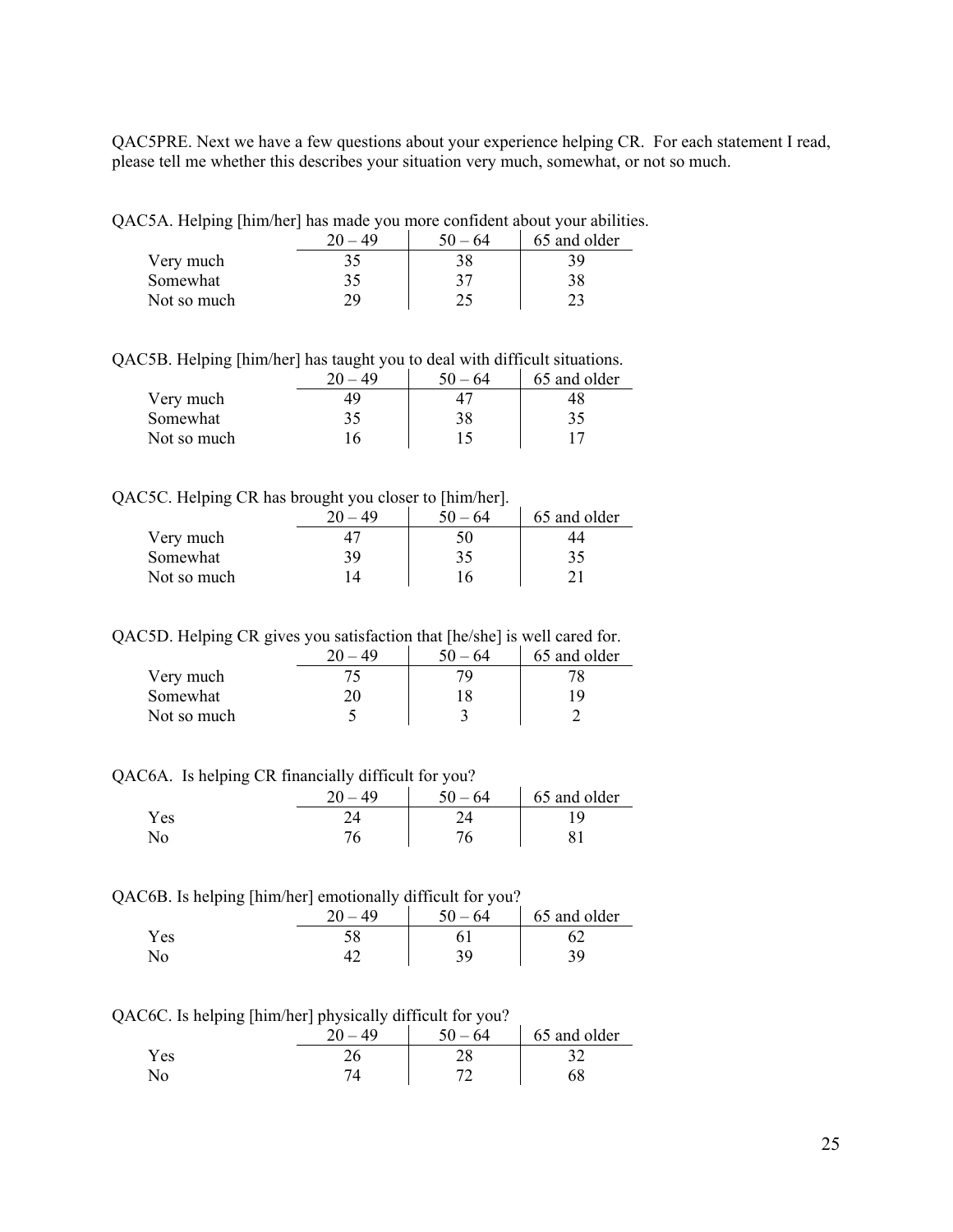QAC7A. Please tell me how difficult helping is by picking a number from 1 to 5. The number 5 means very difficult and the number 1 means a little difficult. How financially difficult is helping CR? *(Asked if "yes" to QAC6A)*

|                       | $20 - 49$ | $50 - 64$ | 65 and older |
|-----------------------|-----------|-----------|--------------|
| 1. A little difficult |           |           |              |
|                       |           |           |              |
|                       | 19        | 30        |              |
|                       | 30        | 23        | 24           |
| 5. Very difficult     |           | 26        |              |

QAC7B. How emotionally difficult is helping [him/her]? *(Asked if "yes" to QAC6B)* 

|                       |     | $50 - 64$ | 65 and older |
|-----------------------|-----|-----------|--------------|
| 1. A little difficult |     |           |              |
|                       |     | ١h        | 20           |
|                       | 24  | 31        |              |
|                       | 29  | 23        | 19           |
| 5. Very difficult     | 1 Y |           |              |

QAC7C. How physically difficult is helping [him/her]? *(Asked if "yes" to QAC6C)*

|                       | $20 - 49$ | $50 - 64$ | 65 and older |
|-----------------------|-----------|-----------|--------------|
| 1. A little difficult |           |           |              |
|                       | 15        | 18        |              |
|                       | 38        | 39        |              |
|                       | 23        | 20        |              |
| 5. Very difficult     |           |           |              |

QAC8. In general, how much has your family disagreed over the details of [his/her] care? *(Asked if CR was related to CG)*   $\mathcal{L}_{\rm{max}}$ 

|             | 49 | - 64 | 65 and older |
|-------------|----|------|--------------|
| Very much   |    |      |              |
| Somewhat    |    |      |              |
| Not so much |    |      |              |

QAC9PRE. Please listen to a few more statements and answer whether this describes your situation very much, somewhat, or not so much.

QAC9A. You are exhausted when you go to bed at night.

|             | ຼ<br>ററ | -64 | 65 and older |
|-------------|---------|-----|--------------|
| Very much   |         |     |              |
| Somewhat    |         | ാവ  |              |
| Not so much | 20.     |     |              |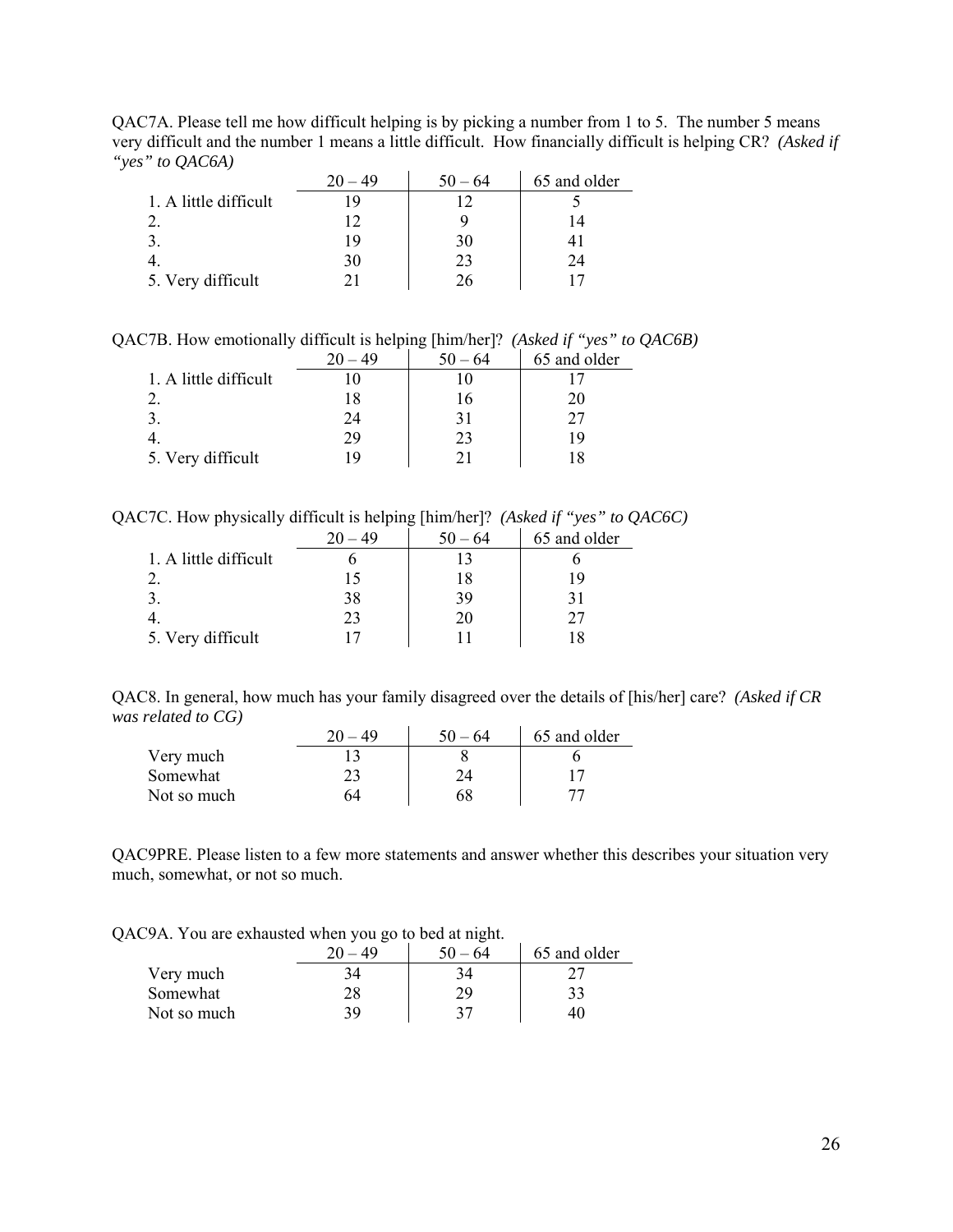QAC9B. You have more things to do than you can handle.

|             | 49 | -64 | 65 and older |
|-------------|----|-----|--------------|
| Very much   |    |     |              |
| Somewhat    |    | 33  | 35           |
| Not so much |    |     |              |

QAC9C. You don't have time for yourself.

|             | 49  | $50 - 64$ | 65 and older |
|-------------|-----|-----------|--------------|
| Very much   | 30  |           |              |
| Somewhat    | ו ל | 34        | 33           |
| Not so much | 39  | 30        |              |

QAC9D. As soon as you get a routine going, CR's needs change.

|             | nΩ  | $50 - 64$ | 65 and older |
|-------------|-----|-----------|--------------|
| Very much   |     |           |              |
| Somewhat    | ו ר |           | 30           |
| Not so much | 68  |           | hU           |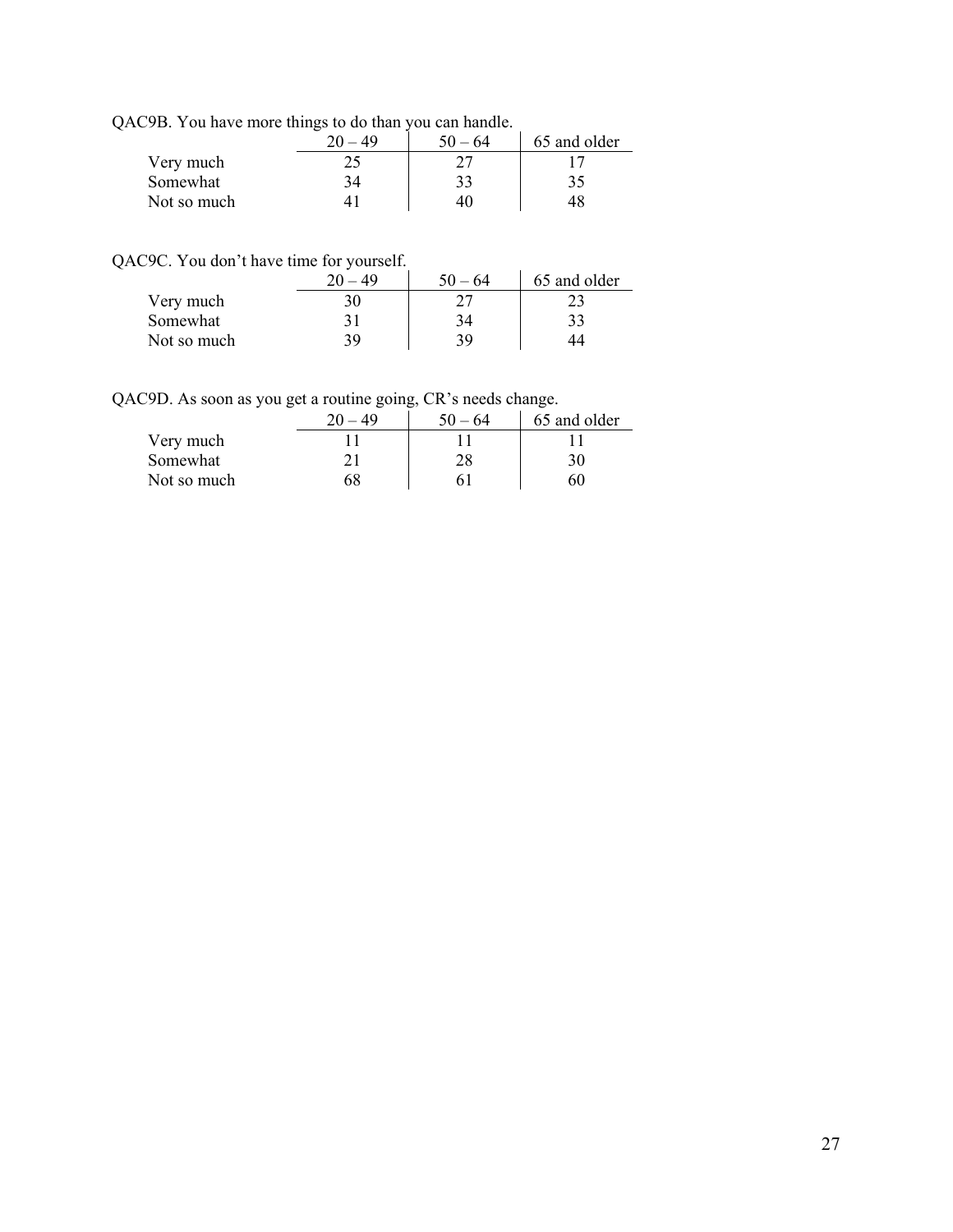### <span id="page-27-0"></span>**SUPPORT ENVIRONMENT**

QSE1PRE. The next questions are about support you may be getting.

QSE1. Do you have friends or family that you talk to about important things in your life?

|      | 40 | $50 - 64$ | 65 and older |
|------|----|-----------|--------------|
| Y es |    |           |              |
|      |    |           |              |

QSE2. Do you have friends or family that help you with your daily activities, such as running errands, or helping you with things around the house?

|     | 40 | $50 - 64$ | 65 and older |
|-----|----|-----------|--------------|
| Yes |    |           |              |
| No  |    |           |              |

QSE3. Do you have friends or family that help you care for CR?

|      | 20<br>ΔQ | <br>$-64$<br>50 | 65 and older |
|------|----------|-----------------|--------------|
| Y es |          | 69              |              |
|      |          |                 |              |

QSE4. In the last year, have you gone to a support group for people who give care?

|      | 40 | 50.<br>$-64$ | 65 and older |
|------|----|--------------|--------------|
| Y es |    |              |              |
|      |    |              |              |

QSE4a. In the last year, have you used any service that took care of CR so that you could take some time away from helping?  $\mathbf{r}$ 

|      | 40 | – 64<br>$50 -$ | 65 and older |
|------|----|----------------|--------------|
| Y es |    |                |              |
|      |    |                |              |

QSE5. In the last year, have you received any training to help you take care of CR?

|     | ንስ<br>40 | - 64 | 65 and older |
|-----|----------|------|--------------|
| Yes |          |      |              |
|     |          | QΟ   |              |

QSE6. In the last year, have you found financial help for CR, including helping [him/her] apply for Medicaid?

|      | $\Delta\Omega$ | 50<br>64<br>$\sim$ | 65 and older |
|------|----------------|--------------------|--------------|
| Y es |                |                    |              |
| No   |                |                    |              |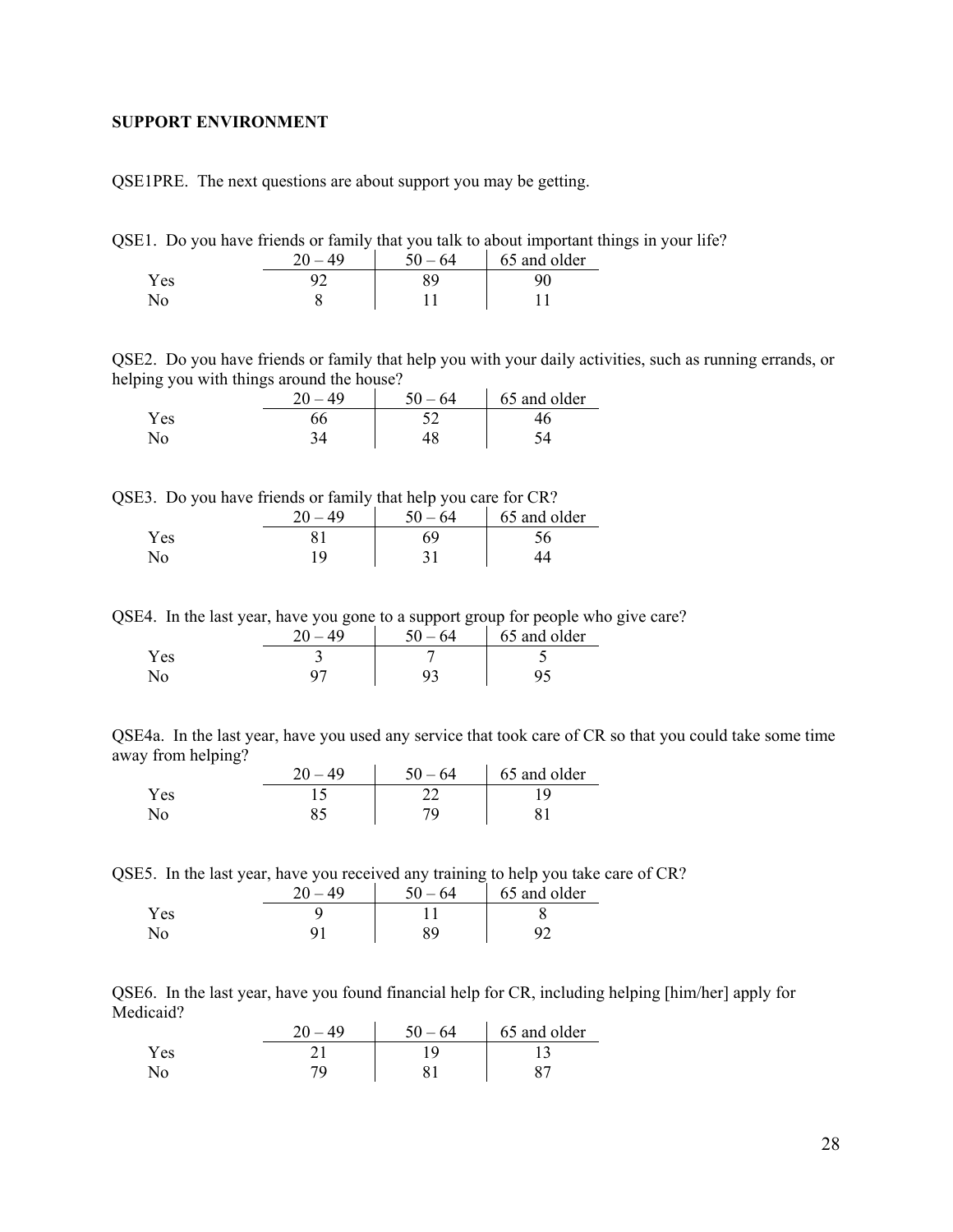QSE7. Have you ever looked for [A support group for people who provide care] or [A service to care for CR so you could take time away ] or [Training to help you care for CR] or [Information about how to get financial help for CR]? *(Asked regarding items the respondent did not say YES to)* 

|                | nη<br>40 | 64 | 65 and older |
|----------------|----------|----|--------------|
| Yes            |          |    |              |
| N <sub>0</sub> |          |    |              |

QSE8. In the last year, have you helped [him/her] to get devices to get around more easily, such as a cane, walker, wheelchair, or scooter?

|      | 64<br>50. | 65 and older |
|------|-----------|--------------|
| Y es |           |              |
| No   |           |              |

QSE9. In the last year, have you [made your home safer] [helped CR make [his/her] home safer] by adding features such as a railing or a ramp, grab bars in the bathroom, a seat for the shower or tub, or an emergency call system?

|      | 40 | -64<br>$50 -$ | 65 and older |
|------|----|---------------|--------------|
| Y es |    |               |              |
|      |    | ັ             | სბ           |

QSE10. In the last year, have you helped [him/her] find a paid helper to do household chores or personal care?

|      | 40 | $50 - 64$ | 65 and older |
|------|----|-----------|--------------|
| r es |    |           |              |
| N٥   |    |           |              |

**Shared Caregiving** *(Questions QSE11 through QSE16 were asked if the respondent indicated that he/she has family or friends to help care for CR in QSE3)*

You mentioned that you have other family or friends that help you care for CR. I'd now like to ask a few questions about that.

|  |  | QSE11. First, how many other family and friends help you care for CR? |
|--|--|-----------------------------------------------------------------------|
|  |  |                                                                       |

|               | ንስ | 64 | 65 and older |
|---------------|----|----|--------------|
| One           | າເ |    |              |
| Two           | הר |    |              |
| Three or more |    |    |              |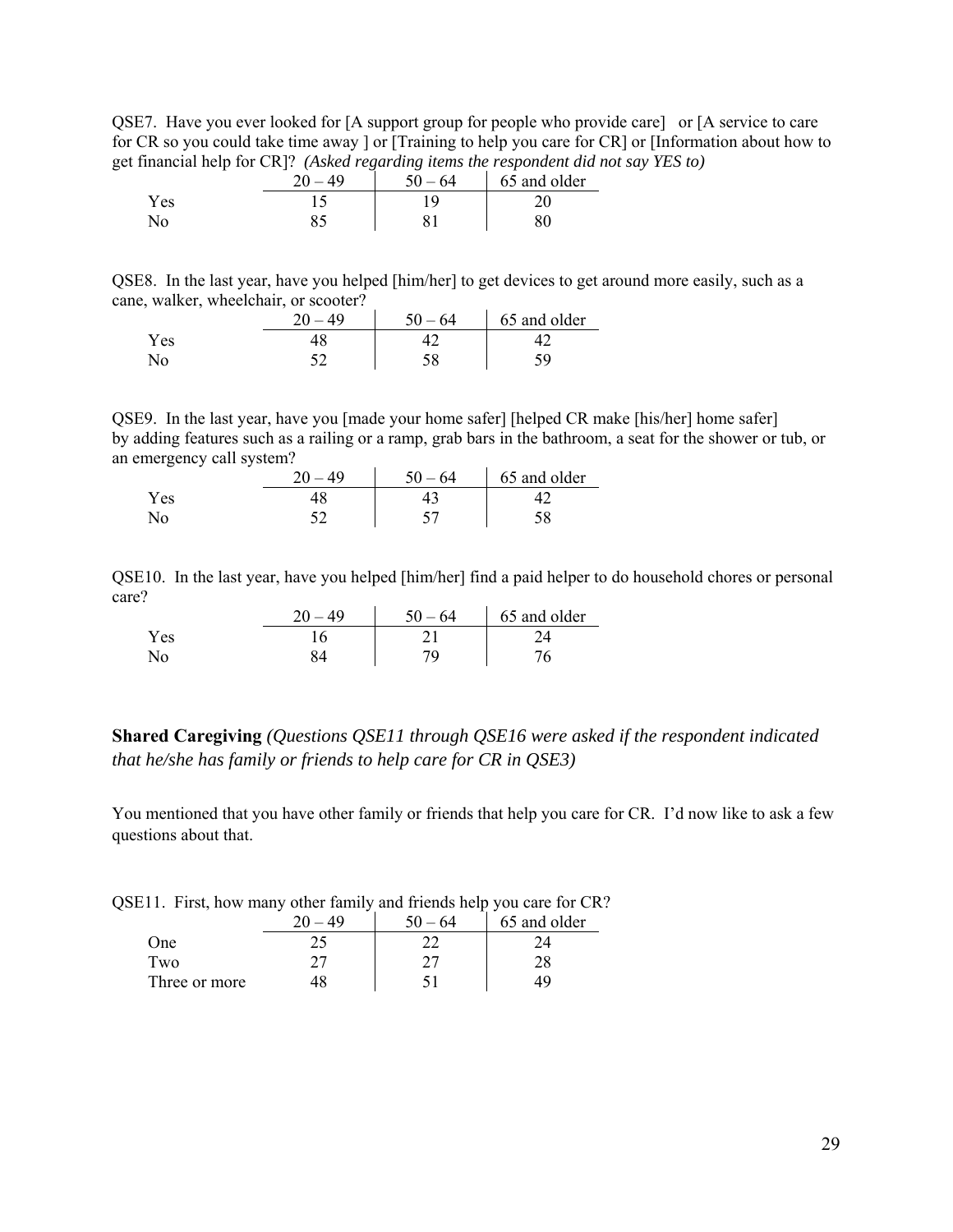| <u>.</u>                             | $20 - 49$ | $50 - 64$ | 65 and older |
|--------------------------------------|-----------|-----------|--------------|
| Caregiver's Brother(s)               | 24        | 32        | 19           |
| CG's Sister(s)                       | 27        | 49        | 27           |
| CG's husband                         | 22        | 20        | 16           |
| CG's wife                            |           |           | 6            |
| $CG's other relative(s) / in-law(s)$ | 65        | 45        | 63           |
| CG's friend(s)                       |           | 13        | 12           |
| Other                                | 26        | 24        | 24           |

QSE11A. Who is that (are they)? *(multiple responses accepted)*

QSE12. Which of the following best describes where this/these additional helper(s) live(s)? *(multiple responses accepted)*

|                                                      | $20 - 49$ | $50 - 64$ | 65 and older |
|------------------------------------------------------|-----------|-----------|--------------|
| Live(s) with you                                     | 54        | 38        | 30           |
| Within twenty minutes of your home                   |           | 66        | 68           |
| Between twenty minutes and an hour from your<br>home | 22        | 25        | 28           |
| One to two hours from your home                      |           | h         | 4            |
| Two to four hours away                               | b         | 4         |              |
| More than four hours away                            |           |           | 10           |

QSE13. Which of the following best describes how you divide the tasks of caring for CR?

|                                                                       | $20 - 49$ | $50 - 64$ | 65 and older |
|-----------------------------------------------------------------------|-----------|-----------|--------------|
| We complement each other $-$ we<br>each help CR with different tasks. | 29        | 29        | 29           |
| We help with the same things but<br>we divide the help over time.     |           | 18        | 16           |
| We share some tasks, and others we<br>do separately                   | 54        | 53        | 55           |

QSE14. Would you say that you or someone else is the "primary caregiver," or the person that provides MOST of the help for your CR?

|                                       | 20 – 49 | $50 - 64$ | 65 and older |
|---------------------------------------|---------|-----------|--------------|
| Respondent is the primary caregiver   |         |           |              |
| Someone else is the primary caregiver |         |           |              |
| Care is equally shared                |         |           |              |

QSE15. To what extent would you say that you and the other caregiver(s) experience confilict or disagreement over coordinating care for the CR?

| ັ                    | $20 - 49$ | $50 - 64$ | 65 and older |
|----------------------|-----------|-----------|--------------|
| To a great extent    |           |           |              |
| To a moderate extent |           |           |              |
| Only a little        |           | 30        | 24           |
| Not at all           |           |           | 69           |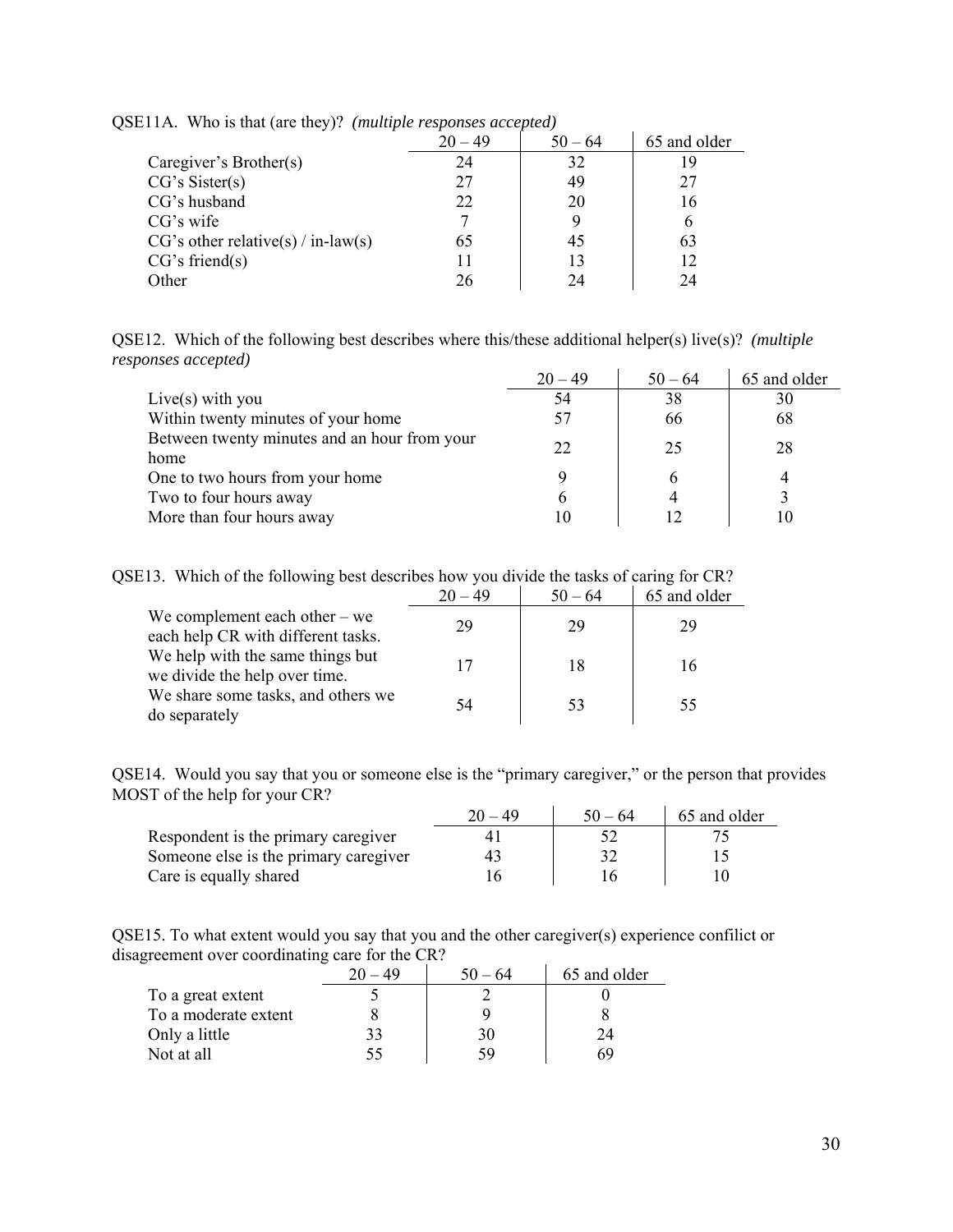QSE16. Overall, how satisfied or dissatisifed are you with the care coordination between you and your family / friends?

|                         | $20 - 49$ | $50 - 64$ | 65 and older |
|-------------------------|-----------|-----------|--------------|
| Very satisfied          |           |           |              |
| Moderately satisfied    | 29        | 26        | 20           |
| Moderately dissatisfied |           |           |              |
| Very dissatisfied       |           |           |              |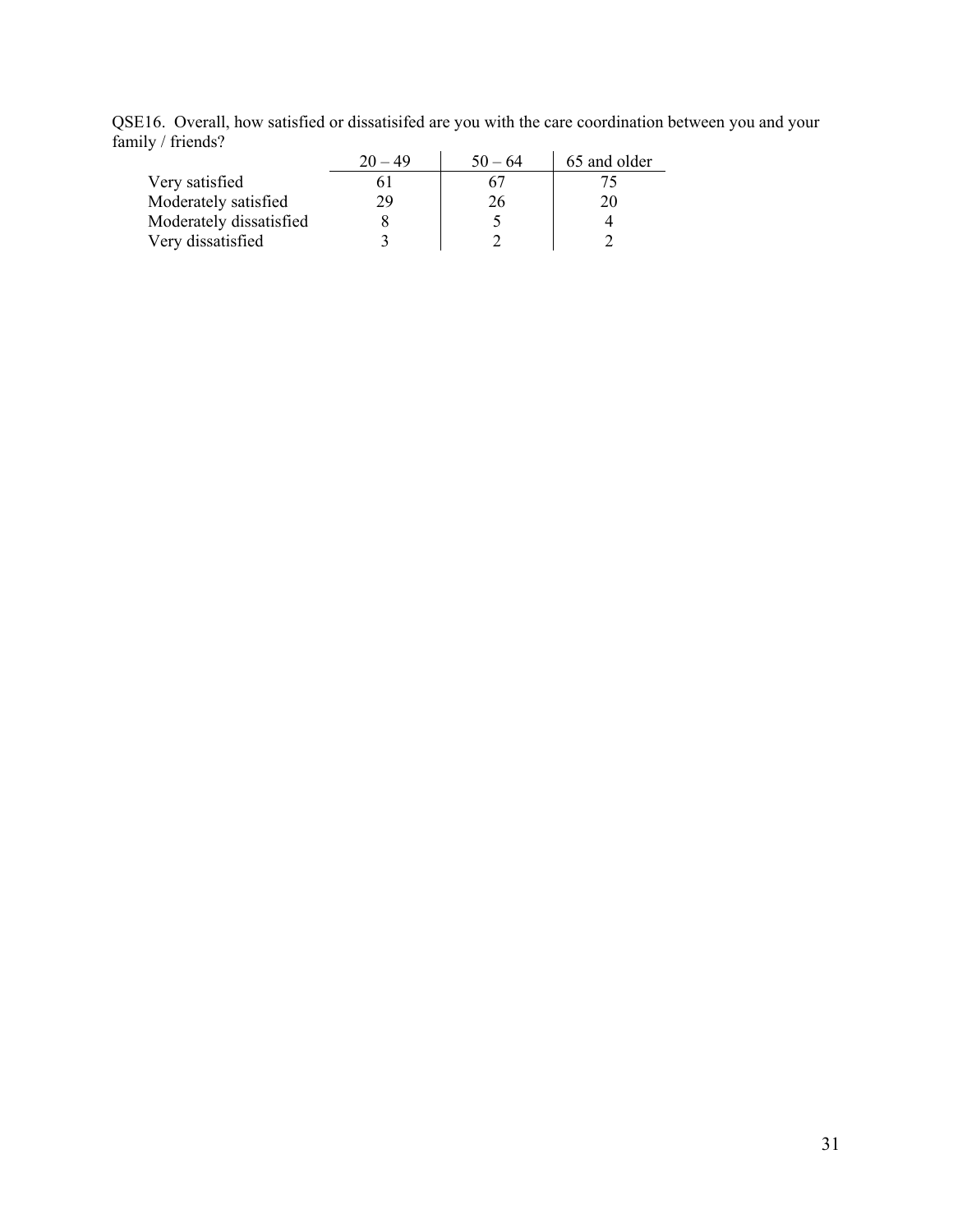## <span id="page-31-0"></span>**PARTICIPATION**

QPP1PRE. Now let's talk about other activities you may have done in the last month.

QPP1. In the last month, did you ever visit in person with friends or family NOT living with you, either at your home or theirs?

|     | $50 - 64$ | 65 and older |
|-----|-----------|--------------|
| Yes |           |              |
| No  |           |              |

QPP2. In the last month, did helping CR ever keep you from doing this [visiting in person with friends or family NOT living with you]?

|      | ንስ | 50<br>-64 | 65 and older |
|------|----|-----------|--------------|
| Y es | ገበ |           |              |
| No   |    |           | -            |

QPP3. How important is it to you to visit in person with friends or family NOT living with you?

|                    |  | 65 and older |
|--------------------|--|--------------|
| Very important     |  |              |
| Somewhat important |  |              |
| Not so important   |  |              |

QPP4. In the last month, did you ever attend religious services?

|      | 20<br>$\Delta\Omega$ | $50 - 64$ | 65 and older |
|------|----------------------|-----------|--------------|
| Y es |                      |           |              |
| No   |                      |           | ັ            |

QPP5. In the last month, did helping CR ever keep you from doing this [attending religious services]?

|      | ንስ<br>$\Delta$ Q | $50 - 64$ | 65 and older |
|------|------------------|-----------|--------------|
| Y es |                  |           |              |
|      | 20               |           |              |

QPP6. How important is it to you to attend religious services?

|                    | 49 | $50 - 64$ | 65 and older |
|--------------------|----|-----------|--------------|
| Very important     |    |           |              |
| Somewhat important |    |           |              |
| Not so important   |    |           |              |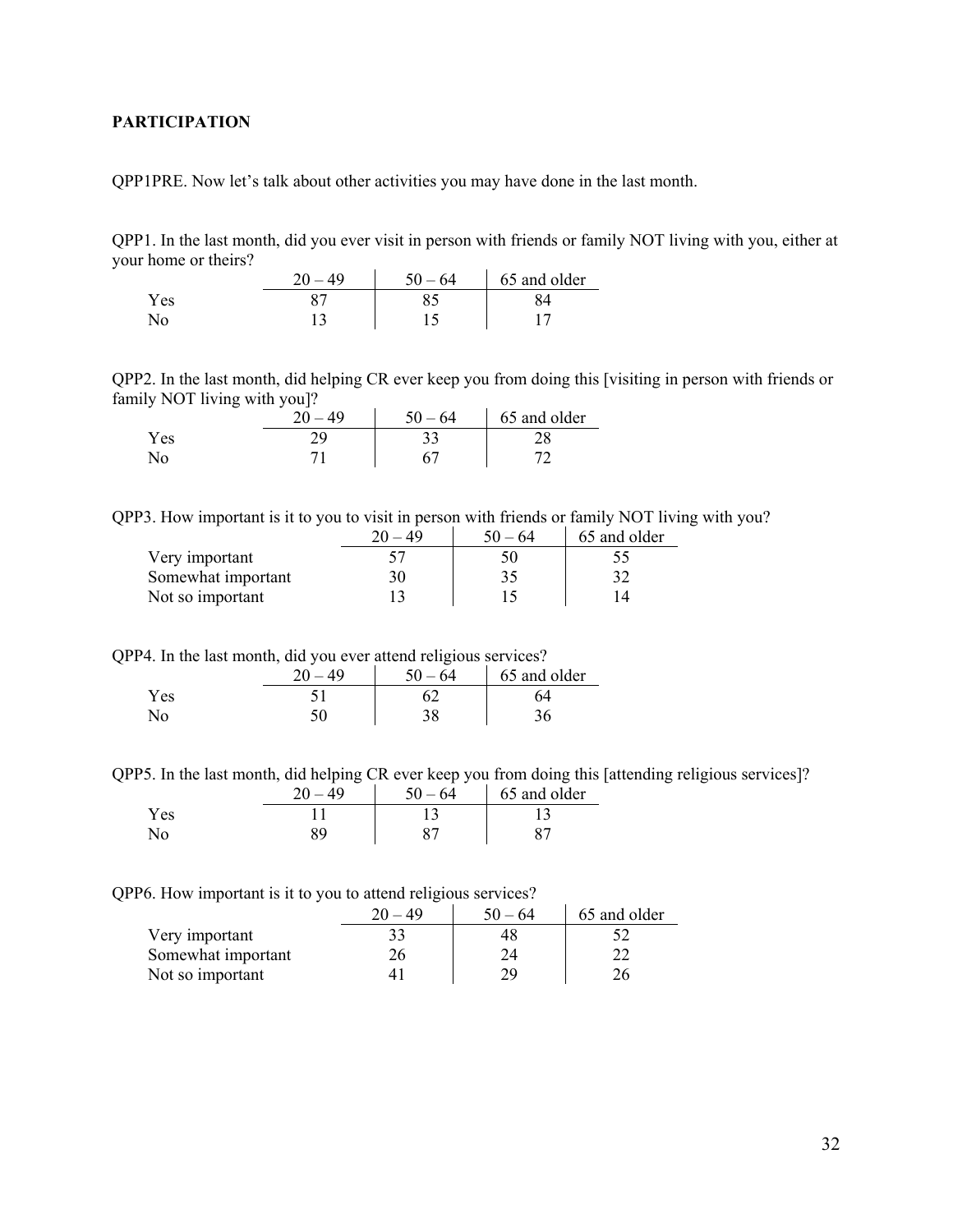QPP7. In the last month, [besides religious services,] did you ever participate in club meetings or group activities? [IF NEEDED: These could be any ongoing group activity including dinner or bridge clubs, neighborhood or political organizations, knitting or regular exercise groups.]

|     | ີ<br>ጎሰ | 50<br>64 | ີ<br>65 and older |
|-----|---------|----------|-------------------|
| Yes |         |          | ر_ ب              |
| No  |         |          |                   |

QPP8. In the last month, did helping CR ever keep you from doing this [participating in club meetings or group activities [other than religious services]]? [IF NEEDED: These could be any ongoing group activity including dinner or bridge clubs, neighborhood or political organizations, knitting or regular exercise groups.]

|      | $\Delta\Omega$ | $50 - 64$ | 65 and older |
|------|----------------|-----------|--------------|
| Y es |                |           |              |
|      |                |           |              |

QPP9. How important is it to you to participate in club meetings or group activities [other than religious services]? [IF NEEDED: These could be any ongoing group activity including dinner or bridge clubs, neighborhood or political organizations, knitting or regular exercise groups.]

|                    | $50 - 64$ | 65 and older |
|--------------------|-----------|--------------|
| Very important     |           |              |
| Somewhat important |           |              |
| Not so important   |           |              |

QPP10. In the last month, [besides for club or group activities,] did you ever go out for enjoyment? This includes things like going out to dinner, a movie, to gamble, or to hear music or see a play.

|      | 20<br>40 | 50<br>-64 | 65 and older |
|------|----------|-----------|--------------|
| Y es |          |           |              |
| N٥   |          | 6         |              |

QPP11. In the last month, did helping CR ever keep you from doing this [going out for enjoyment]? [IF NEEDED: This includes things like going out to dinner, a movie, to gamble, or to hear music or see a play.]

|      | 40 | 64<br>$50 -$ | 65 and older |
|------|----|--------------|--------------|
| Y es |    | ت سے         |              |
| NΟ   | 70 |              |              |

QPP12. How important is it to you to go out for enjoyment? [IF NEEDED: This includes things like going out to dinner, a movie, to gamble, or to hear music or see a play.]

|                    | 64 | 65 and older |
|--------------------|----|--------------|
| Very important     | 48 | ∸            |
| Somewhat important |    | 36           |
| Not so important   |    |              |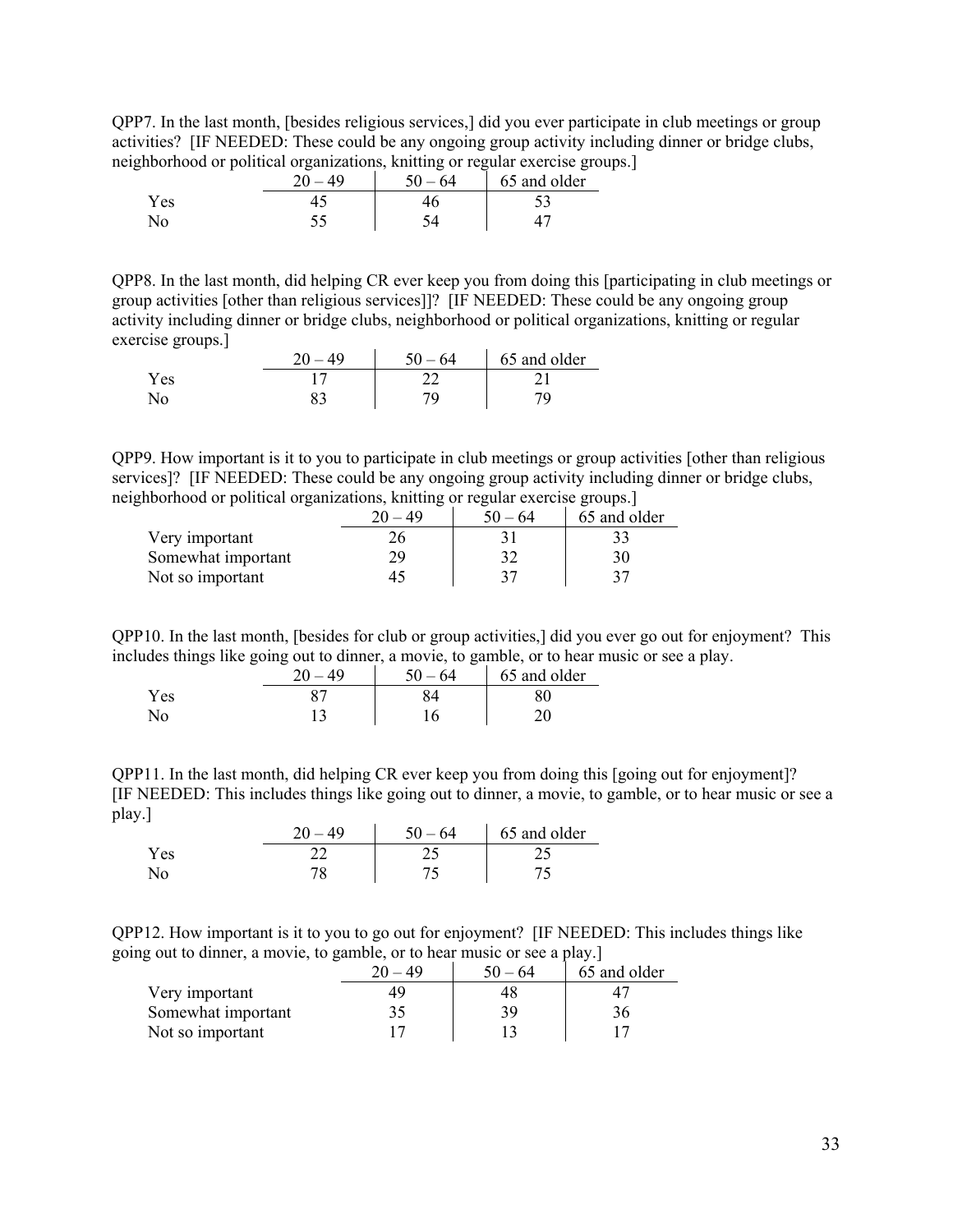QPP13. In the last month, did you ever do volunteer work?

|                | <br>40 | 50<br>- 64 | 65 and older |
|----------------|--------|------------|--------------|
| Yes            |        |            | 39.          |
| $\overline{N}$ | ገሩ     | 66         |              |

QPP14. In the last month, did helping CR ever keep you from doing this [volunteer work]?

|      | 40 | $50 -$<br>- 64 | 65 and older |
|------|----|----------------|--------------|
| Y es |    |                |              |
|      |    | ◡~             |              |

QPP15. In the last month, [besides as a job or volunteer work,] did you ever provide care to or look after a child or adult who cannot care for themselves? We mean someone besides CR.

|            | 40 | 50<br>64 | 65 and older |
|------------|----|----------|--------------|
| <b>Yes</b> |    |          |              |
|            | ັ້ | 50       |              |

QPP16. In the last month, did helping CR ever keep you from doing this [caring for a child or other adult]?

|     | $\Delta\Omega$ | $50 - 64$ | 65 and older |
|-----|----------------|-----------|--------------|
| Yes |                |           |              |
| No  |                |           |              |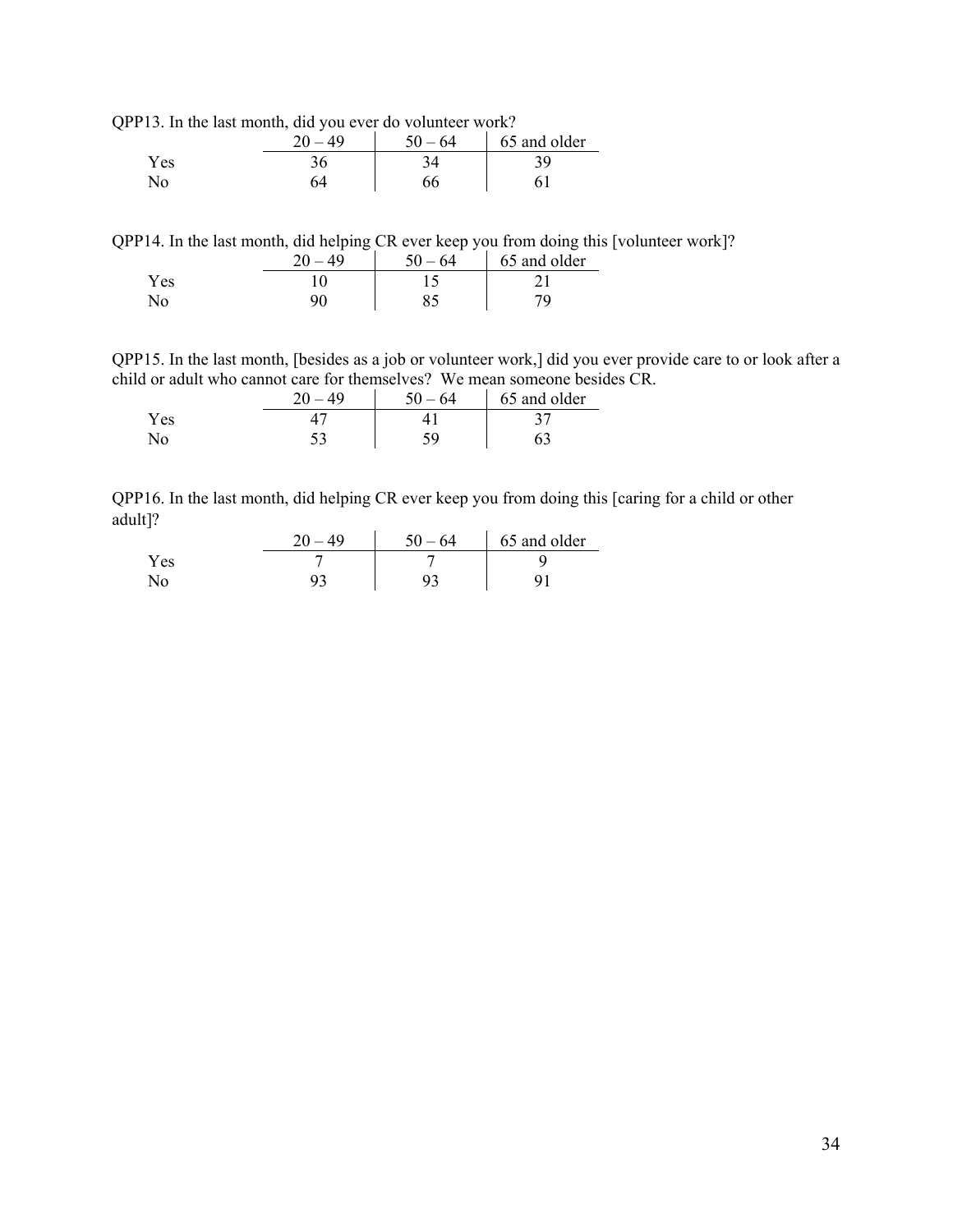## <span id="page-34-0"></span>**HEALTH**

QHE1. Would you say that in general, your health is excellent, very good, good, fair, or poor?

|           | 20 | $50 - 64$ | 65 and older |
|-----------|----|-----------|--------------|
| Excellent | 20 | 15        | 14           |
| Very good | 30 | 30        | 33           |
| Good      | 26 | 33        | 32           |
| Fair      | 21 | 18        | 19           |
| Poor      |    |           |              |

QHE2. Has a doctor ever told you that you had a heart attack or myocardial infarction?

|      | 50<br>$-64$ | 65 and older |
|------|-------------|--------------|
| Y es |             |              |
|      |             |              |

QHE3. Has a doctor ever told you that you had any other heart disease including angina or congestive heart failure?

|      |   | - 64<br>50 | 65 and older |
|------|---|------------|--------------|
| Y es | - |            |              |
|      |   |            |              |

QHE4. [Has a doctor ever told you that you had] high blood pressure or hypertension?

|     | 40 | $-64$<br>$50 -$ | 65 and older |
|-----|----|-----------------|--------------|
| Yes |    |                 |              |
| No  |    | 50              |              |

QHE5. [Has a doctor ever told you that you had] arthritis?

|     | ΔQ | -64<br>50 | 65 and older |
|-----|----|-----------|--------------|
| Yes |    |           |              |
|     |    |           |              |

QHE6. [Has a doctor ever told you that you had] osteoporosis or thinning of the bones?

|     | .40 | $50 - 64$ | 65 and older |
|-----|-----|-----------|--------------|
| Yes |     |           |              |
| No  |     |           |              |

QHE7. [Has a doctor ever told you that you had] diabetes?

|      | $\Delta\Omega$<br>ንሰ | $-64$<br>50 | 65 and older |
|------|----------------------|-------------|--------------|
| Y es |                      |             |              |
|      |                      | െ           |              |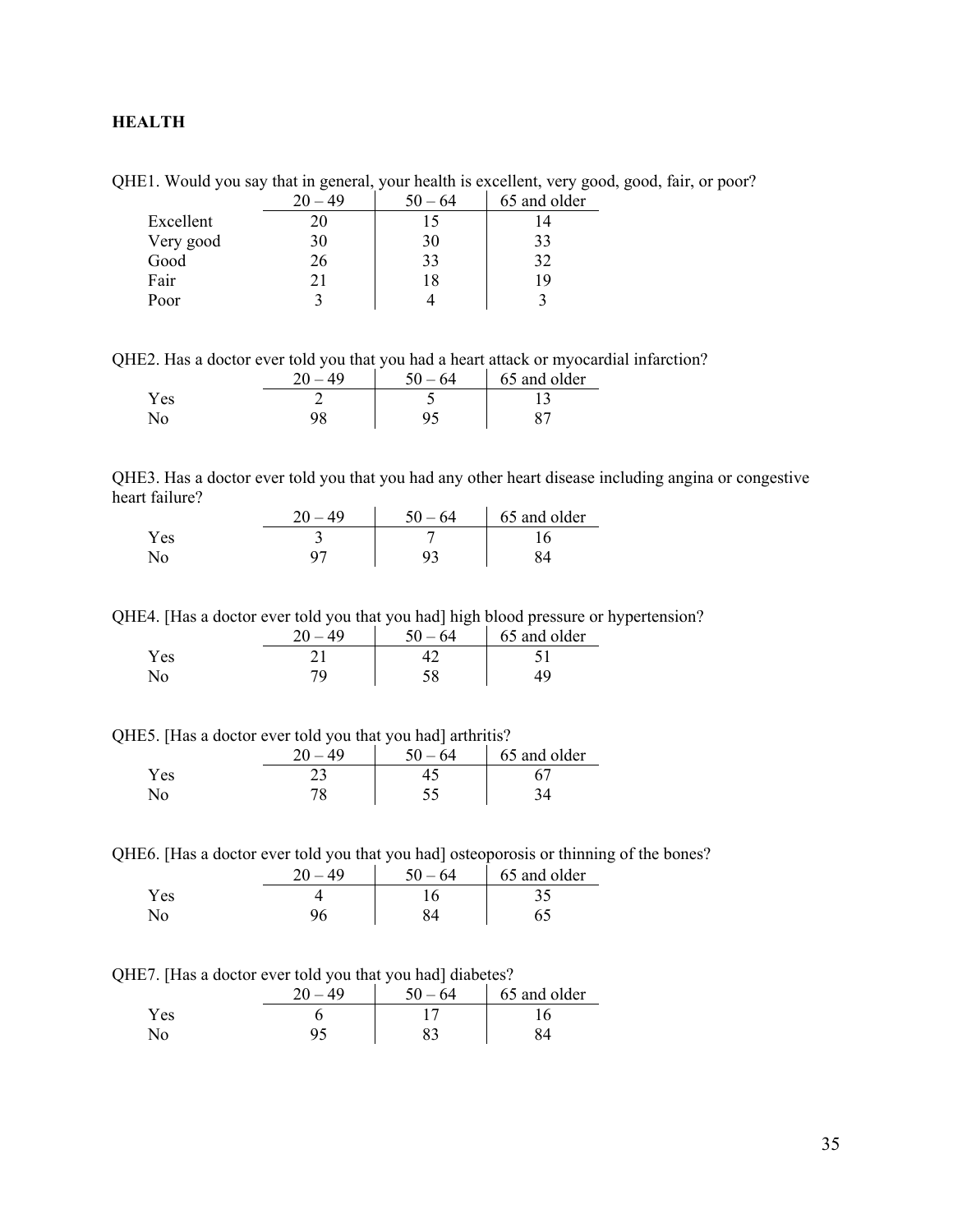| лісніцізт |    |           |              |  |
|-----------|----|-----------|--------------|--|
|           | 40 | $50 - 64$ | 65 and older |  |
| Yes       |    |           |              |  |
| No        |    |           |              |  |

QHE8. [Has a doctor ever told you that you had] lung disease, such as emphysema, asthma, or chronic bronchitis?

QHE9. [Has a doctor ever told you that you had] cancer?

|     | $\Delta$ Q | $50 -$<br>-64 | 65 and older |
|-----|------------|---------------|--------------|
| Yes |            |               |              |
|     | no         |               |              |

QHE10PRE. Now I have a few questions about health problems.

QHE10. In the last month, have you been bothered by pain?

|     | 40 | $-64$<br>$50 -$ | 65 and older |
|-----|----|-----------------|--------------|
| Yes |    |                 |              |
|     |    |                 |              |

QHE12. In the last month, did you have any breathing problems, including shortness of breath or difficulty breathing?

|     | 20<br>49              | $50 - 64$ | 65 and older |
|-----|-----------------------|-----------|--------------|
| Yes | $^{\prime}$ $\Lambda$ |           | 20           |
| No  |                       |           | 80           |

QHE14. In the last month, did you have limited strength or movement in your shoulders, arms, or hands?

|     | $-49$ | $50 - 64$ | 65 and older |
|-----|-------|-----------|--------------|
| Yes |       |           |              |
| No  |       |           |              |

QHE16. In the last month, did you have limited strength in your hips, legs, knees, or feet?

|      | 20<br>49 | $50 - 64$ | 65 and older |
|------|----------|-----------|--------------|
| Y es |          |           |              |
| No   |          | 60        |              |

QHE18. In the last month, did you have low energy or were you easily exhausted?

|                | . .<br>ΔQ | 64<br>50 | 65 and older |
|----------------|-----------|----------|--------------|
| <b>Yes</b>     |           |          |              |
| N <sub>0</sub> |           |          |              |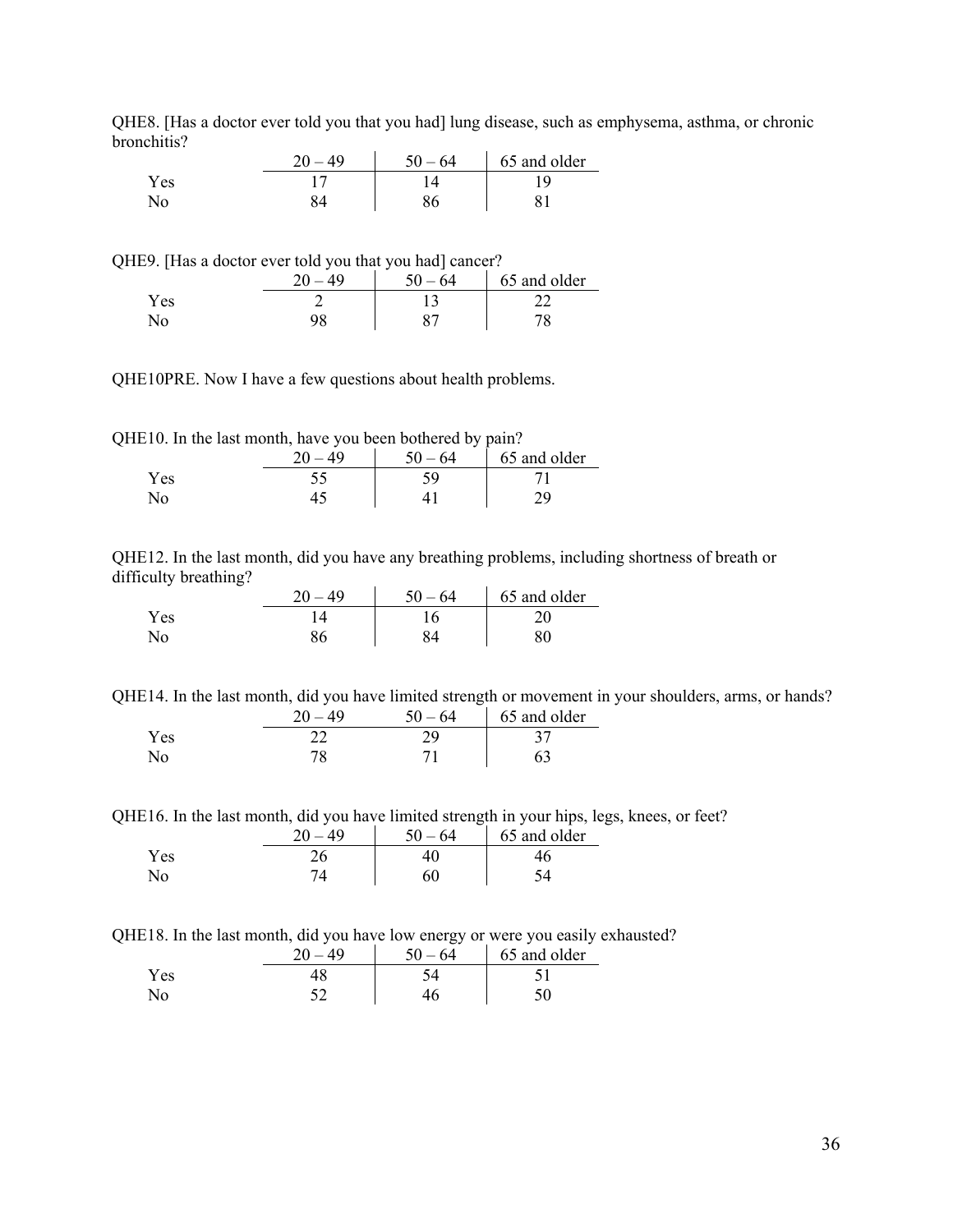|             | $20 - 49$ | $50 - 64$ | 65 and older |
|-------------|-----------|-----------|--------------|
| Every night |           |           |              |
| Most nights |           | 16        | 13           |
| Some nights | 26        | 33        | 36           |
| Rarely      | 26        | 26        | 26           |
| Never       |           |           | 16           |

QHE20. In the last month, on nights when you woke up before you wanted to, how often did you have trouble falling back asleep?

QHE21. In the last month, how often did helping CR cause your sleep to be interrupted?

|             |    | $50 - 64$ | 65 and older |
|-------------|----|-----------|--------------|
| Every night |    |           |              |
| Most nights |    |           |              |
| Some nights |    | 18        | 22           |
| Rarely      | 21 | 24        | 24           |
| Never       | 58 | 52        | 44           |
|             |    |           |              |

## QHE23a. How tall are you? *(see BMI below)* QHE23b. How tall are you? *(see BMI below)* QHE22. How much do you currently weigh? *(see BMI below)*

BMI categories:

|                                  | $20 - 49$ | $50 - 64$ | 65 and older |
|----------------------------------|-----------|-----------|--------------|
| $\leq$ 18.5 (underweight)        |           |           |              |
| $18.5 - 24.9$ (normal)           | 29        | 27        | 26           |
| $25.0 - 29.9$ (overweight)       | 33        | 36        | 39           |
| $30.0 - 34.9$ (moderately obese) | 20        | 23        | 22           |
| $35.0 - 39.9$ (severely obese)   |           |           |              |
| $40.0 + (very severely obese)$   |           |           |              |

QHE24. Have you lost 10 or more pounds in the last 12 months?

| $\sim$                  | $20 -$<br>$\Delta\Omega$ | $50 - 64$ | 65 and older |
|-------------------------|--------------------------|-----------|--------------|
| Yes                     |                          |           |              |
| $No \rightarrow QHE25A$ |                          |           |              |

## QHE24a. Were you trying to lose weight?

|      | <br>$\Delta$ Q | 50<br>$-64$ | 65 and older |
|------|----------------|-------------|--------------|
| Y es |                |             |              |
| NO   |                |             |              |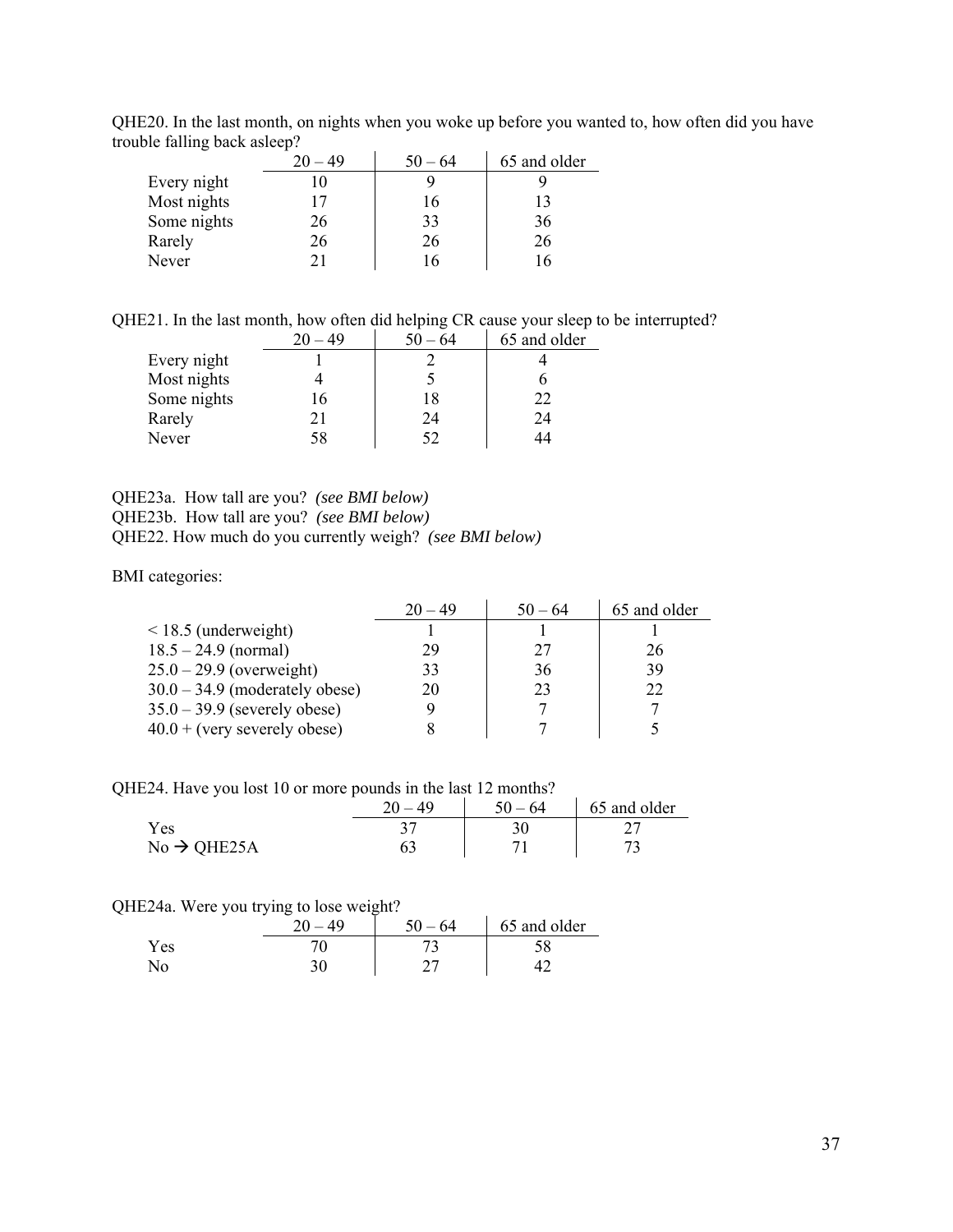|           | $20 - 49$ | $50 - 64$ | 65 and older |
|-----------|-----------|-----------|--------------|
| Every day | 14        |           |              |
| Most days | 46        | 47        | 44           |
| Some days | 32        | 30        | 28           |
| Rarely    |           |           |              |
| Never     |           |           |              |

QHE25a. Thinking about the last month, how often did you feel cheerful?

QHE25b. Thinking about the last month, how often did you feel calm and peaceful?

|           | $20 - 49$ | $50 - 64$ | 65 and older |
|-----------|-----------|-----------|--------------|
| Every day |           |           |              |
| Most days | 37        | 39        | 40           |
| Some days | 32        | 34        | 33           |
| Rarely    | 16        | 14        |              |
| Never     |           |           |              |

QHE25c. [Thinking about the last month,] how often did you feel full of life?

|           | $20 - 49$ | $50 - 64$ | 65 and older |
|-----------|-----------|-----------|--------------|
| Every day | 15        | 15        | 18           |
| Most days | 35        | 33        | 30           |
| Some days | 31        | 32        | 31           |
| Rarely    | 17        | 15        | 19           |
| Never     |           |           |              |

QHE25d. [Thinking about the last month,] how often did you feel bored?

|           | $20 - 49$ | $50 - 64$ | 65 and older |
|-----------|-----------|-----------|--------------|
| Every day |           |           |              |
| Most days |           |           |              |
| Some days |           | 23        | 19           |
| Rarely    | 28        | 33        | 32           |
| Never     |           |           |              |

QHE25e. [Thinking about the last month,] how often did you feel lonely?

|           | $20 - 49$ | $50 - 64$ | 65 and older |
|-----------|-----------|-----------|--------------|
| Every day |           |           |              |
| Most days |           |           |              |
| Some days | 20        | 21        | 20           |
| Rarely    | 27        | 28        | 29           |
| Never     |           | 40        | 44           |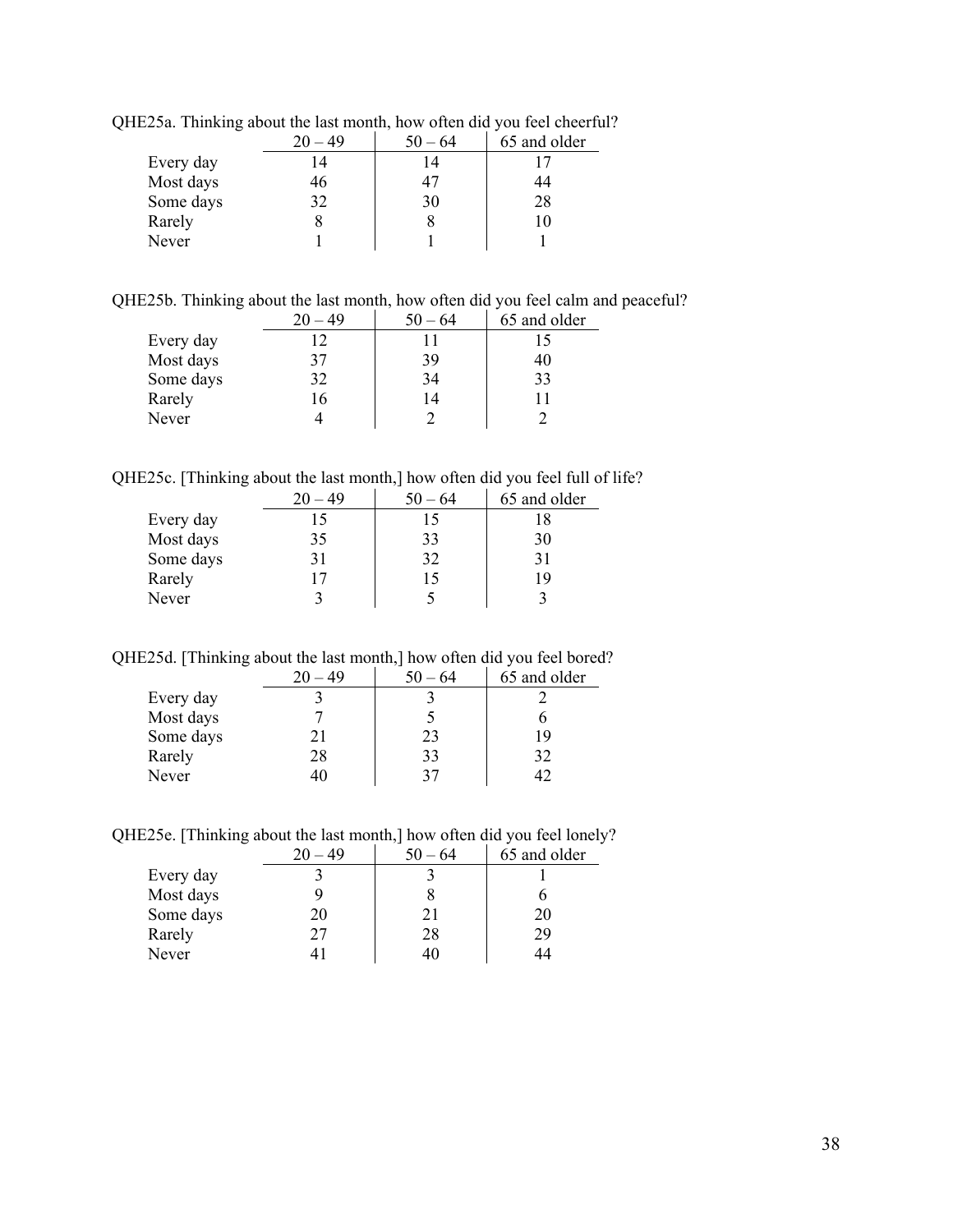|           | $20 - 49$ | $50 - 64$ | 65 and older |
|-----------|-----------|-----------|--------------|
| Every day |           |           |              |
| Most days |           |           |              |
| Some days | 45        | 46        | 50           |
| Rarely    | 36        | 36        | 32           |
| Never     |           |           |              |
|           |           |           |              |

QHE25f. [Thinking about the last month,] how often did you feel upset?

QHE26a. Over the last month, how often have you had little interest or pleasure doing things?

|                         | $20 - 49$ | $50 - 64$ | 65 and older |
|-------------------------|-----------|-----------|--------------|
| Not at all              |           | 55        | 56           |
| Several days            |           | 32        | 32           |
| More than half the days |           |           |              |
| Nearly every day        |           |           |              |

QHE26b. [Over the last month, how often have you] felt down, depressed, or hopeless?

|                         | $20 - 49$ | $50 - 64$    | 65 and older |
|-------------------------|-----------|--------------|--------------|
| Not at all              | 55        | $20^{\circ}$ | 59           |
| Several days            | 32        | 34           | 28           |
| More than half the days |           |              |              |
| Nearly every day        |           |              |              |

QHE26c. [Over the last month, how often have you] felt nervous, anxious, or on edge?

|                         | $20 - 49$ | $50 - 64$ | 65 and older |
|-------------------------|-----------|-----------|--------------|
| Not at all              |           |           |              |
| Several days            | 43        |           |              |
| More than half the days |           |           |              |
| Nearly every day        |           |           |              |

QHE26d. [Over the last month, how often have you] been unable to stop or control worrying?

|                         | $20 - 49$ | $50 - 64$ | 65 and older |
|-------------------------|-----------|-----------|--------------|
| Not at all              | 50        |           |              |
| Several days            | 25        | 32        |              |
| More than half the days |           |           |              |
| Nearly every day        |           |           |              |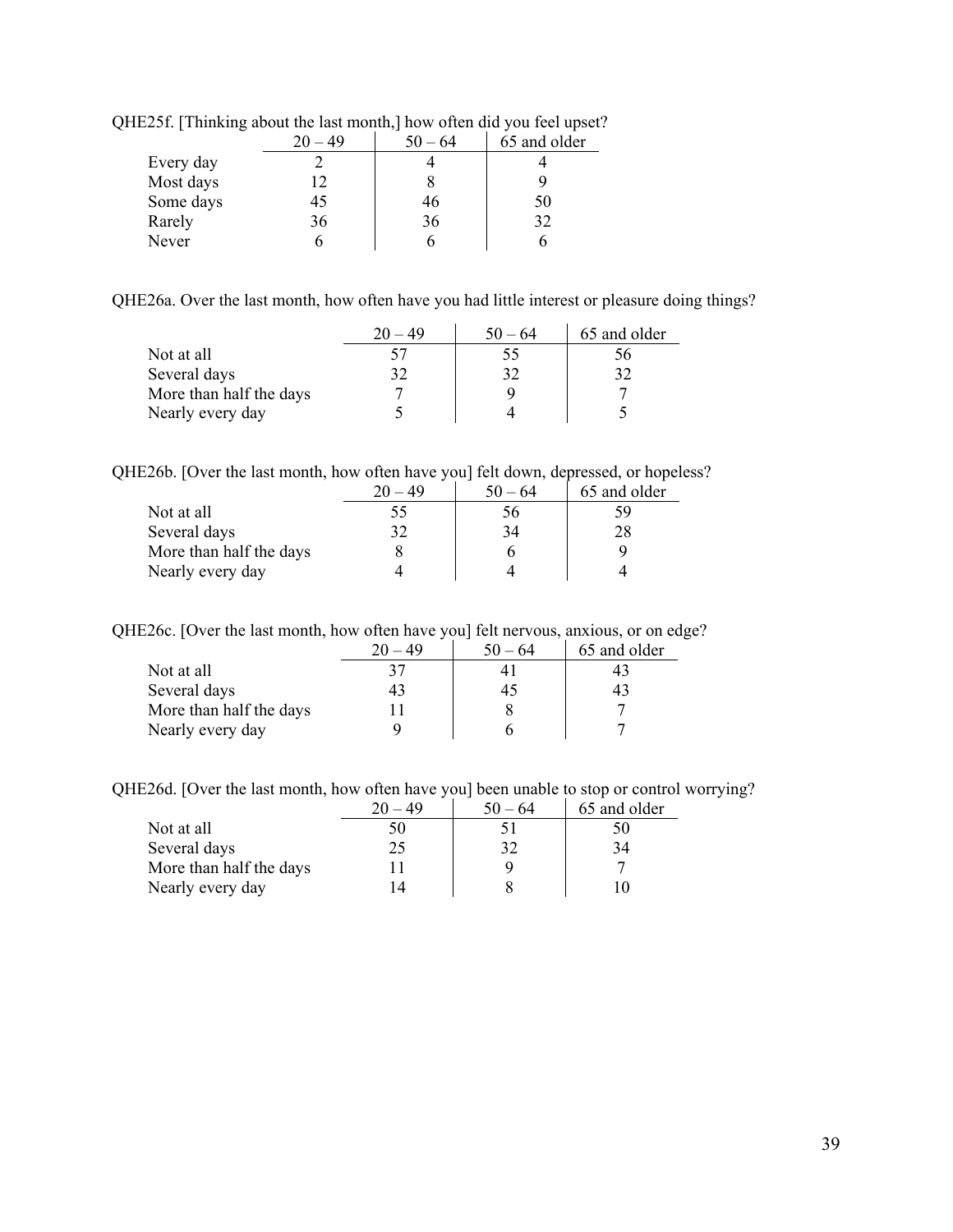## <span id="page-39-0"></span>**HEALTH LITERACY AND NUMERACY**

QLN1PRE. The next few questions are about your abilities and skills in understanding medical information when you have a health problem.

|              |     | $50 - 64$ | 65 and older |
|--------------|-----|-----------|--------------|
| Not at all   |     |           |              |
| A little bit |     |           |              |
| Somewhat     |     | 10        |              |
| Quite a bit  | 27  | 30        | 25           |
| Extremely    | າ() | 53        | 58           |
|              |     |           |              |

QLN1. How confident are you filling out medical forms by yourself?

QLN2. How often do you need to have someone help you when you read instructions, pamphlets, or other written material from a doctor or pharmacy?

|           | $20 - 49$ | $\overline{\phantom{a}}$<br>$50 - 64$ | 65 and older |
|-----------|-----------|---------------------------------------|--------------|
| Never     |           | 69                                    | 65           |
| Rarely    | 23        | 22                                    | 25           |
| Sometimes |           |                                       |              |
| Often     |           |                                       |              |
| Always    |           |                                       |              |

QLN3. How often do you have problems learning about a medical condition because of difficulty understanding written information?

|           | $20 - 49$ | $50 - 64$ | 65 and older |
|-----------|-----------|-----------|--------------|
| Never     | 76        | 65        | 59           |
| Rarely    | 18        | 25        | 27           |
| Sometimes |           |           |              |
| Often     |           |           |              |
| Always    |           |           |              |

QLN4PRE. As a caregiver, you might be asked to help CR understand medical information like test results, diagnoses, or the likelihood of side effects of various medications. This can sometimes involve working with and understanding numbers. The next few questions are designed to measure your ability to work with numbers. Many people have trouble with some of these questions, so don't worry if you find any of them difficult. Just do the best you can.

QLN4. Which of the following numbers represents the biggest risk of getting a disease (1 in 100; 1 in 1,000; or 1 in 10)?

|                  | $20 - 49$ | $50 - 64$ | 65 and older |
|------------------|-----------|-----------|--------------|
| Correct          |           |           |              |
| <b>Incorrect</b> |           |           |              |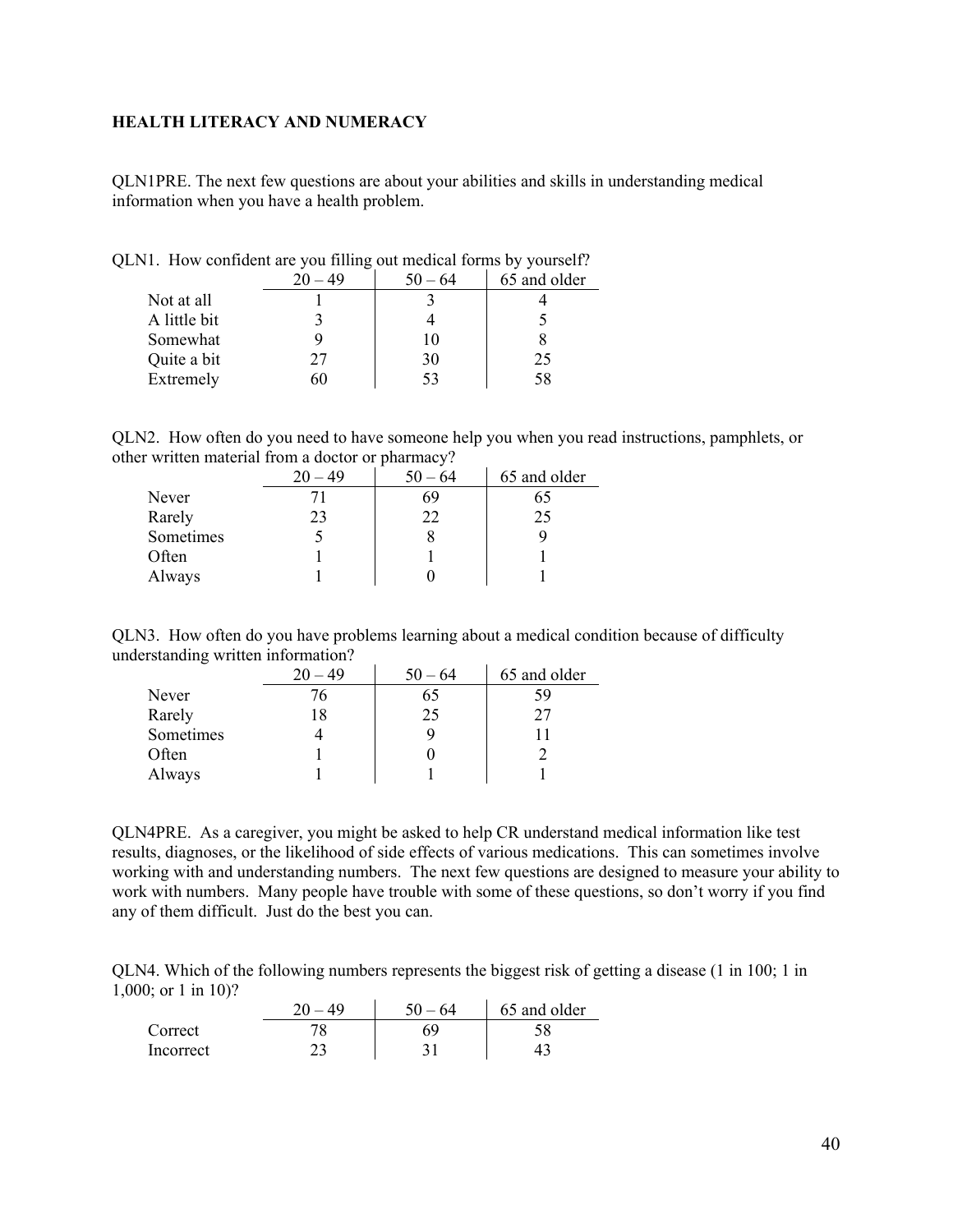QLN5. If the chance of getting a disease is 10%, how many people out of 1000 would be expected to get the disease? *(open-ended question; responses categorized for presentation)*

| . .       | ັ<br>50<br>64 | 65 and older |
|-----------|---------------|--------------|
| Correct   |               |              |
| Incorrect |               |              |

QLN6. If the chance of getting a disease is 20 out of 100, this would be the same as having a what percent chance of getting the disease? *(open-ended question; responses categorized for presentation)*

|           | 40 | - 50<br>- 64 | 65 and older |
|-----------|----|--------------|--------------|
| Correct   |    |              |              |
| Incorrect |    |              |              |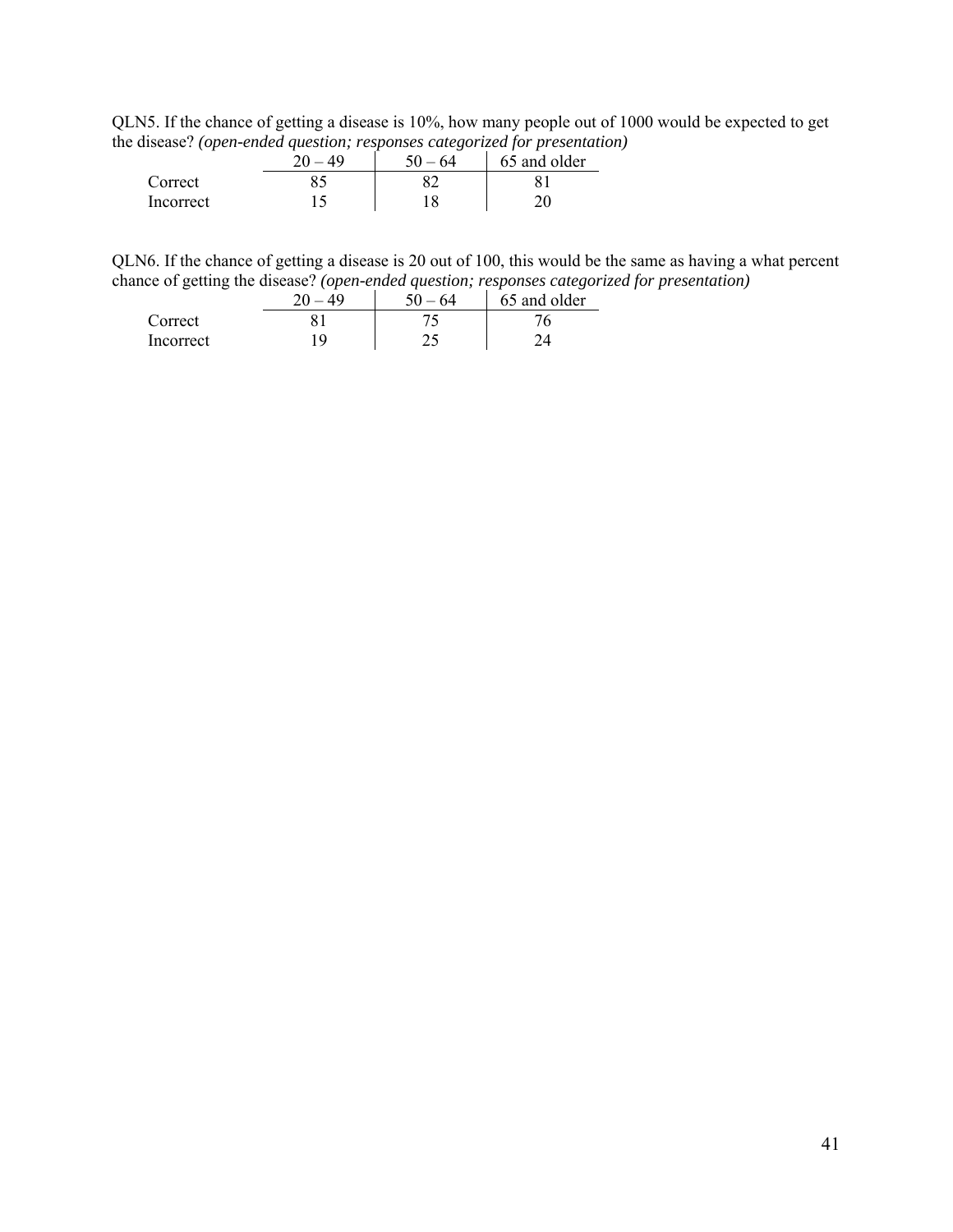## <span id="page-41-0"></span>**EMPLOYMENT AND CAREGIVING**

QEC1PRE. Now I'd like to ask you some questions about work and jobs you may have had.

QEC1. Did you do any work for pay in the last week? By the last week, I mean the last full week beginning on a Sunday and ending on a Saturday.

|                                                  | 20.<br>49 | $50 - 64$ | 65 and older |
|--------------------------------------------------|-----------|-----------|--------------|
| $Yes \rightarrow OEC4$                           |           |           |              |
| No                                               |           |           |              |
| Retired / don't work anymore $\rightarrow$ QEC16 |           |           |              |

QEC2. Do you have a job from which you were absent last week because of illness, vacation, or some other reason?  $\mathcal{L}_{\mathbf{r}}$ 

|                                                  | $20 - 49$ | $50 - 64$ | 65 and older |
|--------------------------------------------------|-----------|-----------|--------------|
| Yes $\rightarrow$ QEC4                           |           |           |              |
| No                                               |           |           | 60           |
| Retired / don't work anymore $\rightarrow$ QEC16 |           |           |              |

QEC3. In the last week, were you looking for a job or were you on layoff from a job?

|                                                  | $20 - 49$ | $50 - 64$ | 65 and older |
|--------------------------------------------------|-----------|-----------|--------------|
| Yes, looking for a job $\rightarrow$ QEC16       |           |           |              |
| Yes, on layoff $\rightarrow$ QEC16               |           |           |              |
| $No \rightarrow$ QEC16                           |           | 80        | 68           |
| Retired / don't work anymore $\rightarrow$ QEC16 |           |           |              |

QEC4. Last week, did you have more than one job, including part-time, evening, or weekend work?

|      | 40 | 50<br>-64 | 65 and older |
|------|----|-----------|--------------|
| Y es |    |           |              |
|      |    |           |              |

QEC5. How many total hours per week do you usually work? *(open-ended question; categorized for display)*   $\sim$ 

|             | 49<br>nΩ | $50 -$<br>64 | 65 and older |
|-------------|----------|--------------|--------------|
| 20 or fewer |          |              |              |
| $21 - 39$   | 18       | ∩∩           |              |
| 40 or more  | 54       |              | 38           |

QEC6. [On your main job do / Do] you have flexible work hours that allow you to vary or make changes in the time you begin and end work?

| . .<br>- | ጎሰ<br>40 | 50<br>64 | 65 and older |
|----------|----------|----------|--------------|
| Yes      |          |          |              |
|          | 20       |          |              |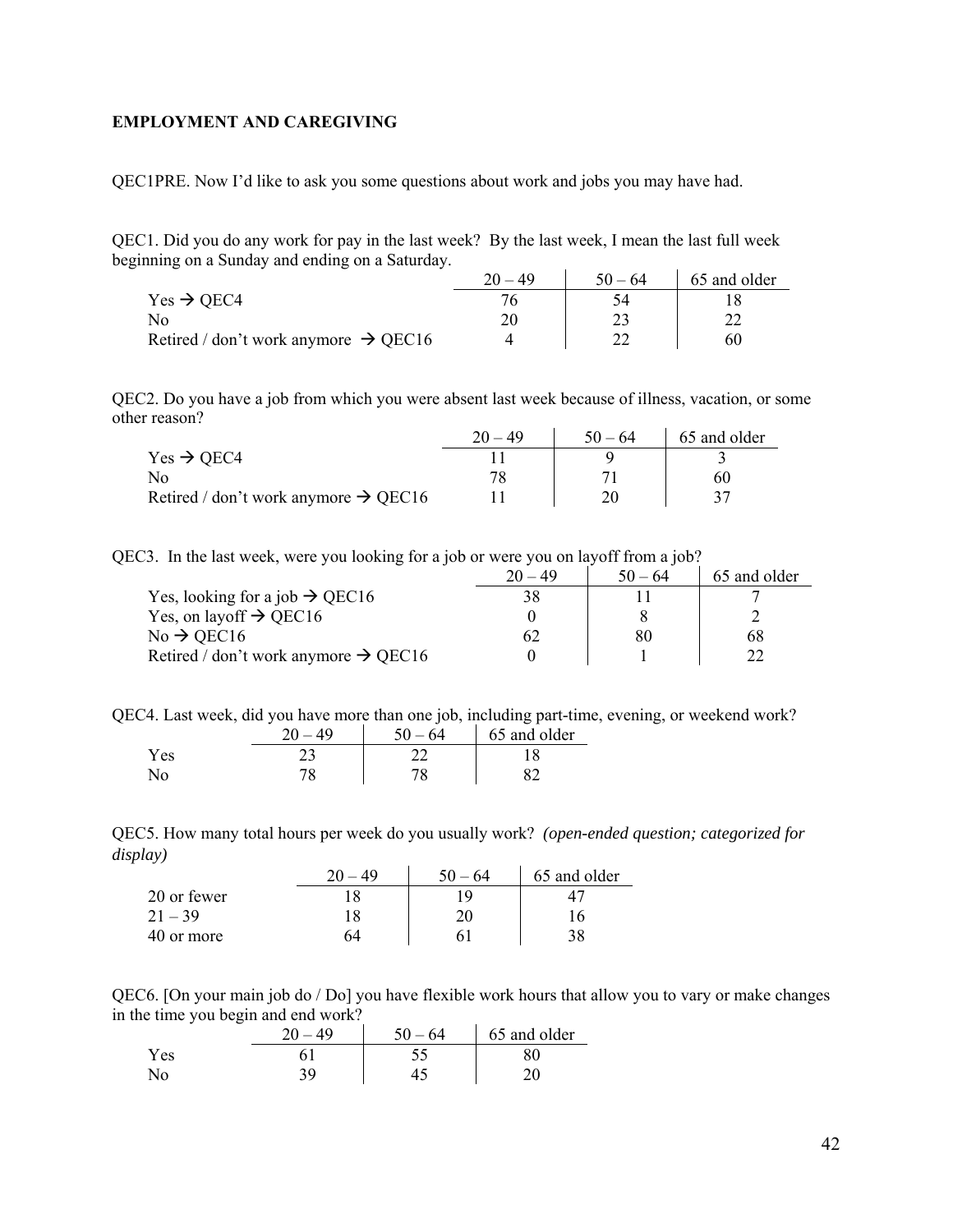QEC7. [On your main job do / Do] you usually work a daytime schedule or some other schedule?

|                     | $50 - 64$ | 65 and older |
|---------------------|-----------|--------------|
| Daytime             |           |              |
| Some other schedule |           |              |

*If response to QEC2 was yes, skip to QEC9A* 

| QEC8. Now thinking back over the last month, were you ever absent from work for any reason? |  |  |  |  |  |
|---------------------------------------------------------------------------------------------|--|--|--|--|--|
|                                                                                             |  |  |  |  |  |

|                        | ΔQ | $50 - 64$ | 65 and older |
|------------------------|----|-----------|--------------|
| Y es                   |    |           |              |
| $No \rightarrow$ QEC12 |    |           |              |

QEC9A. I will read a few reasons people miss work. For each one, please say "yes" if this was a reason you missed work over the last month, and say "no" if you did not miss work for this reason.

You were on vacation.

|     | $\Delta$ Q | 50<br>- 64 | 65 and older |
|-----|------------|------------|--------------|
| Yes |            |            |              |
|     |            |            |              |

QEC9B. You were sick.

|      | $\Delta$ Q<br>20 | $50 - 64$ | 65 and older |
|------|------------------|-----------|--------------|
| r es |                  |           |              |
| N٥   |                  |           |              |

#### QEC9C. You took time off to help CR.

|      | 40<br>20 | 50<br>– 64 | 65 and older |
|------|----------|------------|--------------|
| Y es |          |            |              |
|      |          |            |              |

QEC9D. Other family members were sick.

|            | ንስ<br>49 | 64 | 65 and older |
|------------|----------|----|--------------|
| <b>Yes</b> |          |    |              |
|            | 69       |    |              |

QEC9E. You took personal time for other reasons. [IF NEEDED: For example, a school visit for a child, looking for a job, taking classes.]

| -   | --<br>-<br>ጎሰ<br>40 | $50 -$<br>64 | 65 and older |
|-----|---------------------|--------------|--------------|
| Yes |                     |              |              |
| N٥  | 60                  |              |              |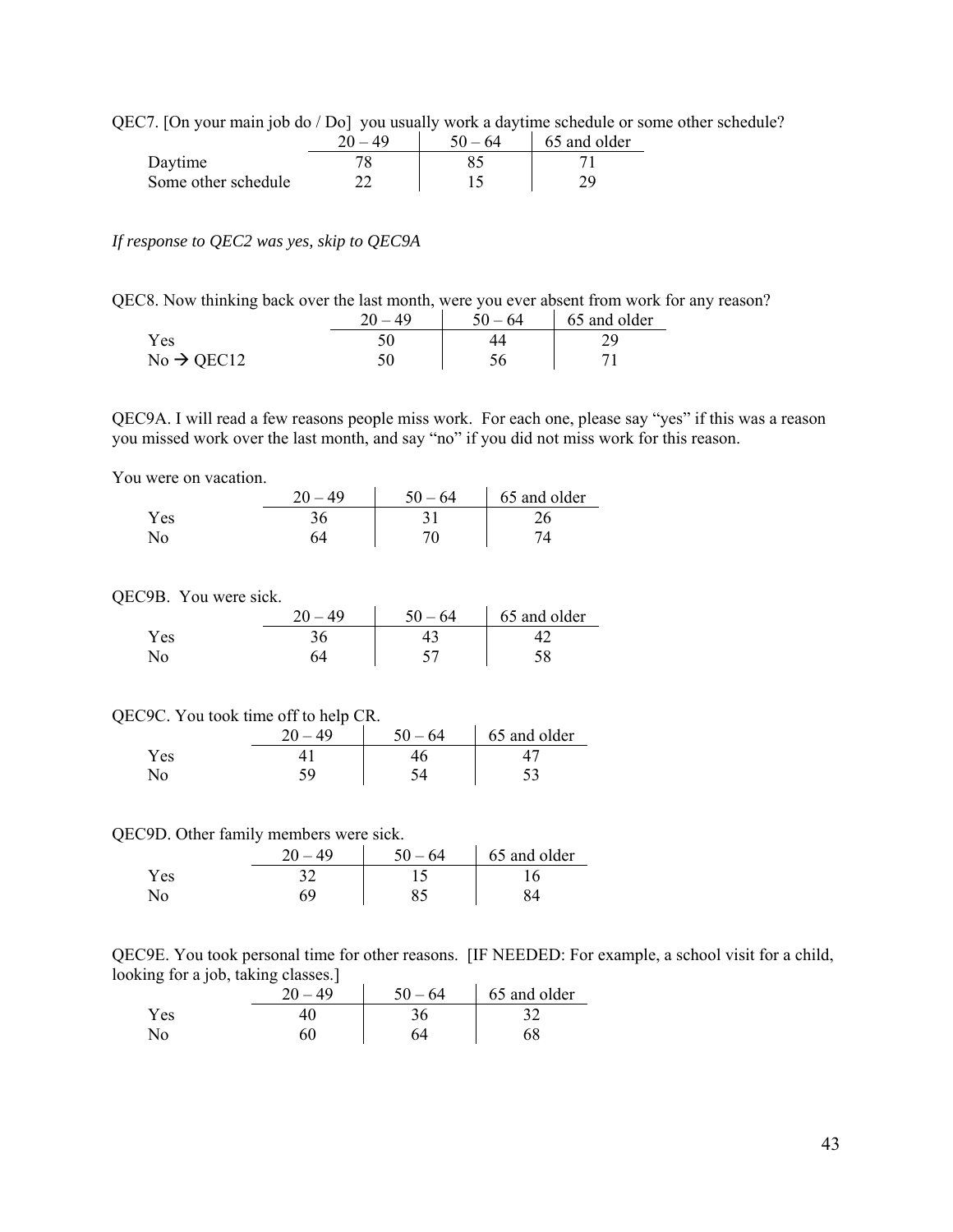## *If response to QEC9C was yes, ask QEC10; otherwise, skip to QEC12*

QEC10. You said one of the reasons you were absent from work last month was because you were helping CR. About how many days of work did you miss last month to do this?

|               | nΩ | 64 | 65 and older |
|---------------|----|----|--------------|
| One           |    |    | 20           |
| Two           |    | າາ |              |
| Three or more | າດ |    |              |

QEC12. We are interested in whether helping CR affects you at work. In the last month, did helping [him/her] make it harder for you to get your work done?

|                        | 49 | $50 - 64$ | 65 and older |
|------------------------|----|-----------|--------------|
| Yes                    |    |           |              |
| $No \rightarrow QEC14$ |    |           |              |

QEC13. Please tell me how much helping CR affected you at work by picking a number from 1 to 10. The number 10 means helping [him/her] made your work a lot harder and the number 1 means helping [him/her] made your work a little harder.

|                   | $20 - 49$ | $50 - 64$ | 65 and older |
|-------------------|-----------|-----------|--------------|
| 1 A little harder |           |           | 13           |
|                   | 13        | 12        |              |
|                   | 18        | 19        | 25           |
|                   | 13        |           | 13           |
|                   | 20        |           | 25           |
|                   | 13        |           |              |
|                   |           |           |              |
|                   | 13        |           | 13           |
| 10 A lot harder   |           |           |              |

QEC14. [On your main job does / Does] your supervisor know that you are caring for CR?

|      | - 64<br>٢Λ. | 65 and older |
|------|-------------|--------------|
| Y es |             |              |
|      |             |              |

QEC15. For employees in your position, which of the following does your employer offer? *(multiple responses accepted)*

|                                                         | $20 - 49$ | $50 - 64$ | 65 and older |
|---------------------------------------------------------|-----------|-----------|--------------|
| Telecommuting or working from home                      | 37        | 28        | 32           |
| Programs like information, referrals, counseling, or an |           |           |              |
| employee assistance program, to help caregivers like    | 38        | 38        | 18           |
| yourself                                                |           |           |              |
| Paid leave, where you could take paid time off from     | 37        | 34        | 22           |
| work for several weeks to care for a family member      |           |           |              |
| Paid sick days                                          | 62        | 54        | 33           |
| None of the above                                       | 20        | 27        | 50           |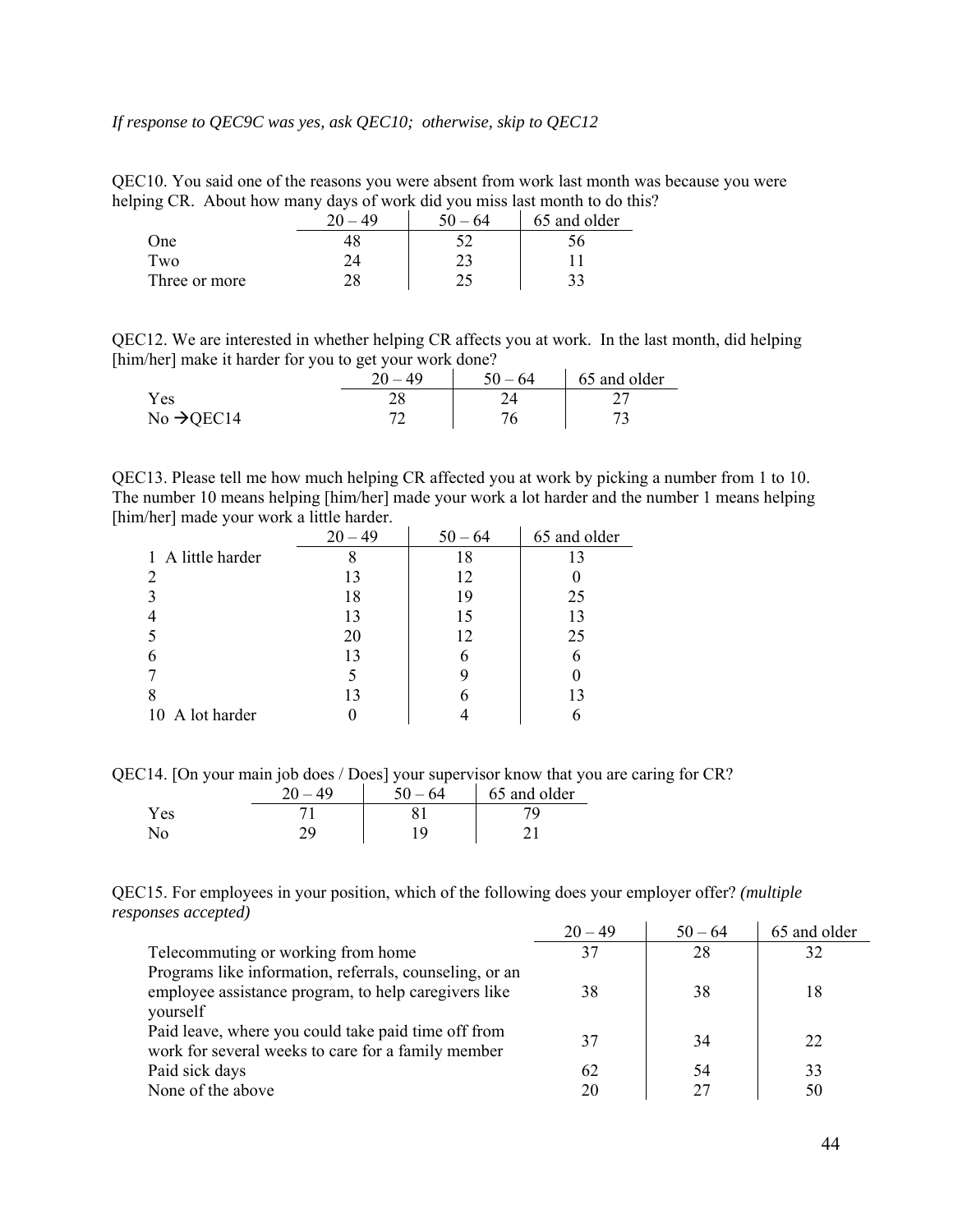|                                                                              | $20 - 49$ | $50 - 64$ | 65 and older |
|------------------------------------------------------------------------------|-----------|-----------|--------------|
| Went in late, left early, or took time off during the day<br>to provide care | 54        | 47        | 28           |
| Took a leave of absence                                                      | 10        | 14        | 11           |
| Went from working full-time to part-time, or cut back<br>your hours          | 13        | 17        | 11           |
| Turned down a promotion                                                      |           | 4         |              |
| Lost any of your job benefits                                                |           | 6         | 3            |
| Gave up working entirely                                                     | 8         | 15        | 14           |
| Retired early                                                                |           | 13        | 19           |
| Received a warning about your performance or<br>attendance at work           | 6         | 4         | ∍            |
| None of the above                                                            | 40        | 39        | 52           |

QEC16. As a result of caregiving, did you ever experience any of the following things at work? *(multiple responses accepted)*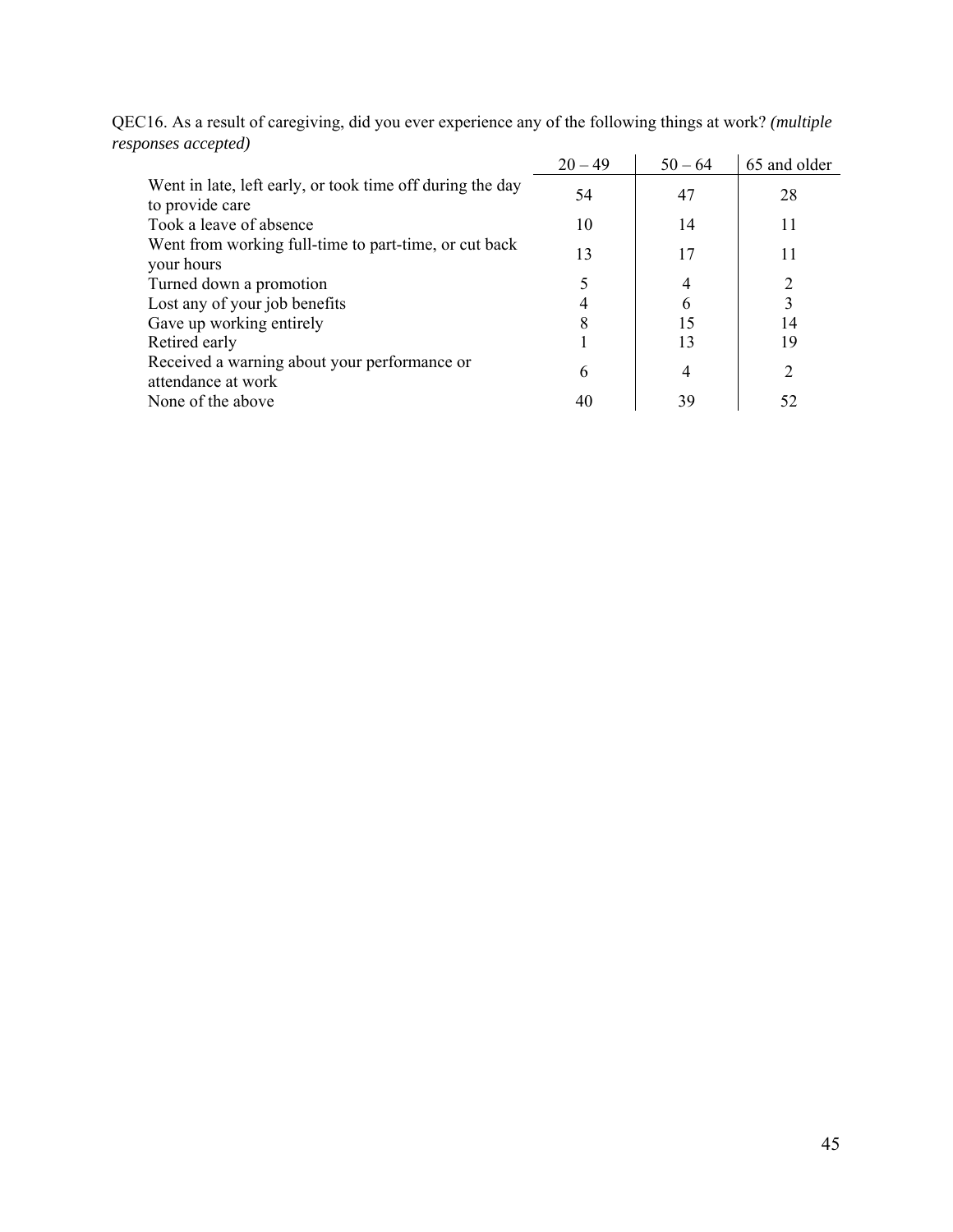## <span id="page-45-0"></span>**DEMOGRAPHICS**

| ODEI. INTERVIEWER: RECORD PERSON'S SEX |           |           |              |
|----------------------------------------|-----------|-----------|--------------|
|                                        | $20 - 49$ | $50 - 64$ | 65 and older |
| Male                                   |           |           |              |
| Female                                 |           |           |              |

# QDE1. INTERVIEWER: RECORD PERSON'S SEX

### QDE2. What is your age now? *(categorized for display)*

|             | 20 | $-64$ | 65 and older |
|-------------|----|-------|--------------|
| 44 or under |    |       |              |
| $45 - 54$   | 36 | 24    |              |
| $55 - 64$   |    | 76.   |              |
| 65 or older |    |       | 100          |

# QDE3. What is your current marital status? Are you:

|                                                      | $20 - 49$ | $50 - 64$ | 65 and older |
|------------------------------------------------------|-----------|-----------|--------------|
| Married                                              | 39        | 59        |              |
| Living with a partner in a marital-like relationship |           |           |              |
| Divorced or separated                                |           |           |              |
| Widowed                                              |           |           |              |
| Single/never married                                 |           |           |              |

# QDE4. Are you of Hispanic or Latino descent?

| . .  | 40 | 50<br>64 | 65 and older |
|------|----|----------|--------------|
| Y es |    |          |              |
|      |    |          |              |

QDE5. How would you describe your race or ethnicity? *(multiple responses accepted)* 

|                                   |    | $50 - 64$ | 65 and older |
|-----------------------------------|----|-----------|--------------|
| Caucasian/White                   |    |           |              |
| Asian/Pacific Islander            |    |           |              |
| American Indian or Alaskan Native |    |           |              |
| Black or African-American         | 74 |           |              |
| None of the above                 |    |           |              |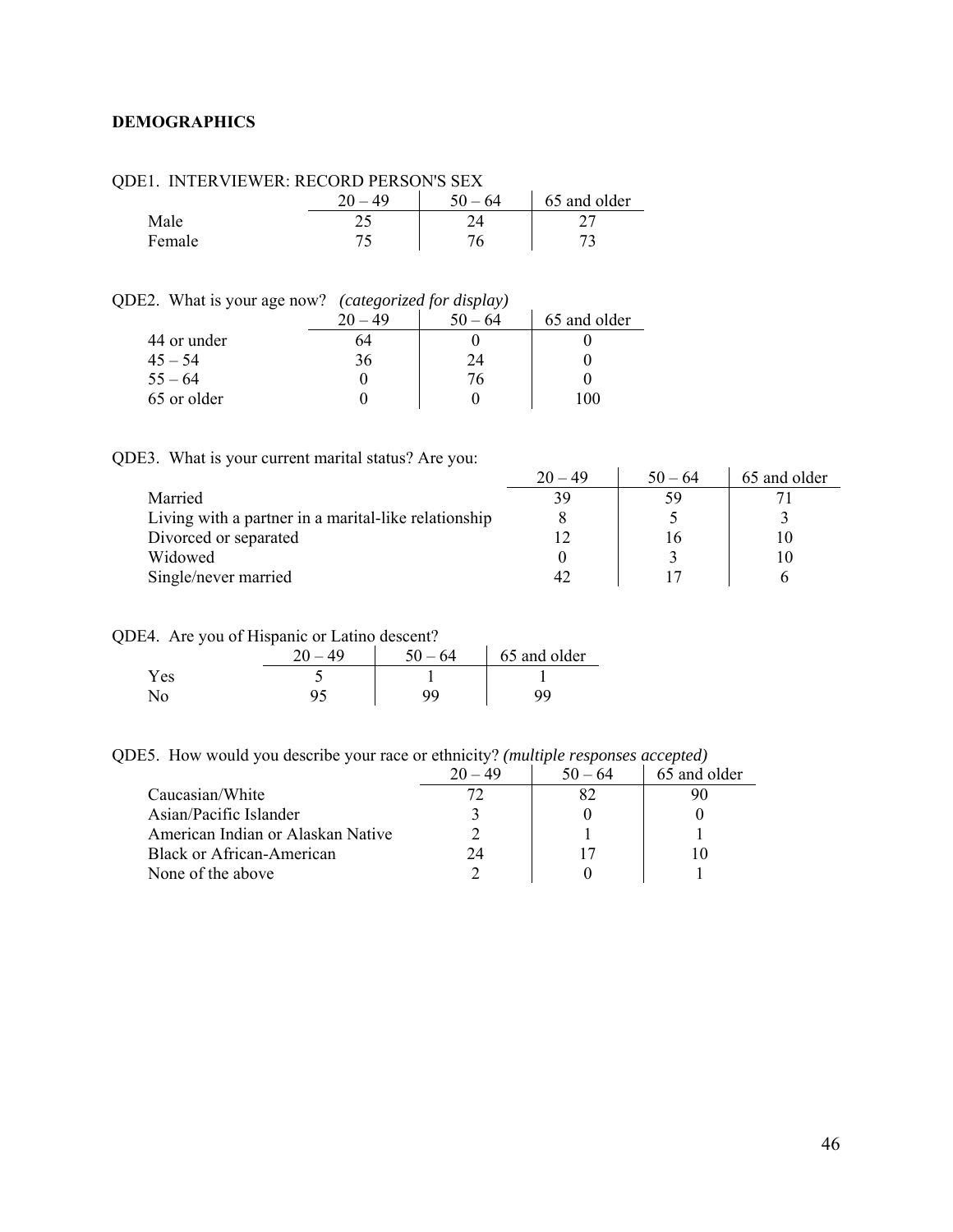|                                  | $20 - 49$ | $50 - 64$ | 65 and older |
|----------------------------------|-----------|-----------|--------------|
| Eighth grade or less             |           |           |              |
| Some high school                 |           |           |              |
| High school graduate or GED      |           | 20        | 24           |
| Some college, no degree          | 20        | 20        | 21           |
| Associate's degree, occupational |           |           |              |
| Associate's degree, academic     |           |           |              |
| Bachelor's degree                | 34        | 26        | 22           |
| Master's degree                  | 13        |           | 16           |
| Professional degree              |           |           |              |
| Doctoral degree                  |           |           |              |

QDE6. What is the highest level of education you have completed?

QDE7. What are your current living arrangements? Do you …

|                                           | $20 - 49$ | $50 - 64$ | 65 and older |
|-------------------------------------------|-----------|-----------|--------------|
| Live alone $\rightarrow$ QDE11PRE         |           |           |              |
| Live in a household with family or others |           |           |              |
| Have some other living arrangements       |           |           |              |

QDE8. Including you, how many adults, age 18 and older, currently live in your household?

|            | - 49 | $50 - 64$ | 65 and older |
|------------|------|-----------|--------------|
| One        |      |           |              |
| Two        | 53   | 61        | 78           |
| Three      | 26   | 25        | 15           |
| Four       |      |           |              |
| Five       |      |           |              |
| <b>Six</b> |      |           |              |
|            |      |           |              |

QDE9. How many children under age 18 currently live in your household?

|            | $20 - 49$ | $50 - 64$ | 65 and older |
|------------|-----------|-----------|--------------|
| Zero       |           | 85        | 97           |
| One        | 26        | 10        |              |
| Two        | 21        |           |              |
| Three      |           |           |              |
| Four       |           |           |              |
| Five       |           |           |              |
| <b>Six</b> |           |           |              |

QDE10. What is the relationship of each of these people to you? *(multiple responses accepted)* 

|                          | $20 - 49$ | $50 - 64$ | 65 and older |
|--------------------------|-----------|-----------|--------------|
| Your spouse / partner    | 58        | 76        | 85           |
| Your child(ren)          |           | 33        | 14           |
| Your grandchild(ren)     |           |           |              |
| Your parent(s)           | 33        | 19        |              |
| Other relatives of yours | 19        | 10        |              |
| Non-relatives            |           |           |              |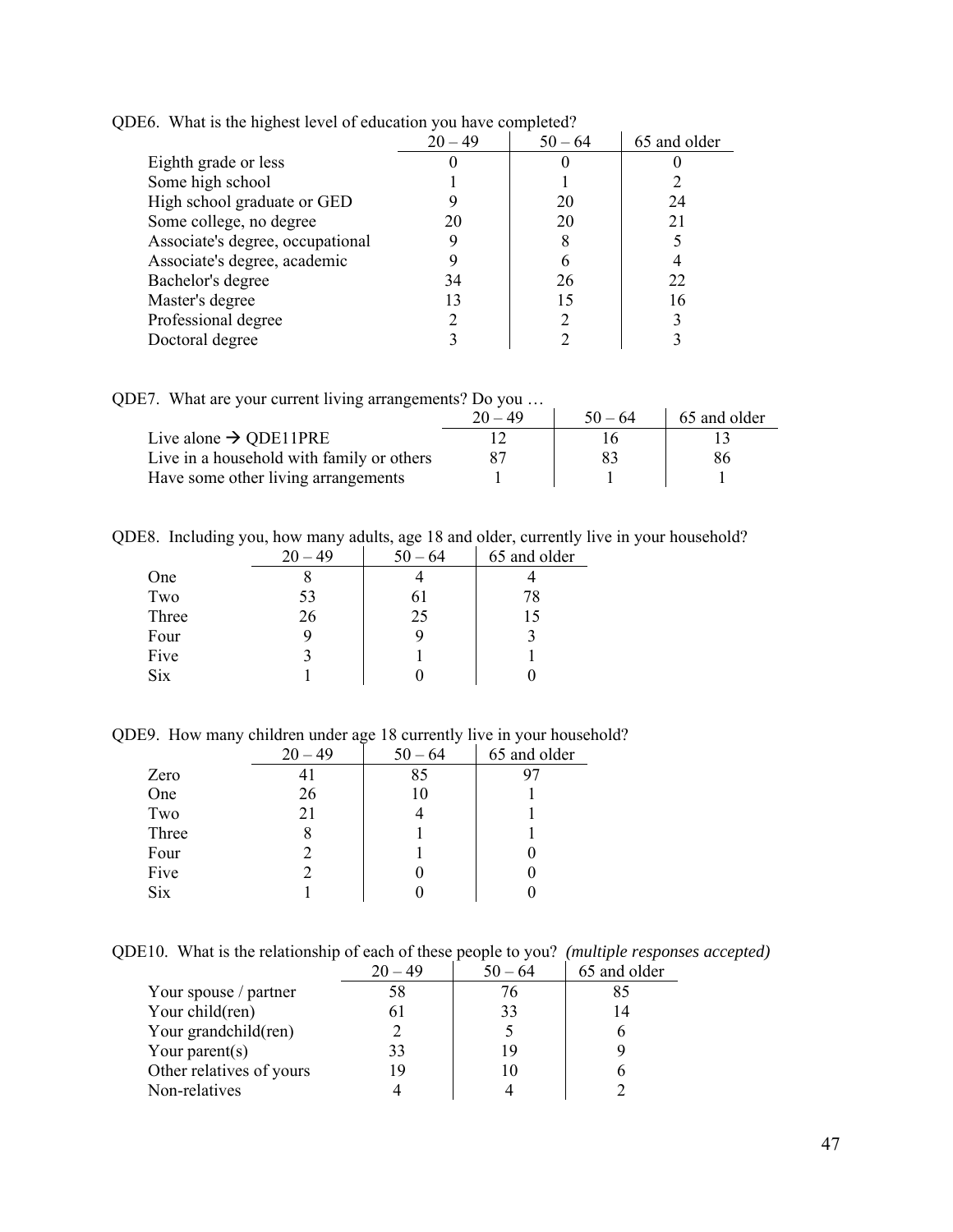QDE11PRE. And now just a couple questions about CR.

|                                  | $20 - 49$ | $50 - 64$ | 65 and older |
|----------------------------------|-----------|-----------|--------------|
| Eighth grade or less             |           |           |              |
| Some high school                 |           | O         |              |
| High school graduate or GED      |           | 51        | 43           |
| Some college, no degree          |           |           |              |
| Associate's degree, occupational |           |           |              |
| Associate's degree, academic     |           |           |              |
| Bachelor's degree                |           | 13        |              |
| Master's degree                  |           |           |              |
| Professional degree              |           |           |              |
| Doctoral degree                  |           |           |              |
|                                  |           |           |              |

QDE11. What is the highest level of education [he/she] completed?

| QDE12. Is [he/she] of Hispanic or Latino descent? |           |           |              |
|---------------------------------------------------|-----------|-----------|--------------|
|                                                   | $20 - 49$ | $50 - 64$ | 65 and older |
| Yes                                               |           |           |              |
| Nο                                                | 98        | 100       | 100          |

QDE13. How would you describe [his/her] race or ethnicity? *(multiple responses accepted)*

|                                   | $-49$ | $50 - 64$ | 65 and older |
|-----------------------------------|-------|-----------|--------------|
| Caucasian/White                   |       |           |              |
| Asian/Pacific Islander            |       |           |              |
| American Indian or Alaskan Native |       |           |              |
| Black or African-American         |       |           |              |
| None of the above                 |       |           |              |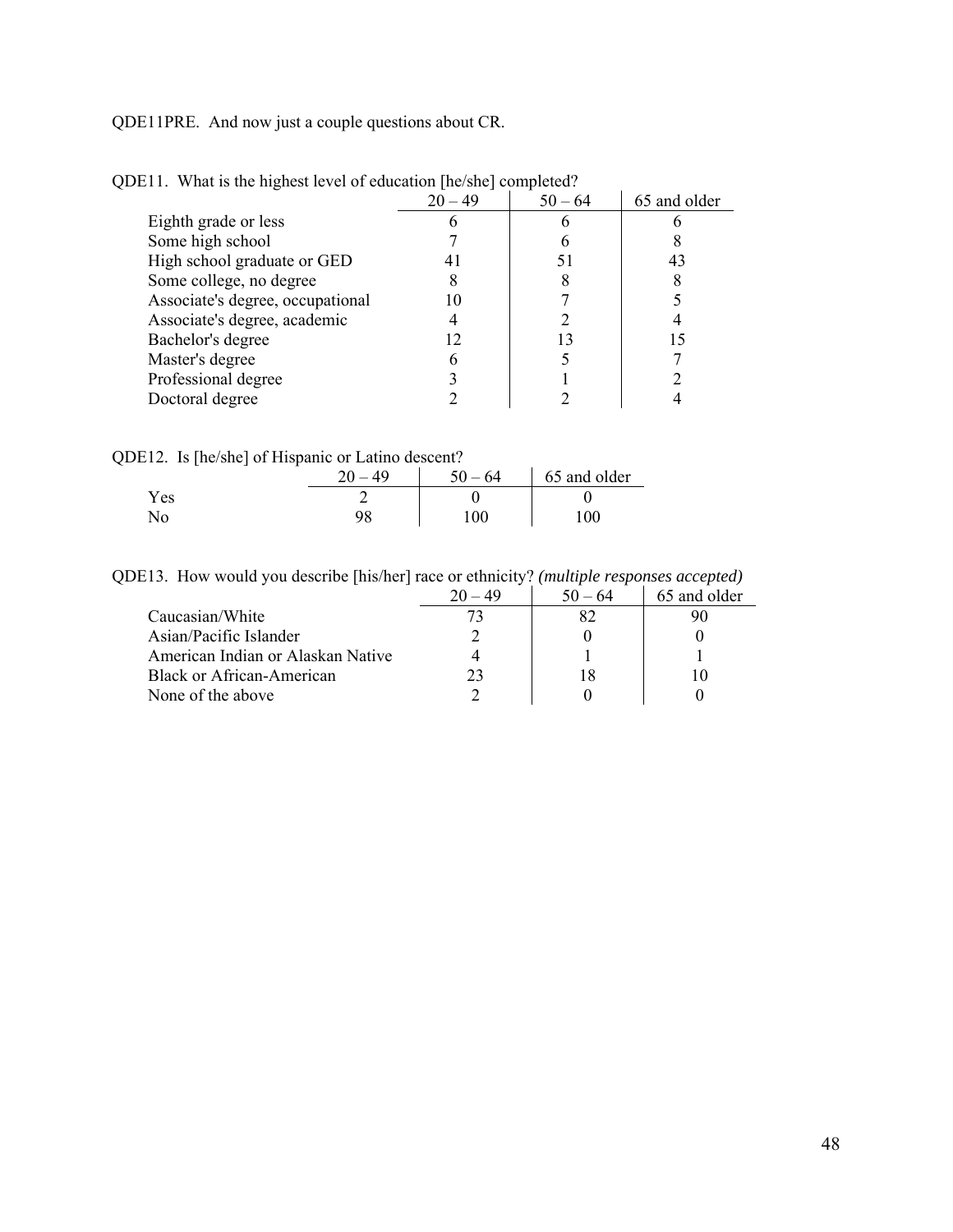# <span id="page-48-0"></span>**INFORMATION / SERVICES / POLICY**

QIN1. In your experience as a caregiver, have you ever had a doctor, nurse, or social worker ask you about what you need to help care for CR?

| . .  | -<br>49<br>$\Omega$ | $50 - 64$ | 65 and older |
|------|---------------------|-----------|--------------|
| Y es |                     |           |              |
|      |                     |           |              |

QIN2. In your experience as a caregiver, have you ever had a doctor, nurse, or social worker ask you what you need to take care of yourself?

|     | 40<br>ንስ | -64 | 65 and older |
|-----|----------|-----|--------------|
| Yes |          |     |              |
|     | ດ~       | റി  |              |

QIN2b. How difficult is it for you to communicate when necessary with healthcare professional such as doctors, nurses, social workers, pharmacists, and rehabilitation therapists about CR's needs for care? Please answer by using a number between 1 and 5, where 1 means not at all difficult and 5 means very difficult.

|                         | - 49 | $50 - 64$ | 65 and older |
|-------------------------|------|-----------|--------------|
| 1. Not at all difficult |      |           |              |
|                         |      |           |              |
|                         |      |           |              |
|                         |      |           |              |
| 5. Very difficult       |      |           |              |

QIN2c. How difficult is it for you to communicate when necessary with healthcare professional such as doctors, nurses, social workers, pharmacists, and rehabilitation therapists about your own needs for information and support as a caregiver? Please answer by using a number between 1 and 5, where 1 means not at all difficult and 5 means very difficult.

|                         | $-49$<br>20 | $50 - 64$ | 65 and older |
|-------------------------|-------------|-----------|--------------|
| 1. Not at all difficult |             | 69        |              |
|                         |             |           |              |
|                         |             |           |              |
|                         |             |           |              |
| 5. Very difficult       |             |           |              |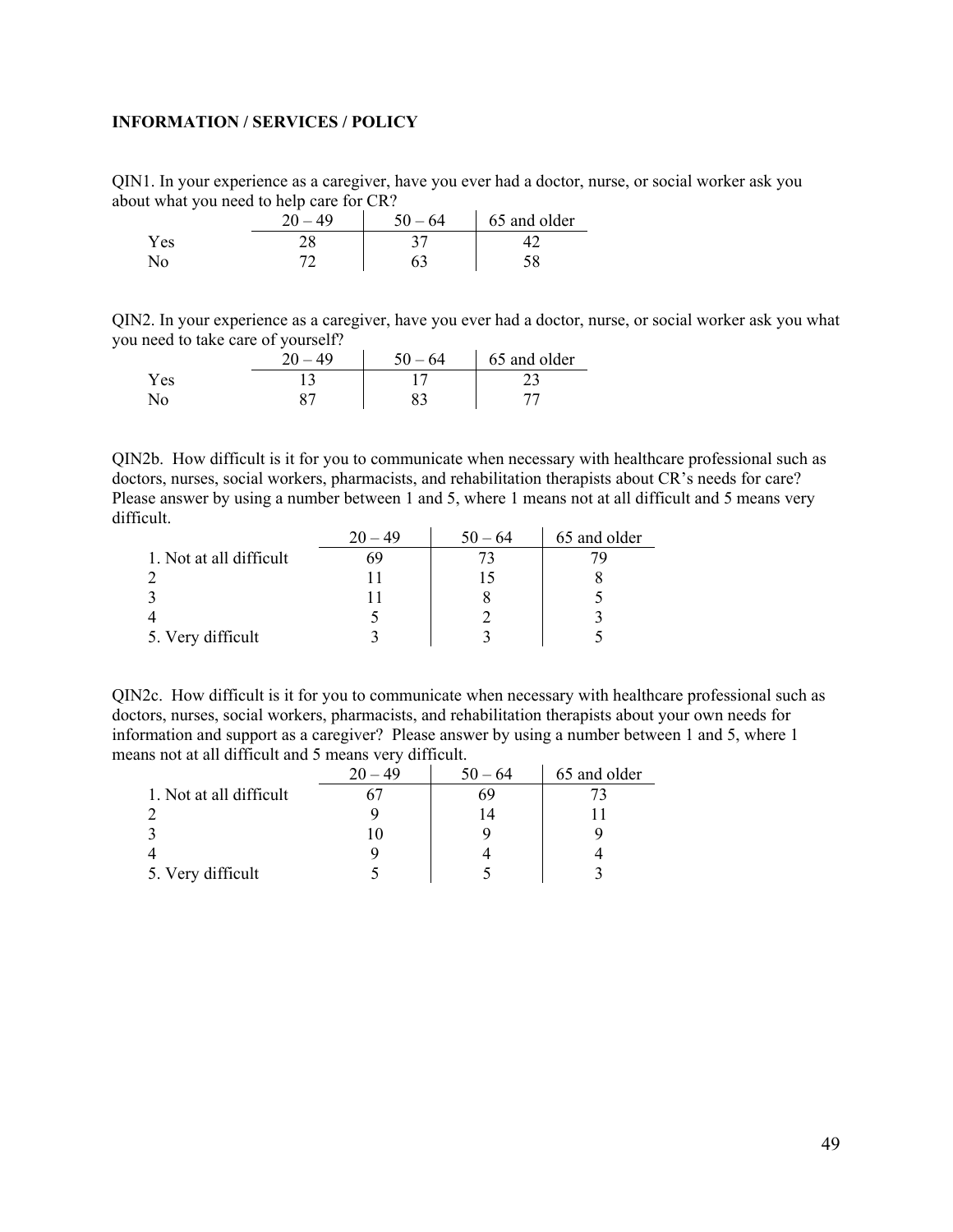QIN3. How difficult is it to locate and arrange for affordable community-based services in CR's local area that could help you care for CR, such as like delivered meals and transportation? Please answer by using a number between 1 and 5, where 1 means not at all difficult and 5 means very difficult.

|                         | $20 - 49$ | $50 - 64$ | 65 and older |
|-------------------------|-----------|-----------|--------------|
| 1. Not at all difficult | 36        |           |              |
|                         |           |           |              |
|                         | 10        | 14        |              |
|                         | 11        |           |              |
| 5. Very difficult       | 12        |           |              |
| Not applicable          | 20        |           |              |

QIN3a. How difficult is it to locate and arrange for affordable paid in-home personal care such as helping with bathing, dressing, and meals? Please answer by using a number between 1 and 5, where 1 means not at all difficult and 5 means very difficult.

|                         | ⊣<br>$20 - 49$ | $50 - 64$ | 65 and older |
|-------------------------|----------------|-----------|--------------|
| 1. Not at all difficult | 34             | 32        |              |
|                         | 12             |           |              |
|                         |                |           |              |
|                         |                |           |              |
| 5. Very difficult       |                |           | 12           |
| Not applicable          |                |           |              |

QIN3b. How difficult is it to locate and arrange for affordable community-based service providers that you can trust to provide good care for CR? Please answer by using a number between 1 and 5, where 1 means not at all difficult and 5 means very difficult.

|                         | $20 - 49$ | $50 - 64$ | 65 and older |
|-------------------------|-----------|-----------|--------------|
| 1. Not at all difficult |           | 25        | 29           |
|                         |           |           |              |
|                         |           |           |              |
|                         |           |           |              |
| 5. Very difficult       | 18        |           |              |
| Not applicable          |           |           | 37           |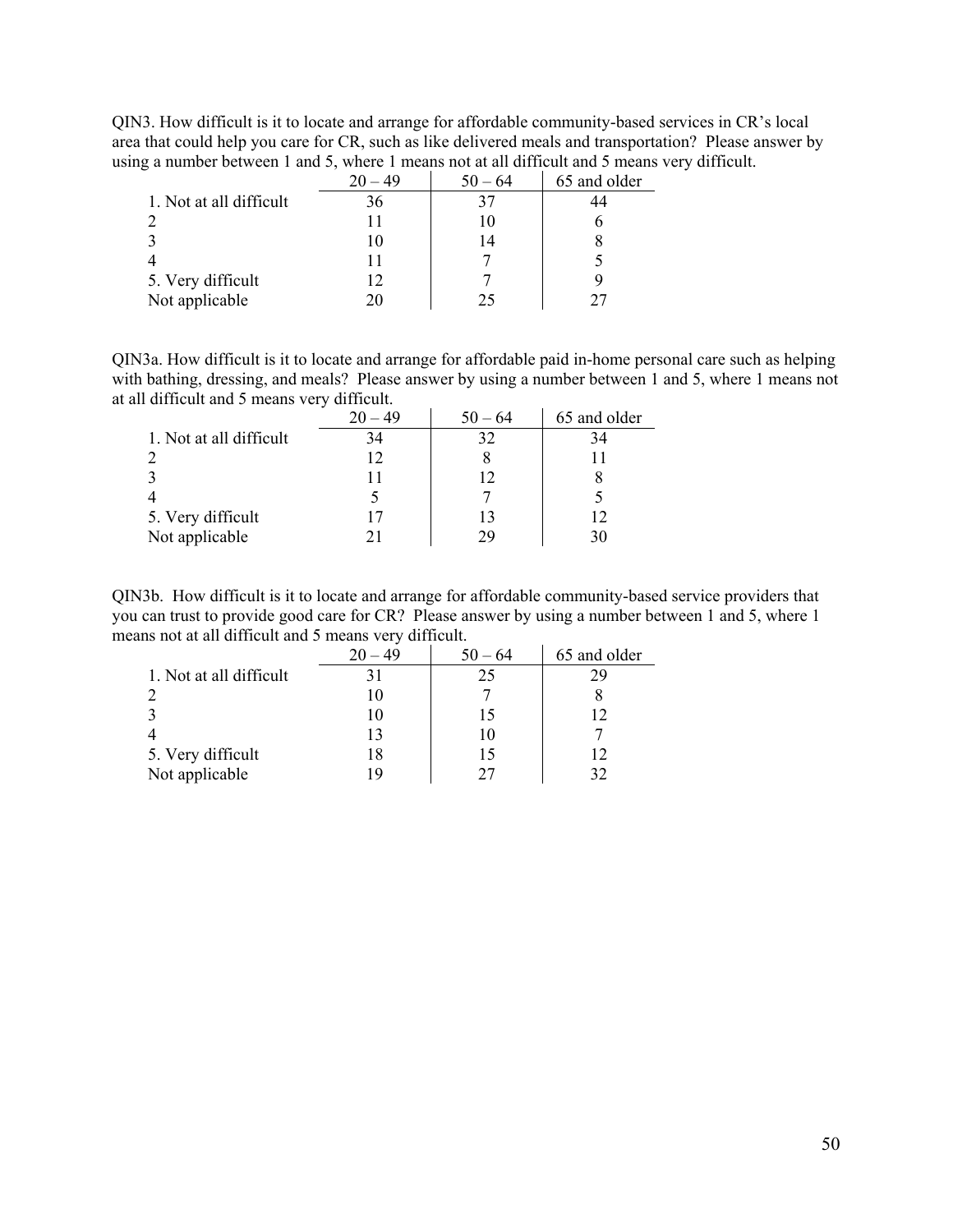| you uning would be helpful to you: $(m\mu\mu\mu\mu\sigma)$ responses accepted)                                                                            | $20 - 49$ | $50 - 64$ | 65 and older |
|-----------------------------------------------------------------------------------------------------------------------------------------------------------|-----------|-----------|--------------|
| Requiring health care providers to include your<br>name on CR's medical chart, so you are part of                                                         | 84        | 85        | 81           |
| conversations or decisions about [his/her] care<br>Requiring hospitals to keep you informed about<br>major decisions, like transferring or discharging CR | 84        | 87        | 85           |
| Requiring hospitals or facilities to instruct or<br>demonstrate any medical or nursing tasks you might<br>need to do                                      | 88        | 88        | 85           |
| Having respite services available, where someone<br>would take care of CR to give you a break                                                             | 69        | 72        | 70           |
| Requiring a doctor, nurse, or social worker ask you<br>about what you need to help care for CR                                                            | 80        | 81        | 74           |
| Requiring a doctor, nurse, or social worker ask you<br>about what you need to take care of yourself                                                       | 62        | 65        | 63           |
| None of the above                                                                                                                                         | 5         | 6         | 6            |

QIN4. Various organizations are thinking about ways to help caregivers like you. Which of the following do you think would be helpful to you? *(multiple responses accepted)* 

QIN5. Next I'll read three ways that people are proposing to help caregivers financially. Please tell me which ONE you would find most helpful.  $\ddot{\phantom{a}}$ l.

|                                                                                              | $20 - 49$ | $50 - 64$ | 65 and older |
|----------------------------------------------------------------------------------------------|-----------|-----------|--------------|
| An income tax credit to caregivers, to help offset the<br>cost of care                       | 30        | 31        | 43           |
| A partially paid leave of absence from work for<br>caregivers who are employed               | 22        | 20        |              |
| A program where caregivers could be paid for at<br>least some of the hours they provide care | 49        | 50        | 44           |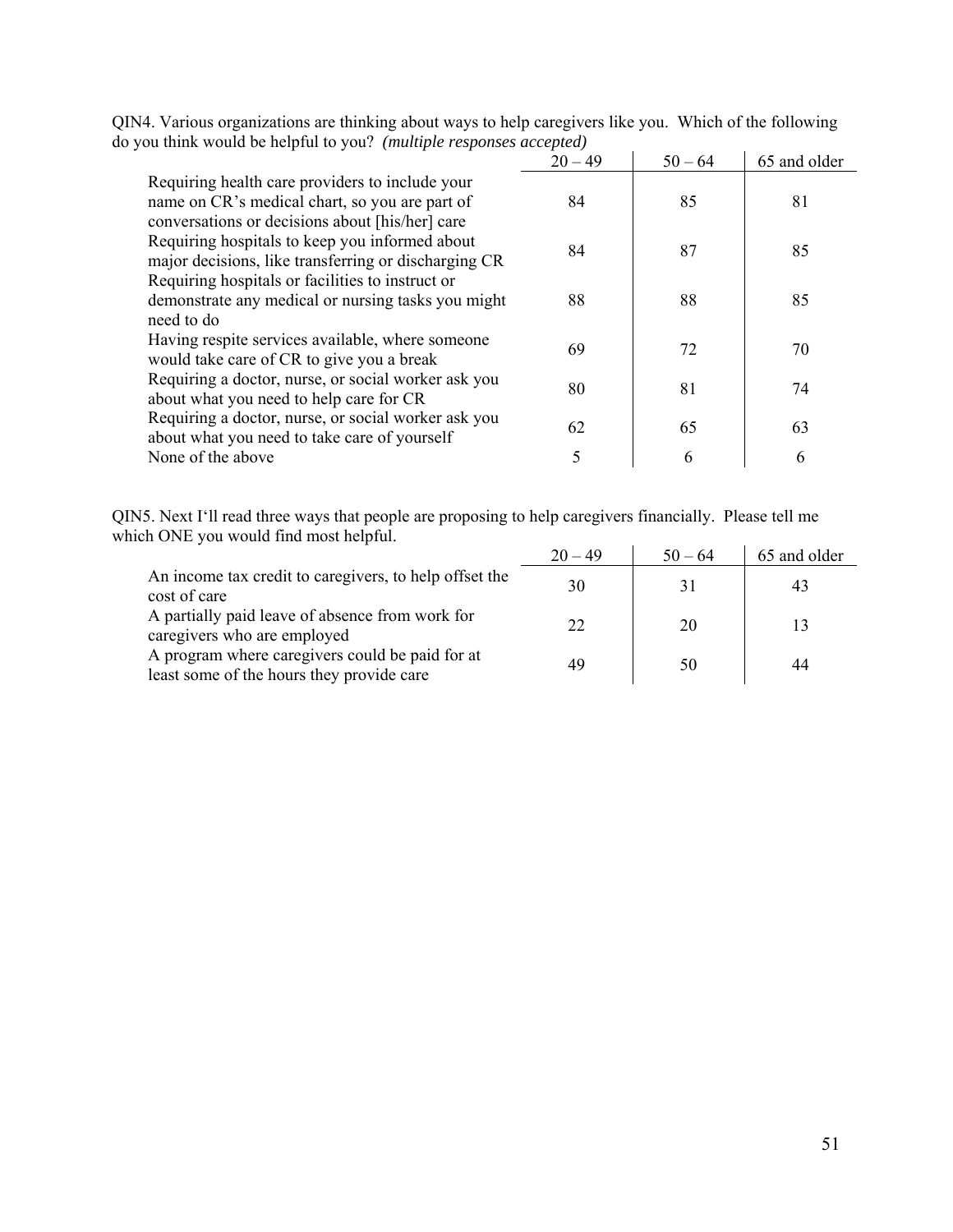#### <span id="page-51-0"></span>**HEALTH INSURANCE AND INCOME**

QHI1pre. We have a few last questions.

QHI1. Are you currently covered by Medicare, a health insurance program for person 65 years and over and persons with disabilities?

|                       | 49 | $50 - 64$ | 65 and older |
|-----------------------|----|-----------|--------------|
| Yes                   |    |           |              |
| $No \rightarrow QHI3$ |    |           |              |

QHI2. Some people with Medicare also have a Medigap or Medicare Supplement plan. Do you have this type of health insurance coverage?

|     | $\Delta$ Q | 50<br>$-64$ | 65 and older |
|-----|------------|-------------|--------------|
| Yes |            |             |              |
| No  |            |             |              |

QHI3. Medicaid is a state program for low-income persons or for persons on public assistance. Are you now covered by Medicaid?  $\sim$ 

|     | 49 | $50 - 64$ | 65 and older |
|-----|----|-----------|--------------|
| Yes |    |           |              |
|     |    |           |              |

QHI4. Are you currently covered by a private health insurance plan? IF NEEDED: This may be a policy you [or your {spouse/partner} ]have through a job, a labor union, or an association or organization you belong to. It may also be bought directly from an insurance agent or company.

|      | 20 | 50<br>64 | 65 and older |
|------|----|----------|--------------|
| Y es |    |          | 00           |
|      |    |          |              |

QHI5. TRICARE and CHAMPVA are health care programs for active duty and retired members of the uniformed Armed Forces, their families, and survivors. Are you now covered by either one of these programs?  $\mathcal{L}$ 

|     | ΔQ  | -64<br>$50 -$ | 65 and older |
|-----|-----|---------------|--------------|
| Yes |     |               |              |
| No  | 100 |               |              |

QHI7C. What kind of health insurance does the CR have? *(multiple responses accepted)*

|                          |    | $50 - 64$ | 65 and older |
|--------------------------|----|-----------|--------------|
| Medicare                 | o. |           |              |
| Medicaid                 | 25 |           |              |
| Private Health Insurance |    | 55        | 66           |
| Tricare/CHAMPVA          |    |           |              |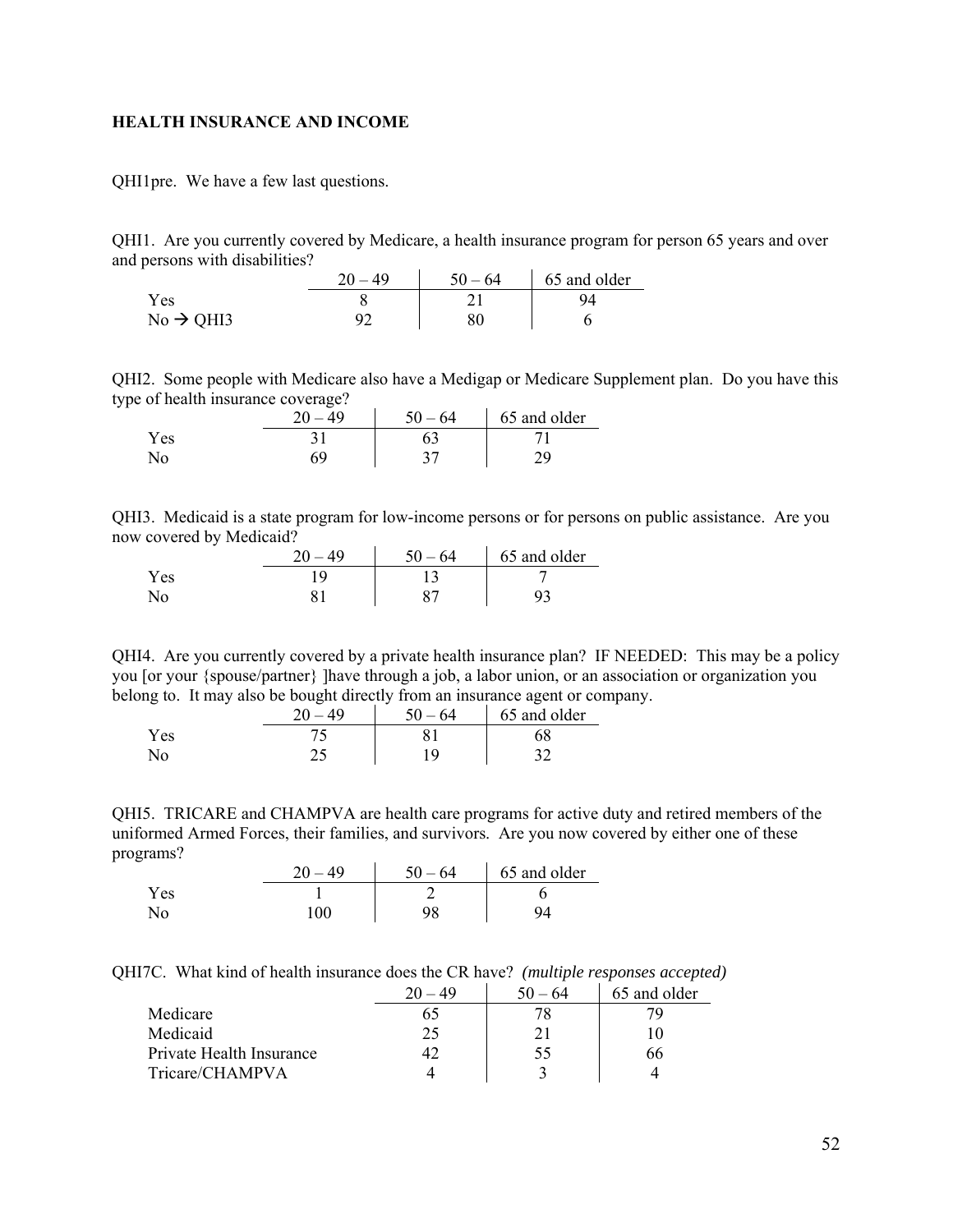| HI8. Do you own your nome! (select ves if owned with spouse/par |           |           |              |
|-----------------------------------------------------------------|-----------|-----------|--------------|
|                                                                 | $20 - 49$ | $50 - 64$ | 65 and older |
| Yes.                                                            |           |           |              |
| $N_{\Omega}$                                                    | 48        |           |              |

QHI8. Do you own your home? *(select "yes" if owned with spouse/partner)* 

QHI9A. Do you [and your {spouse/partner}] have any checking accounts?

| . .  | .<br>$\sim$<br>$\Delta\Omega$<br>nΩ | -64<br>50. | 65 and older |
|------|-------------------------------------|------------|--------------|
| r es |                                     |            |              |
| NO.  |                                     |            |              |

QHI9B. Do you [and your {spouse/partner}] have any savings or money market accounts?

|     | 40 | 50<br>$-64$ | 65 and older |
|-----|----|-------------|--------------|
| Yes |    |             |              |
|     |    |             |              |

QHI9C. Do you [and your {spouse/partner}] have any certificates of deposit?

|     | $\Delta$ $\Omega$ | cΛ<br>$-64$ | 65 and older |
|-----|-------------------|-------------|--------------|
| Yes |                   |             |              |
| No  |                   |             |              |

QHI9D. Do you [and your {spouse/partner}] retirement plans such as IRAs, SEPs, 401K, or 403b plans?

|      | 40<br>ኅሰ | ۲۸.<br>- 64 | 65 and older |
|------|----------|-------------|--------------|
| Y es |          |             |              |
| .NO  |          |             |              |

QHI9E. Do you [and your {spouse/partner}] stocks or mutual funds that are not in retirement accounts?

|     | 40 | .64 | 65 and older |
|-----|----|-----|--------------|
| Yes |    |     | ≏Ω⊹          |
| No  |    | ნა  |              |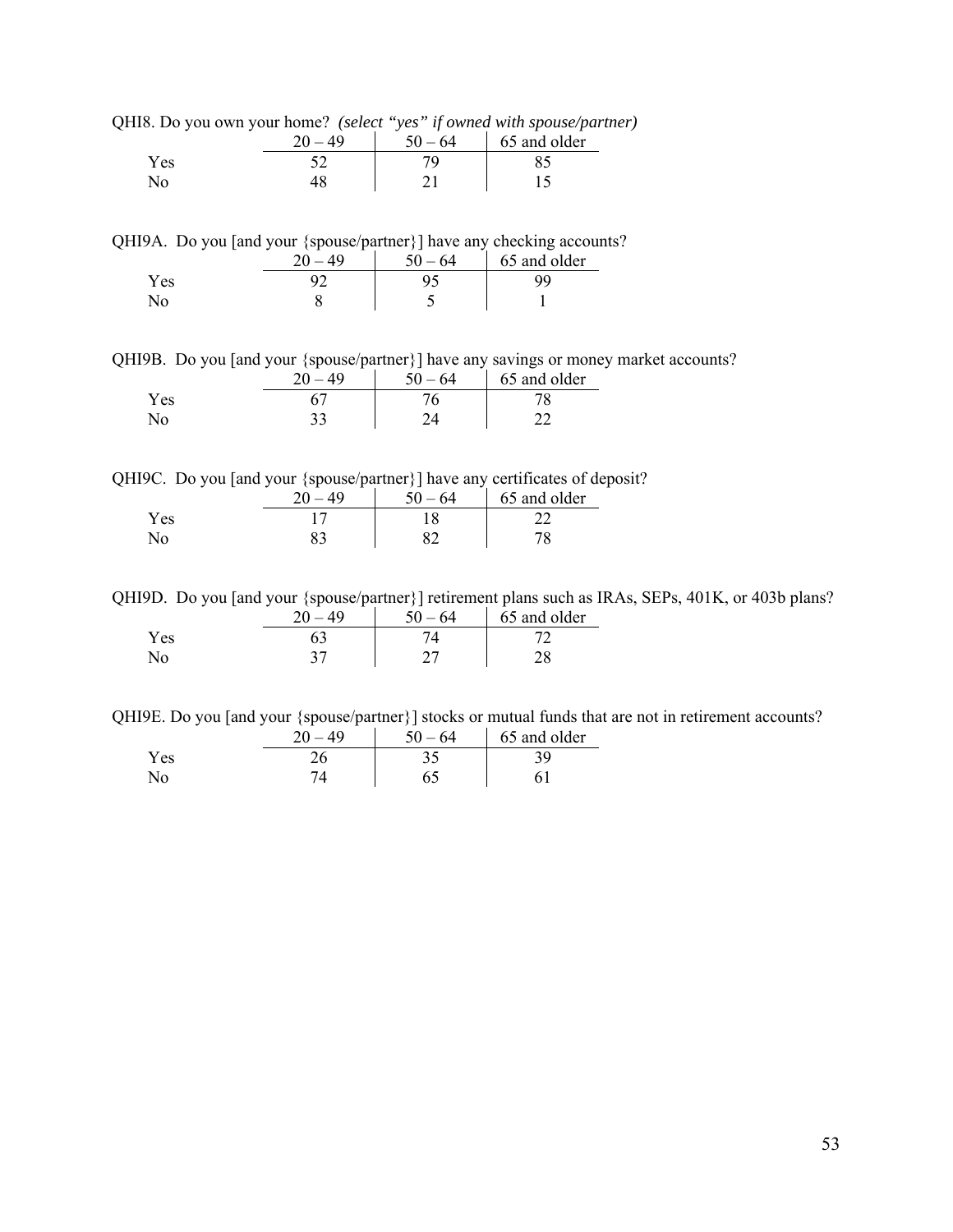QHI10. Now thinking about the income that you [and your {spouse/partner}] have from [work and] all other sources, about how much was your [and your {spouse/partner's}] total income for the last year (in the last 12 months ending in December 2016) before taxes?

|                                  | $20 - 49$ | $50 - 64$ | 65 and older |
|----------------------------------|-----------|-----------|--------------|
| $0 -$ less than \$10,000         | 15        |           |              |
| \$10,000 to less than \$20,000   |           |           | 10           |
| \$20,000 to less than \$30,000   |           |           | 15           |
| \$30,000 to less than \$40,000   | 12        |           | 15           |
| \$40,000 to less than \$50,000   | 10        | 10        | 10           |
| \$50,000 to less than \$60,000   | 8         | 9         | 11           |
| \$60,000 to less than \$70,000   |           | 8         | 10           |
| \$70,000 to less than \$80,000   |           | n         |              |
| \$80,000 to less than \$90,000   |           |           |              |
| \$90,000 to less than \$100,000  |           |           |              |
| \$100,000 to less than \$110,000 | h         |           |              |
| \$110,000 to less than \$120,000 |           |           |              |
| \$120,000 to less than \$130,000 |           |           |              |
| \$130,000 to less than \$140,000 |           |           |              |
| \$140,000 to less than \$150,000 |           |           |              |
| More than \$150,000              |           | 9         |              |

QHI14A. Family members often help each other out financially. In the last year have you used your own money to pay for CR's medications or medical care?

|                | 20<br>. 49 | $50 - 64$ | 65 and older |
|----------------|------------|-----------|--------------|
| Y es           |            |           |              |
| $\mathbb{N}_0$ |            | 54        |              |

| QHI14B. In the last year have you used your own money to pay for CR's Medicare premiums or |  |  |  |
|--------------------------------------------------------------------------------------------|--|--|--|
| copayments or other insurance premiums and copayments?                                     |  |  |  |

|      | 40 | $-64$<br>50. | 65 and older |
|------|----|--------------|--------------|
| Y es |    |              |              |
|      |    |              |              |

QHI14C. In the last year have you used your own money to pay for mobility devices for CR such as walkers, canes, or wheelchairs?  $\mathcal{L}_{\rm{in}}$ 

|      | ΔQ | 64<br>$50 -$ | 65 and older |
|------|----|--------------|--------------|
| Y es |    |              |              |
|      | QΟ |              |              |

QHI14D. In the last year have you used your own money to pay for features that made CR's home safer such as a railing or a ramp, grab bars in the bathroom, a seat for the shower or tub, or an emergency call system?

|     | ንስ | $50 -$<br>-64 | 65 and older |
|-----|----|---------------|--------------|
| (es |    |               |              |
|     |    |               |              |